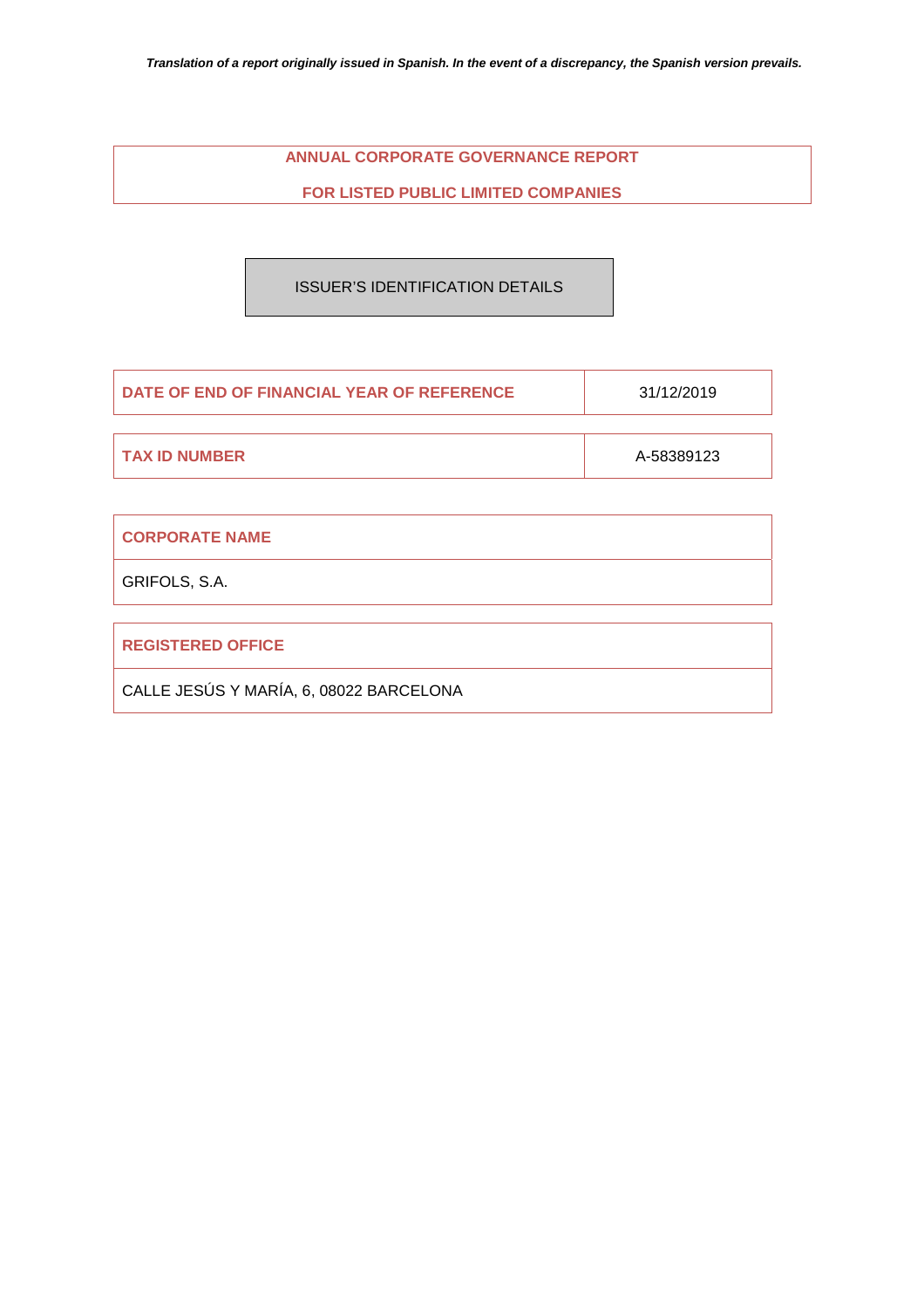# **ANNUAL CORPORATE GOVERNANCE REPORT**

# **FOR LISTED PUBLIC LIMITED COMPANIES**

# **A. OWNERSHIP STRUCTURE**

# **A.1. Complete the following table on the company's share capital:**

| Date of last change   Share capital in $\in$ |                | Number of<br>shares | Number of voting<br>riahts |
|----------------------------------------------|----------------|---------------------|----------------------------|
| 04/01/2016                                   | 119.603.705.00 | 687.554.908         | 426.129.798                |

State whether there are different classes of shares with different associated rights:

# YES

| <b>Class</b> | Number of<br>shares | Face value<br>per share | <b>Unitary</b><br>number of<br>voting rights | <b>Associated rights</b>                                                                                                                                |
|--------------|---------------------|-------------------------|----------------------------------------------|---------------------------------------------------------------------------------------------------------------------------------------------------------|
| Class A      | 426,129,798         | 0.25                    | 426,129,798                                  | Ordinary shares                                                                                                                                         |
| Class B      | 261,425,110         | 0.05                    |                                              | Separate voting<br>right at the general<br>shareholders<br>meeting; Preferred<br>dividend; Right of<br>redemption;<br>Preferential<br>liquidation right |

**A.2. Provide details of the company's significant direct and indirect shareholders at year-end, excluding any directors:** 

| Personal or corporate name of<br>the shareholder         | % of voting rights<br>attributed to the<br>shares |                 | % of voting rights<br>through financial<br>instruments |                 | $%$ of<br>total<br>voting<br>rights |
|----------------------------------------------------------|---------------------------------------------------|-----------------|--------------------------------------------------------|-----------------|-------------------------------------|
|                                                          | <b>Direct</b>                                     | <b>Indirect</b> | <b>Direct</b>                                          | <b>Indirect</b> |                                     |
| <b>BLACKROCK, INC.</b>                                   | 0.00                                              | 3.01            | 0.00                                                   | 1.39            | 4.40                                |
| <b>FIDELITY INTERNATIONAL</b><br><b>LIMITED</b>          | 0.00                                              | 1.02            | 0.00                                                   | 0.00            | 1.02                                |
| NÚRIA ROURA CARRERAS                                     | 0.00                                              | 6.15            | 0.00                                                   | 0.00            | 6.15                                |
| THORTHOL HOLDINGS, B.V.                                  | 7.06                                              | 0.00            | 0.00                                                   | 0.00            | 7.06                                |
| <b>SCRANTON ENTERPRISES,</b><br>B.V.                     | 8.67                                              | 0.00            | 0.00                                                   | 0.00            | 8.67                                |
| DERIA, S.A.                                              | 8.91                                              | 0.00            | 0.00                                                   | 0.00            | 8.91                                |
| <b>CAPITAL RESEARCH AND</b><br><b>MANAGEMENT COMPANY</b> | 0.00                                              | 3.01            | 0.00                                                   | 0.00            | 3.01                                |
| <b>INVESCO LIMITED</b>                                   | 0.00                                              | 3.16            | 0.00                                                   | 0.00            | 3.16                                |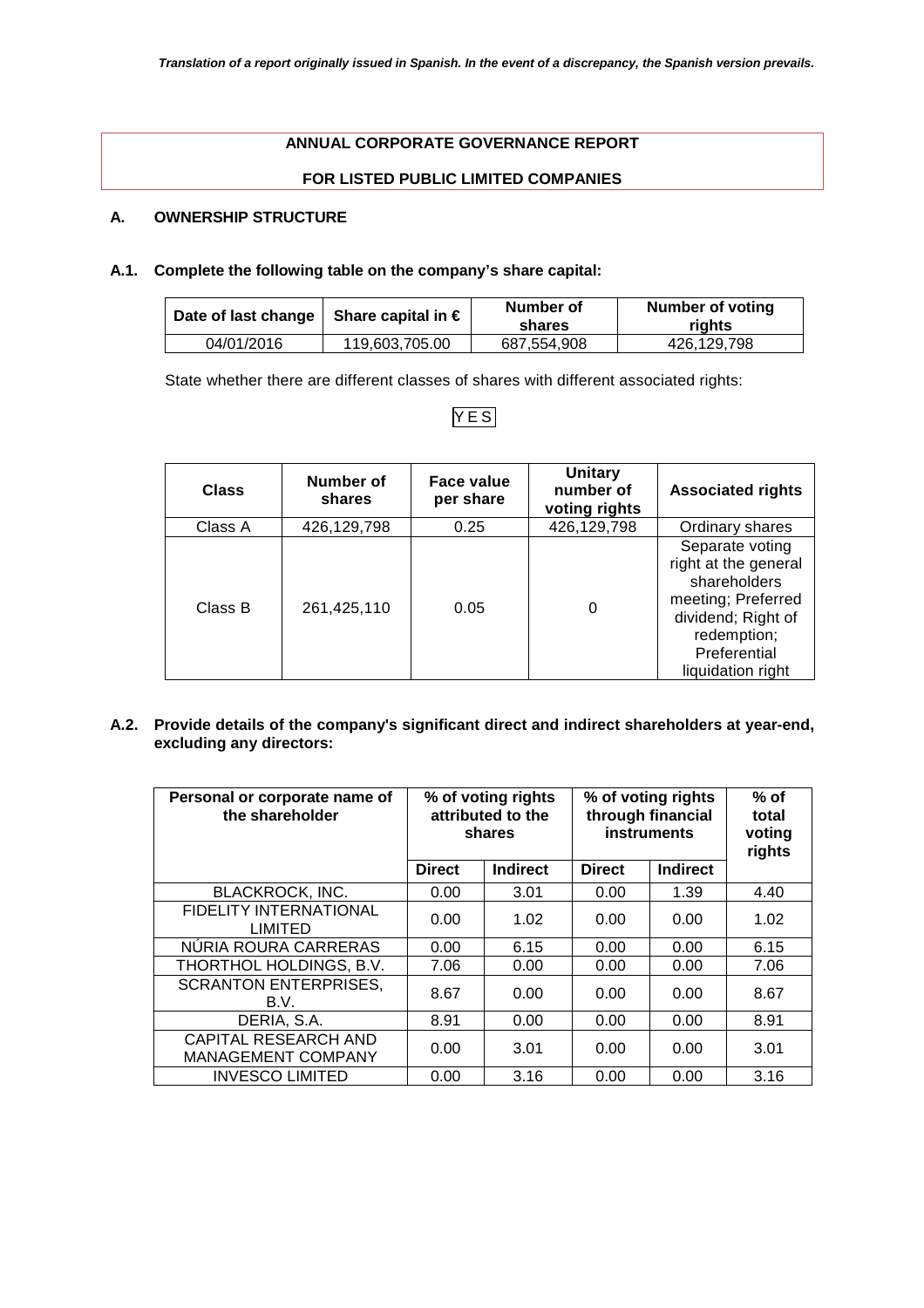Details of the indirect holding:

| <b>Personal or corporate</b><br>name of the indirect<br>shareholder | <b>Personal or corporate</b><br>name of the direct<br>shareholder | $%$ of<br>voting<br>rights<br>attributed<br>to the<br>shares | % of voting<br>rights<br>through<br>financial<br><b>instruments</b> | $%$ of<br>total<br>voting<br>rights |
|---------------------------------------------------------------------|-------------------------------------------------------------------|--------------------------------------------------------------|---------------------------------------------------------------------|-------------------------------------|
| <b>BLACKROCK, INC.</b>                                              | <b>BLACKROCK, INC.</b>                                            | 3.01                                                         | 1.39                                                                | 4.40                                |
| <b>FIDELITY</b><br><b>INTERNATIONAL</b><br><b>LIMITED</b>           | <b>FIL PENSIONS</b><br><b>MANAGEMENT</b>                          | 0.01                                                         | 0.00                                                                | 0.01                                |
| <b>FIDELITY</b><br><b>INTERNATIONAL</b><br><b>LIMITED</b>           | <b>FIL INVESTMENTS</b><br><b>INTERNATIONAL</b>                    | 1.01                                                         | 0.00                                                                | 1.01                                |
| NÚRIA ROURA<br><b>CARRERAS</b>                                      | <b>RODELLAR</b><br>AMSTERDAM<br><b>HOLDINGS B.V</b>               | 6.15                                                         | 0.00                                                                | 6.15                                |
| <b>CAPITAL RESEARCH</b><br>AND MANAGEMENT<br><b>COMPANY</b>         | <b>CAPITAL RESEARCH</b><br>AND MANAGEMENT<br><b>COMPANY</b>       | 3.01                                                         | 0.00                                                                | 3.01                                |
| <b>INVESCO LIMITED</b>                                              | <b>INVESCO ADVISERES,</b><br><b>INC</b>                           | 3.15                                                         | 0.00                                                                | 3.15                                |
| <b>INVESCO LIMITED</b>                                              | <b>INVESCO CAPITAL</b><br><b>MANAGEMENT LLC</b>                   | 0.01                                                         | 0.00                                                                | 0.01                                |

Detail the most significant movements in the share structure that have taken place during the year:

#### Most significant movements

On 29 January 2019 Ako European Long-Only Master Fund LTD decreased its stake in the company's share capital below 1%.

On 24 May 2019 Oppenheimer Funds, Inc. decreased its stake in the company's share capital below 3%.

On 24 May 2019 Invesco Limited's stake in the company's share capital exceeded 3%.

On 7 June 2019 Ako European Long-Only Master Fund LTD's stake in the company's share capital exceeded 1%.

On 27 June 2019 Ako European Long-Only Master Fund LTD decreased its stake in the company's share capital below 1%.

On 29 November 2019 Jupiter Fund Management PLC decreased its stake in the company's share capital below 3%.

On 10 December 2019 Capital Research and Management Company's stake in the company's share capital exceeded 3%.

## **A.3. List the members of the company's board of directors with voting rights in the company:**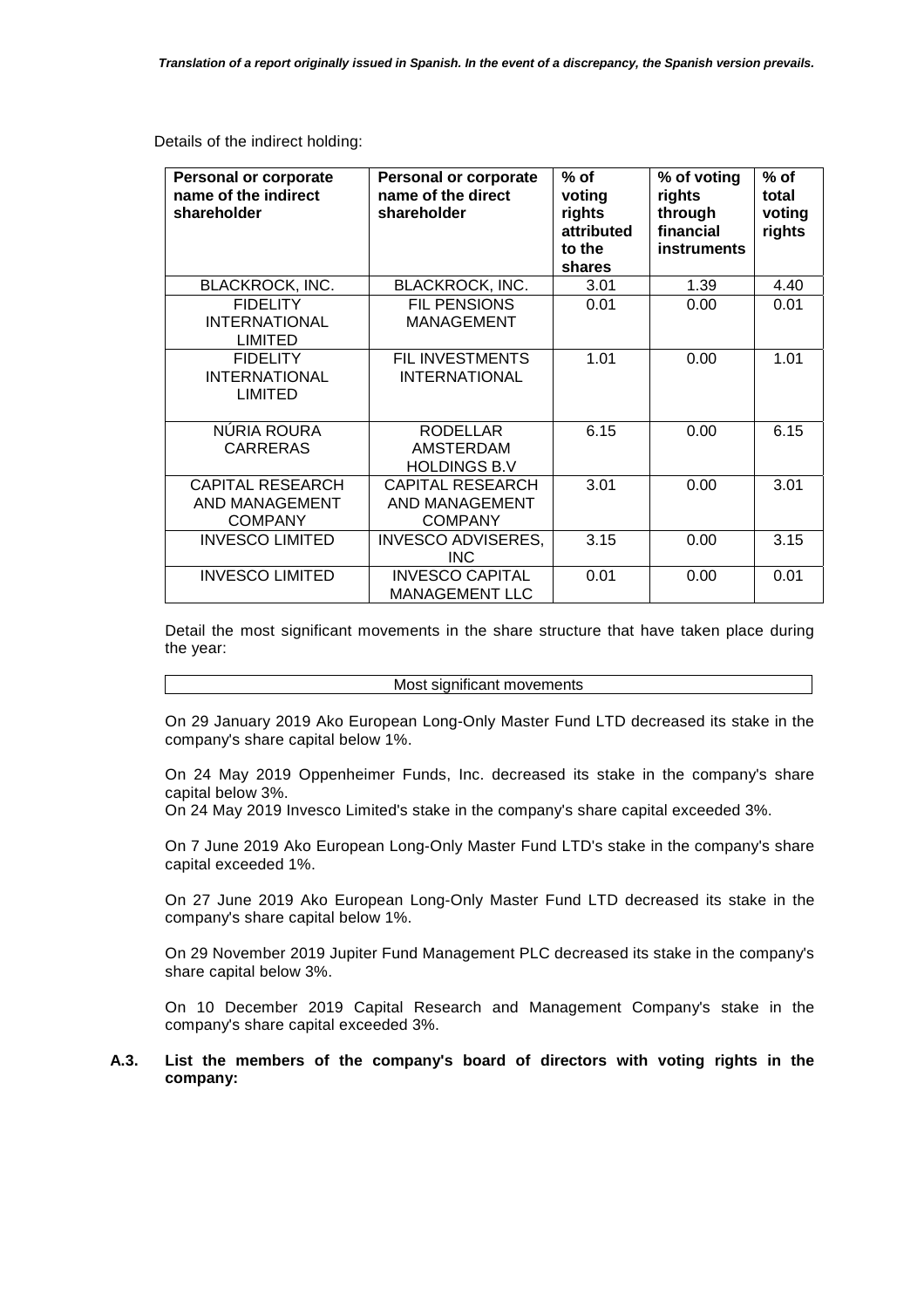| <b>Personal or</b><br>corporate name of<br>the director   |               | % of voting rights<br>attributed to the<br><b>instruments</b><br>shares |               | % of voting rights<br>through financial |      |               |                 |  | % of voting rights<br>that may be<br>transferred<br>through financial<br>instruments |
|-----------------------------------------------------------|---------------|-------------------------------------------------------------------------|---------------|-----------------------------------------|------|---------------|-----------------|--|--------------------------------------------------------------------------------------|
|                                                           | <b>Direct</b> | <b>Indirect</b>                                                         | <b>Direct</b> | <b>Indirect</b>                         |      | <b>Direct</b> | <b>Indirect</b> |  |                                                                                      |
| <b>MS. MARLA</b><br><b>ELIZABETH</b><br><b>SALMON</b>     | 0.00          | 0.00                                                                    | 0.00          | 0.00                                    | 0.00 | 0.00          | 0.00            |  |                                                                                      |
| <b>MR. LUIS ISASI</b><br>FERNÁNDEZ DE<br><b>BOBADILLA</b> | 0.00          | 0.00                                                                    | 0.00          | 0.00                                    | 0.00 | 0.00          | 0.00            |  |                                                                                      |
| MR. RAIMON<br><b>GRIFOLS ROURA</b>                        | 0.00          | 0.00                                                                    | 0.00          | 0.00                                    | 0.00 | 0.00          | 0.00            |  |                                                                                      |
| <b>MR. RAMON RIERA</b><br><b>ROCA</b>                     | 0.08          | 0.00                                                                    | 0.00          | 0.00                                    | 0.08 | 0.00          | 0.00            |  |                                                                                      |
| MR. TOMÁS DAGÁ<br><b>GELABERT</b>                         | 0.02          | 0.00                                                                    | 0.00          | 0.00                                    | 0.02 | 0.00          | 0.00            |  |                                                                                      |
| MR. STEVEN<br><b>MAYER</b>                                | 0.00          | 0.00                                                                    | 0.00          | 0.00                                    | 0.00 | 0.00          | 0.00            |  |                                                                                      |
| MR. VICTOR<br><b>GRIFOLS DEU</b>                          | 0.00          | 0.00                                                                    | 0.00          | 0.00                                    | 0.00 | 0.00          | 0.00            |  |                                                                                      |
| MR. VICTOR<br><b>GRIFOLS ROURA</b>                        | 0.21          | 0.00                                                                    | 0.00          | 0.00                                    | 0.21 | 0.00          | 0.00            |  |                                                                                      |
| <b>MS. CARINA</b><br>SZPILKA LÁZARO                       | 0.00          | 0.00                                                                    | 0.00          | 0.00                                    | 0.00 | 0.00          | 0.00            |  |                                                                                      |
| MR. IÑIGO<br>SÁNCHEZ-ASIAIN<br><b>MARDONES</b>            | 0.00          | 0.00                                                                    | 0.00          | 0.00                                    | 0.00 | 0.00          | 0.00            |  |                                                                                      |
| MS. BELÉN<br><b>VILLALONGA</b><br><b>MORENÉS</b>          | 0.00          | 0.00                                                                    | 0.00          | 0.00                                    | 0.00 | 0.00          | 0.00            |  |                                                                                      |
| <b>MR. THOMAS</b><br><b>GLANZMANN</b>                     | 0.01          | 0.03                                                                    | 0.00          | 0.00                                    | 0.04 | 0.00          | 0.00            |  |                                                                                      |
| <b>MS. ENRIQUETA</b><br><b>FELIP FONT</b>                 | 0.00          | 0.00                                                                    | 0.00          | 0.00                                    | 0.00 | 0.00          | 0.00            |  |                                                                                      |

# **% of the total number of voting rights held by the board of directors** 0.35

Detail the indirect holding:

| Personal or<br>corporate name<br>of the director | <b>Personal or</b><br>corporate name of<br>the direct<br>shareholder | $%$ of<br>voting<br>rights<br>attributed<br>to the<br>shares | % of voting<br>rights<br>through<br>financial<br><b>instruments</b> | $%$ of<br>total<br>voting<br>rights | %<br>voting<br>оf<br>rights that may<br>be<br>transferred<br>through<br>financial<br><b>instruments</b> |
|--------------------------------------------------|----------------------------------------------------------------------|--------------------------------------------------------------|---------------------------------------------------------------------|-------------------------------------|---------------------------------------------------------------------------------------------------------|
| MR. THOMAS<br><b>GLANZMANN</b>                   | <b>GLANZMANN</b><br><b>ENTERPRISES AG</b>                            | 0.01                                                         | 0.00                                                                | 0.01                                | 0.00                                                                                                    |
| MR. THOMAS<br><b>GLANZMANN</b>                   | <b>OPULENTIA</b><br><b>HOLDINGS LTD.</b>                             | 0.02                                                         | 0.00                                                                | 0.02                                | 0.00                                                                                                    |

**A.4. State, where applicable, any family, commercial, contractual or corporate relationships that exist among significant shareholders to the extent that these are known to the company, unless they are insignificant or arise in the ordinary course of business, except of those that are indicated in section A.6:**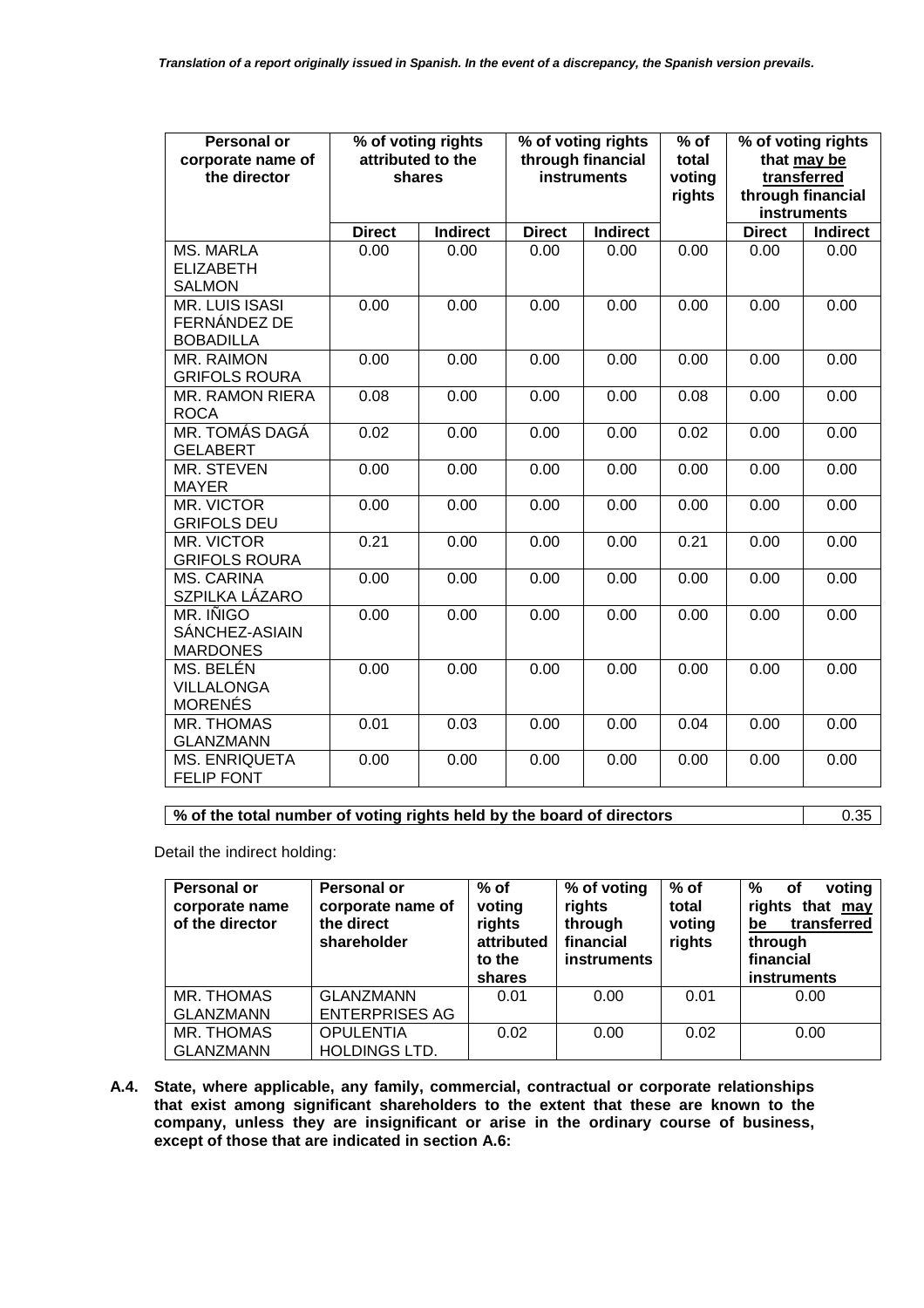| Personal or corporate name | <b>Relationship</b> | <b>Brief description</b>          |
|----------------------------|---------------------|-----------------------------------|
| <b>MS. NURIA ROURA</b>     | <b>FAMILY</b>       | Mother of a shareholder of Deria. |
| CARRERAS, DERIA, S.A.      |                     | S.A.                              |

**A.5. State, where applicable, any commercial, contractual or corporate relationships that exist between significant shareholders and the company and/or its group, unless they are insignificant or arise in the ordinary course of business:** 

| Personal or corporate name | <b>Relationship</b> | <b>Brief description</b> |
|----------------------------|---------------------|--------------------------|
| N/A                        |                     |                          |

## **A.6. Describe the relationship between the significant shareholders or shareholders represented on the board and the directors, or their representatives when the directors are legal persons, unless it is practically irrelevant to both parties:**

Explain, where necessary, how significant shareholders are represented. State, specifically, the name of the directors who have been appointed to represent significant shareholders and whose appointment has been supported by significant shareholders, or is linked with significant shareholders and/or its group entities, detailing the nature of the relationship. Indicate, in particular and where appropriate, if there are board members, or director's representatives, of the listed company, who are, at the same time, members of the management body, or representatives, of companies that hold significant shareholdings in the listed company or group entities of these significant shareholders, indicating their identity and position.

| <b>Personal or corporate</b><br>name of the related<br>director or representative | <b>Personal or</b><br>corporate name of<br>the related<br>significant<br>shareholder | Corporate<br>name of the<br>group<br>company of<br>the<br>significant<br>shareholder | Description of the<br>relationship/position                                                                                                                        |
|-----------------------------------------------------------------------------------|--------------------------------------------------------------------------------------|--------------------------------------------------------------------------------------|--------------------------------------------------------------------------------------------------------------------------------------------------------------------|
| <b>MR. RAIMON GRIFOLS</b><br><b>ROURA</b>                                         | MS. NÚRIA<br><b>ROURA</b><br><b>CARRERAS</b>                                         | N/A                                                                                  | Ms. Núria Roura<br>Carreras is Mr. Raimon<br>Grifols Roura's mother.                                                                                               |
| <b>MR. RAIMON GRIFOLS</b><br><b>ROURA</b>                                         | <b>SCRANTON</b><br><b>ENTERPRISES,</b><br>B.V.                                       | N/A                                                                                  | Mr. Raimon Grifols<br>Roura is a non-<br>controlling shareholder<br>of Scranton Enterprises,<br>B.V. (pursuant to the<br><b>Spanish Securities</b><br>Market Law). |
| <b>MR. RAIMON GRIFOLS</b><br><b>ROURA</b>                                         | DERIA, S.A.                                                                          | N/A                                                                                  | Mr. Raimon Grifols<br>Roura is a non-<br>controlling shareholder<br>of Deria, S.A. (pursuant<br>to the Spanish Securities<br>Market Law) and its sole<br>director. |
| MR. RAMON RIERA ROCA                                                              | <b>SCRANTON</b><br><b>ENTERPRISES,</b><br>B.V.                                       | N/A                                                                                  | Mr. Ramón Riera Roca<br>is a non-controlling<br>shareholder of Scranton<br>Enterprises, B.V.<br>(pursuant to the Spanish<br>Securities Market Law).                |
| MR. TOMÁS DAGÁ                                                                    | <b>SCRANTON</b>                                                                      | N/A                                                                                  | Mr. Tomás Dagá                                                                                                                                                     |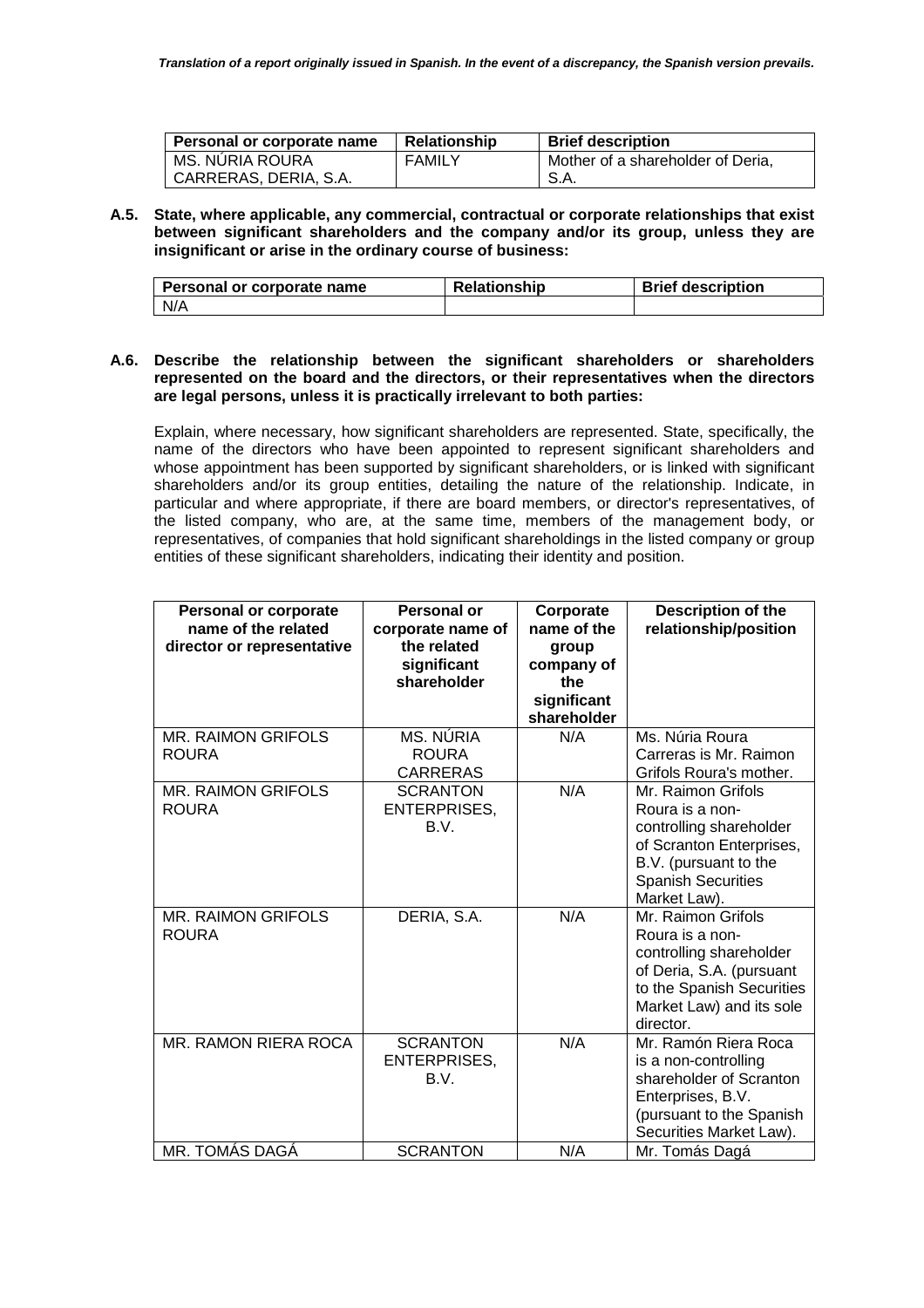| <b>GELABART</b>                                        | ENTERPRISES,<br>B.V.                           |     | Gelabert is a non-<br>controlling shareholder<br>of Scranton Enterprises,<br>B.V. (pursuant to the<br><b>Spanish Securities</b><br>Market Law).                                                                                      |
|--------------------------------------------------------|------------------------------------------------|-----|--------------------------------------------------------------------------------------------------------------------------------------------------------------------------------------------------------------------------------------|
| MR. VICTOR GRIFOLS<br>DEU                              | MS. NÚRIA<br><b>ROURA</b><br><b>CARRERAS</b>   | N/A | Mr. Victor Grifols Deu is<br>Ms. Núria Roura<br>Carreras' grandson.                                                                                                                                                                  |
| MR. VICTOR GRIFOLS<br>ROURA                            | MS. NÚRIA<br><b>ROURA</b><br><b>CARRERAS</b>   | N/A | Ms. Núria Roura<br>Carreras is Mr. Victor<br>Grifols Roura's mother.                                                                                                                                                                 |
| MR. VICTOR GRIFOLS<br><b>ROURA</b>                     | <b>SCRANTON</b><br><b>ENTERPRISES,</b><br>B.V. | N/A | Mr. Victor Grifols Roura<br>is a non-controlling<br>shareholder of Scranton<br>Enterprises, B.V.<br>(pursuant to the Spanish<br>Securities Market Law).                                                                              |
| <b>VICTOR</b><br><b>GRIFOLS</b><br>MR.<br><b>ROURA</b> | DERIA, S.A.                                    | N/A | Mr. Victor Grifols Roura<br>represents Deria, S.A. in<br>the board of directors of<br>Grifols, S.A. He is also a<br>non-controlling<br>shareholder of<br>Deria.<br>S.A. (pursuant to<br>the<br>Spanish<br>Securities<br>Market Law). |

**A.7. State whether the company has been informed of any shareholders' agreements affecting this pursuant to that set down in articles 530 and 531 of the Spanish Companies Act. Where applicable, describe these briefly and list the shareholders bound by any such agreement:** 

# NO

State whether the company is aware of the existence of any concerted actions arranged by its shareholders. Where applicable, give a short description of these**:**

# NO

In the event of there having been any amendments to or termination of said stipulations or agreements or concerted actions in the financial year, expressly state this**:**

Not applicable.

**A.8. State whether there is any natural or legal person now exercising or who could exercise control over the company pursuant to article 5 of the Spanish Securities Market Law. Where applicable, identify this person:** 

# NO

**A.9. Complete the following tables about the company's treasury shares:** 

**At the close of the financial year:**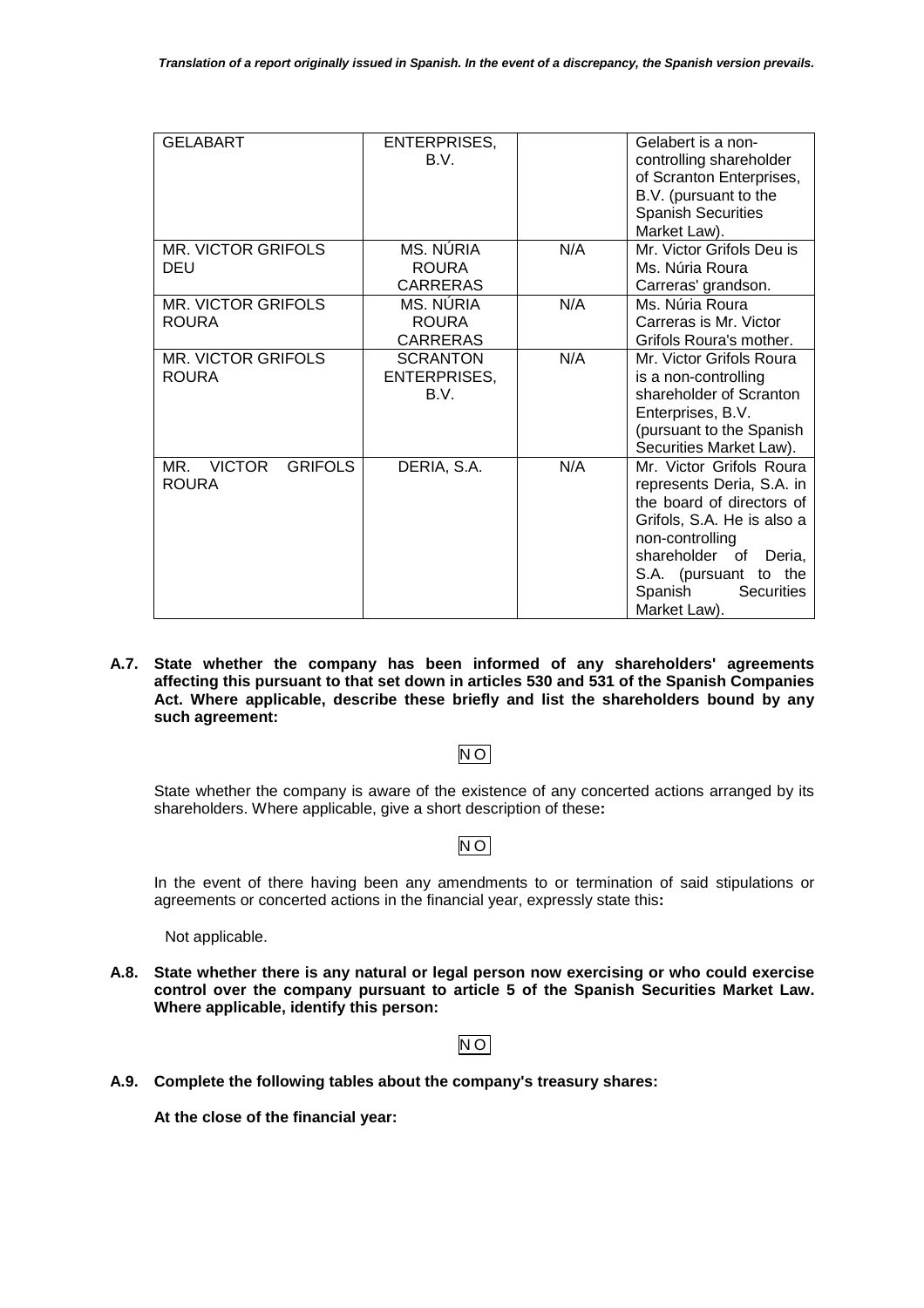| Number of shares held directly | Number<br>shares<br>οf<br>held indirectly (*) | l Total %<br>оf<br>share<br>capital |
|--------------------------------|-----------------------------------------------|-------------------------------------|
| 3,415,052                      |                                               | 0.50                                |

All the company's treasury shares are Class B shares, without voting rights.

## **(\*) Through:**

| $\mid$ Personal or corporate name of the indirect owner $\mid$ Number of shares held directly |  |
|-----------------------------------------------------------------------------------------------|--|
| l No data                                                                                     |  |

#### **Explain any significant variations during the year:**

| <b>Explain the significant variations</b> |
|-------------------------------------------|
|                                           |

The company's treasury shares at year-end is 3,415,052 Class B shares, without voting rights. Class B shares have decreased by 403,399 in comparison with the previous year as a result of the delivery during the financial year of the RSUs allocated during financial year 2017 with a vesting period of two years and one day (according to the company's incentive plan for 2016).

#### **A.10. Give details of the conditions and period of the current mandate given by the General Shareholders' meeting to the board of directors to issue, repurchase or transfer the company's treasury shares:**

At the Ordinary General Shareholders' Meeting held on 29 May 2015, among other points, it was agreed to authorize the Company's Board of Directors to acquire its own shares or subscription rights, by means of purchase, exchange, attribution account payment or any other form envisaged in the Law, either directly or through its subsidiaries, within the limits and with the requisites to be announced below:

- (i) That, insofar as there are Class B Shares, the acquisition should be performed pro rata between Class A Shares and Class B Shares, at the same price and under identical terms and conditions;
- (ii) That, the face value of the shares acquired, added to the ones already owned by the Company or its Subsidiary companies, should not exceed 10% of the Company's share capital at any time;
- (iii) That, the acquisition, including any shares that the Company, or person acting in their own name but on the Company's behalf, had previously acquired and had in its portfolio, should not make the net worth work out lower than the amount of the share capital plus the legally or statutorily non-disposable reserves;
- (iv) That the shares acquired should be paid up in full;
- (v) The maximum acquisition price will be the listed price for the Class A shares at the stock exchange session on the day the acquisition is made or, where applicable, the one authorized by the Spanish Stock Exchange Commission. The minimum price will be 100% of the face value of each Class A share;
- (vi) This authorization is granted for five years at most;
- (vii) The shares acquired may be intended to be given to the workers or managers of the Group, either directly or as result of exercising any option rights to which they may be entitled.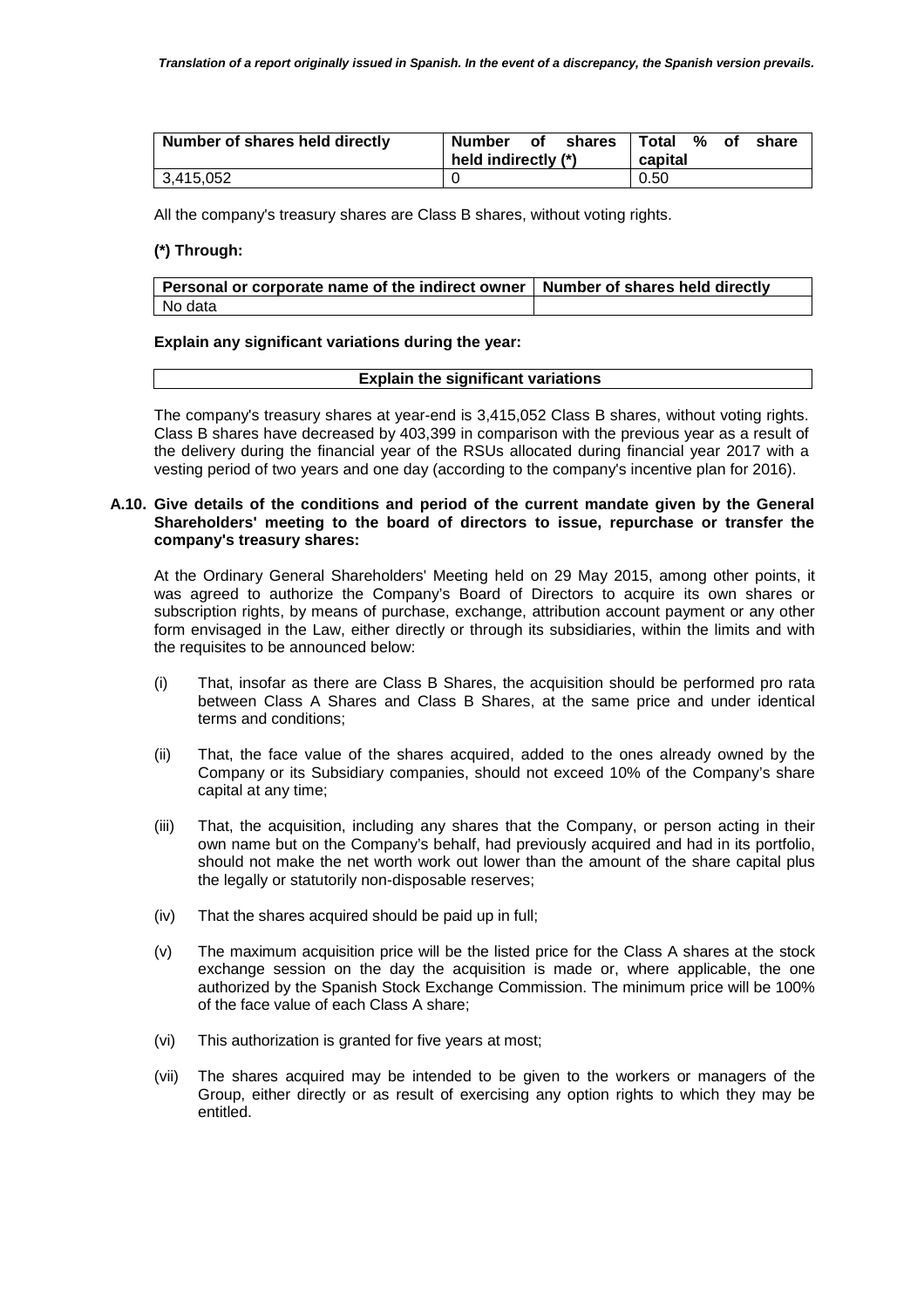It was also agreed to revoke and make invalid in all its terms the previous authorization for the Company to acquire treasury shares granted by the Extraordinary Shareholders' Meeting held on 25 January 2011.

## **A.11. Estimated floating capital:**

|                                   | 70 |
|-----------------------------------|----|
| <b>Estimated floating capital</b> |    |
|                                   |    |

- **A.12. Indicate any restriction (under law or the company's articles of association of any nature) to the transmissibility of securities and/or any restrictions to voting rights. In particular, the existence of any kind of restrictions which may hamper the taking of control of the company by means of the acquisition of its shares on the market as well as any authorisation or communication schemes relating to the purchase or transfer of the company's financial instruments that may be applicable according to the sectorial regulation shall be reported:**
- **A.13. State whether the general shareholders' meeting has agreed to adopt any neutralization measures against a public takeover bid pursuant to the provisions of Law 6/2007:**

NO

# NO

Where applicable, explain the approved measures and the terms under which the restrictions would become ineffective:

**A.14. Indicate whether the company has issued any securities that are not traded on a regulated community market:** 

NO

Where applicable, explain the different classes of shares and, for each class of shares, the rights and obligations conferred.

## **B. GENERAL SHAREHOLDERS' MEETING**

**B.1. State and where applicable provide details of, whether there are any differences between the required quorum for the general shareholders' meeting and the quorum system laid down in the Spanish Companies Act:** 

NO

**B.2. State and, where applicable, give details of any differences from the system envisaged in the Spanish Companies Act for the adoption of corporate resolutions:** 

| ۰. |
|----|
|----|

**B.3. State any rules applicable to the amendment of the articles of association of the company. In particular, those majorities provided for in cases of amendment of the articles of association, as well, where applicable, as those rules provided for in cases of tutelage of the rights of shareholders in the amendment of articles of association:** 

Article 201.2 of Royal Legislative Decree 1/2010, of 2 July, which passed the redrafted text of the Spanish Companies Act.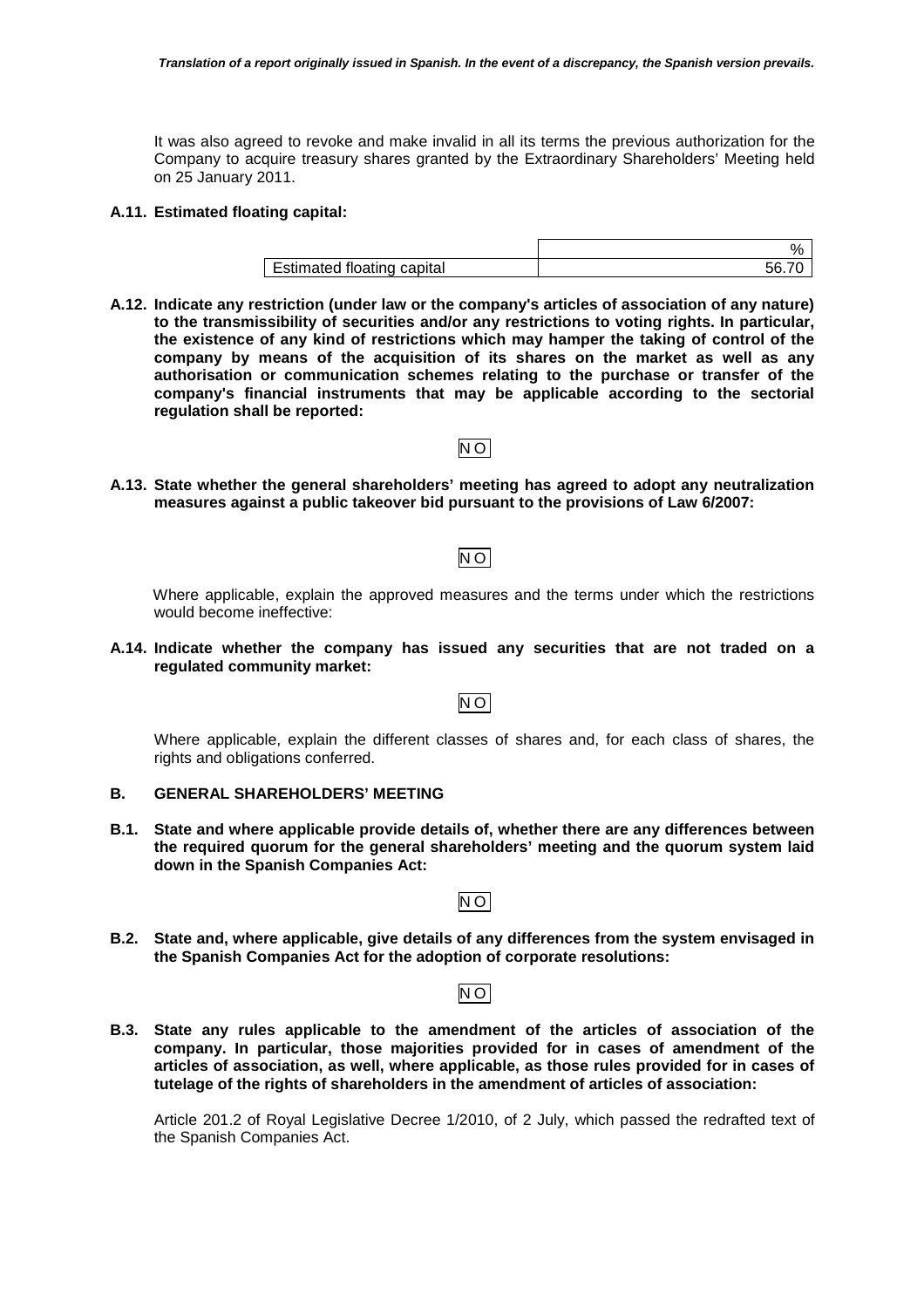In addition, the articles of association of the Company establish that in order to protect the rights of Class B shares, corporate resolutions on certain "Extraordinary Matters" shall, in addition to its approval in accordance with article 17 of the articles of association (the adoption of resolutions by simple majority of the capital present and/or represented), require the approval of the majority of the Class B shares then in issue.

In this regard, any resolutions and any amendments to the articles of association which may directly or indirectly hamper or have a negative effect on the rights, preferences or privileges of Class B Shares (including any resolutions which may hamper or have a negative effect on Class B Shares in comparison with Class A Shares or which may benefit or have a positive effect on Class A Shares in comparison with Class B Shares, or which may affect the provisions of the articles of association in relation to Class B Shares) shall require the approval of a majority of Class B Shares then in issue.

Finally, it must be indicated that the General Shareholders' Meeting has the competence to decide on all matters which may have been attributed to the same, by law or through the articles of association, and, in particular, in an expository manner, it shall be the sole corporate body or competent authority to decide on matters considered "Extraordinary Matters" in accordance with article 6.2 of the articles of association.

#### **B.4. Give details of attendance at general shareholders' meetings held during the financial year covered by this report and those from the previous two financial years:**

|                                                 | <b>Details of attendance</b>      |            |                             |               |       |
|-------------------------------------------------|-----------------------------------|------------|-----------------------------|---------------|-------|
|                                                 |                                   |            | % remote voting             |               |       |
| Date of the general<br>shareholders'<br>meeting | $%$ of<br>attendance<br>in person | % as proxy | <b>Electronic</b><br>voting | <b>Others</b> | Total |
| 26/05/2017                                      | 2.85                              | 76.67      | 0.00                        | 0.78          | 80.30 |
| Floating capital                                | 0.02                              | 39.87      | 0.00                        | 0.00          | 39.89 |
| 25/05/2018                                      | 4.80                              | 75.03      | 0.00                        | 0.05          | 79.88 |
| Floating capital                                | 0.03                              | 42.02      | 0.00                        | 0.00          | 42.05 |
| 24/05/2019                                      | 5.65                              | 72.46      | 0.00                        | 1.41          | 79.52 |
| Floating capital                                | 0.02                              | 41.08      | 0.00                        | 0.00          | 41.10 |

**B.5. Indicate whether there has been any item on the agenda not approved by the shareholders for whatever reason at the general shareholders' meeting held during the year.** 

## NO

**B.6. Indicate whether there is any statutory restriction in the articles of association establishing a minimum number of shares needed to attend the general shareholders' meeting or for distance voting.**

## NO

**B.7. Indicate whether certain resolutions other than those established by law that may entail the acquisition, disposal, transfer of assets to another company or other corporate transactions of similar nature must be submitted for approval by the general shareholders' meeting**.

#### NO

**B.8. State the address and means of access to the website of the company and the information on corporate governance and other information on general shareholders' meetings which must be made available to shareholders via the website of the company.**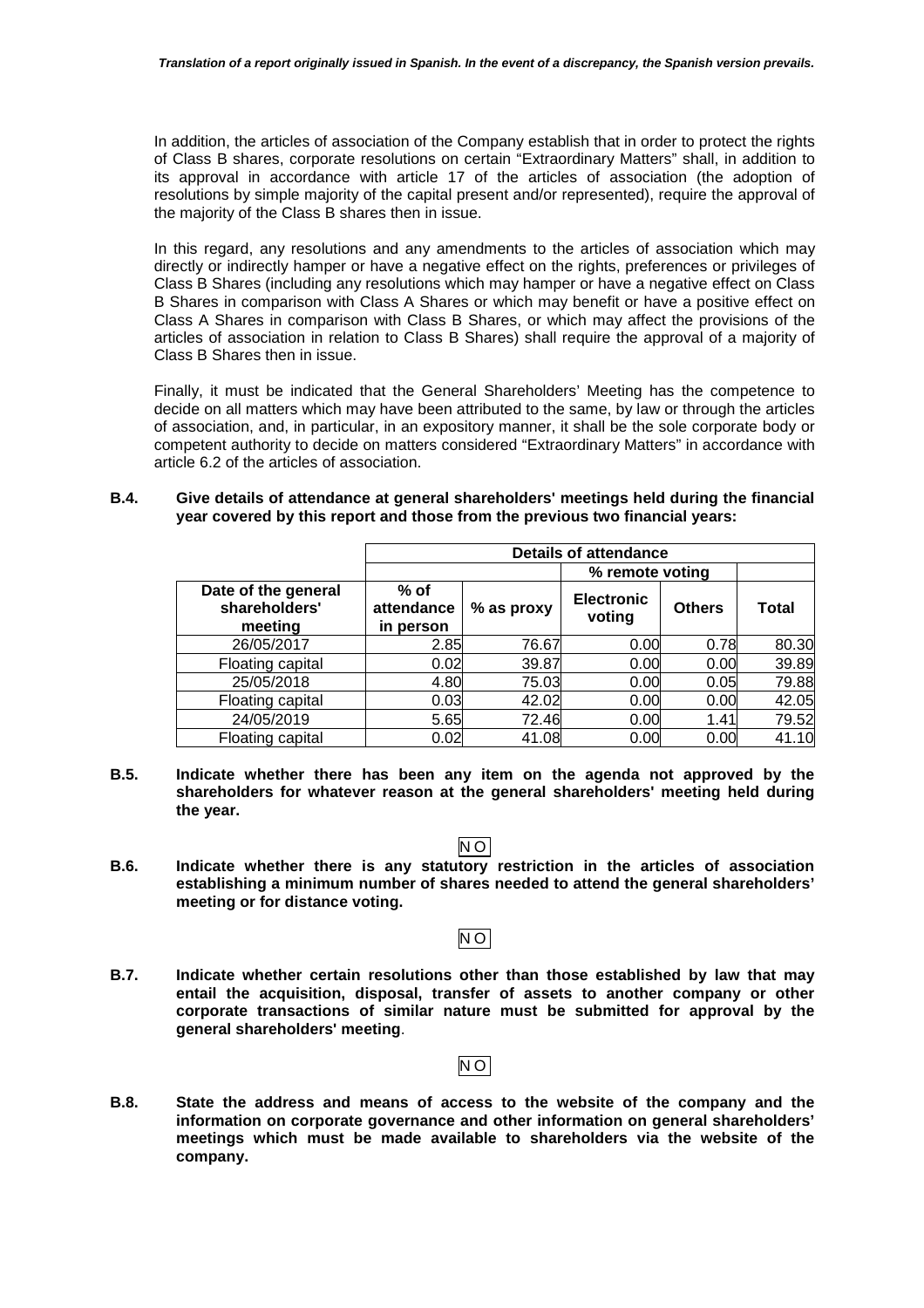The address of the Company's website is www.grifols.com.

Information on corporate governance can be accessed through the link Investors on the main page, or directly at http://inversores.grifols.com.

# **C COMPANY ADMINISTRATIVE STRUCTURE**

## **C.1. BOARD OF DIRECTORS**

## **C.1.1. Maximum and minimum number of directors envisaged by the articles of association and established by the general shareholders' meeting:**

| Maximum number of directors                                          |  |
|----------------------------------------------------------------------|--|
| Minimum number of directors                                          |  |
| Number of directors established by the general shareholders' meeting |  |

### **C.1.2. Complete the following table with the Board members' details:**

| Personal or corporate                                     | Representative | Category          | <b>Position on</b>                     | Date of first | Date of last | <b>Election</b>                                |
|-----------------------------------------------------------|----------------|-------------------|----------------------------------------|---------------|--------------|------------------------------------------------|
| name of director                                          |                |                   | the<br><b>Board</b>                    | appointment   | appointment  | procedure                                      |
| <b>MS. MARLA ELIZABETH</b><br><b>SALMON</b>               |                | Independent       | Director                               | 30/05/2014    | 25/05/2018   | General<br>Shareholders'<br>Meeting resolution |
| <b>MR. LUIS ISASI</b><br>FERNÁNDEZ DE<br><b>BOBADILLA</b> |                | Independent       | Director                               | 24/05/2011    | 27/05/2016   | General<br>Shareholders'<br>Meeting resolution |
| <b>MR. RAIMON GRIFOLS</b><br><b>ROURA</b>                 |                | Executive         | Co-CEO                                 | 29/05/2015    | 24/05/2019   | General<br>Shareholders'<br>Meeting resolution |
| MR. RAMÓN RIERA<br><b>ROCA</b>                            |                | Other<br>external | Director                               | 13/04/2000    | 26/05/2017   | General<br>Shareholders'<br>Meeting resolution |
| MR. TOMÁS DAGÁ<br><b>GELABERT</b>                         |                | Other<br>external | Vice<br>Secretary<br>and Director      | 13/04/2000    | 24/05/2019   | General<br>Shareholders'<br>Meeting resolution |
| <b>MR. STEVEN MAYER</b>                                   |                | Independent       | <b>Director</b>                        | 25/01/2011    | 27/05/2016   | General<br>Shareholders'<br>Meeting resolution |
| <b>MR. VICTOR GRIFOLS</b><br>DEU                          |                | Executive         | Co-CEO                                 | 27/05/2016    | 27/05/2016   | General<br>Shareholders'<br>Meeting resolution |
| <b>MR. VICTOR GRIFOLS</b><br><b>ROURA</b>                 |                | Proprietary       | Chairman                               | 08/07/1991    | 26/05/2017   | General<br>Shareholders'<br>Meeting resolution |
| <b>MS. CARINA SZPILKA</b><br>LÁZARO                       |                | Independent       | <b>Director</b>                        | 29/05/2015    | 24/05/2019   | General<br>Shareholders'<br>Meeting resolution |
| MR. IÑIGO SÁNCHEZ<br>ASIAÍN - MARDONES                    |                | Independent       | Lead<br>Independent<br><b>Director</b> | 29/05/2015    | 24/05/2019   | General<br>Shareholders'<br>Meeting resolution |
| MS. BELÉN<br>VILLALONGA<br>MORENÉS                        |                | Independent       | Director                               | 24/05/2013    | 25/05/2018   | General<br>Shareholders'<br>Meeting resolution |
| <b>MR. THOMAS</b><br><b>GLANZMANN</b>                     |                | Other<br>external | Vice<br>Chairman                       | 05/04/2006    | 27/05/2016   | General<br>Shareholders'<br>Meeting resolution |
| <b>MS. ENRIQUETA FELIP</b><br><b>FONT</b>                 |                | Independent       | Director                               | 24/05/2019    | 24/05/2019   | General<br>Shareholders'<br>Meeting resolution |

Total number of directors 13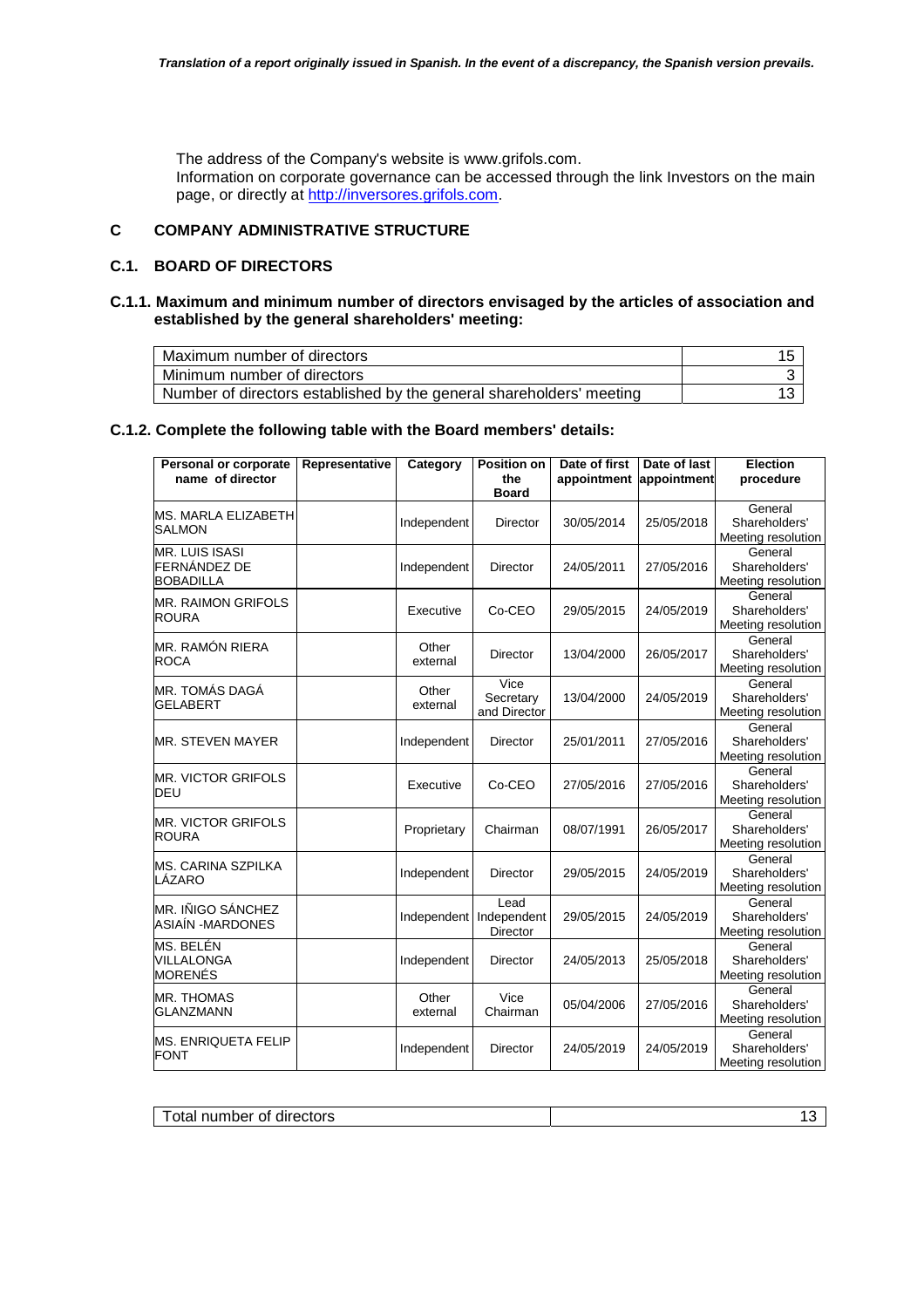# **Indicate any members leaving the Board of Directors through resignation, dismissal or otherwise during the period for which information is given.**

| Personal or corporate<br>name of the director | Category of<br>the director | Date of last<br>appointment | Leaving<br>date | Committee<br>which<br>on.<br>the director<br>was<br>a<br>member | Indicate if<br>the<br>director<br>leaved<br>before the<br>end<br>οt<br>his/her<br>οt |
|-----------------------------------------------|-----------------------------|-----------------------------|-----------------|-----------------------------------------------------------------|--------------------------------------------------------------------------------------|
|                                               |                             |                             |                 |                                                                 | term<br>office                                                                       |
| MS.<br><b>VEIGA</b><br>ANNA<br><b>LLUCH</b>   | Independent                 | 29/05/2015                  | 24/05/2019      |                                                                 | Yes                                                                                  |

# **C.1.3. Complete the following tables on the Board members and their category:**

| <b>EXECUTIVE DIRECTORS</b>                    |                                                                    |                                                                                                                                                                                                                                                                                                                                                                                                                                                                                                                                                                                                                                                                                                                                                                                            |  |  |  |  |
|-----------------------------------------------|--------------------------------------------------------------------|--------------------------------------------------------------------------------------------------------------------------------------------------------------------------------------------------------------------------------------------------------------------------------------------------------------------------------------------------------------------------------------------------------------------------------------------------------------------------------------------------------------------------------------------------------------------------------------------------------------------------------------------------------------------------------------------------------------------------------------------------------------------------------------------|--|--|--|--|
| Personal or corporate name<br>of the director | <b>Office held</b><br>on the<br>Company's<br>organization<br>chart | <b>Profile</b>                                                                                                                                                                                                                                                                                                                                                                                                                                                                                                                                                                                                                                                                                                                                                                             |  |  |  |  |
| <b>MR. RAIMON GRIFOLS</b><br><b>ROURA</b>     | Co-CEO                                                             | Mr. Raimon Grifols is Grifols' joint and<br>several Chief Executive Officer together with<br>his nephew, Mr. Víctor Grifols Deu since 1<br>January 2017. He succeeds his brother Mr.<br>Víctor Grifols Roura on the position. He is a<br>member of the administration bodies of<br>several companies within the Grifols Group.<br>From 2001 to 2015 he was Secretary non-<br>member of the Board of Directors of Grifols,<br>S.A. serving as Director and Vice-Secretary<br>of the Board since 2015. In May 2016 the<br>Board accepted his resignation as Vice-<br>Secretary. Prior to his appointment as<br>executive director in July 2016, Mr. Grifols<br>Roura was a partner at the law firm Osborne<br>Clarke in Spain. He holds a degree in Law<br>from the University of Barcelona. |  |  |  |  |
| MR. VÍCTOR GRIFOLS DEU                        | Co-CEO                                                             | Mr. Víctor Grifols Deu is Grifols' joint and<br>several Chief Executive Officer together with<br>his uncle, Mr. Raimon Grifols Roura, since 1<br>January 2017. He succeeds his father, Mr.<br>Víctor Grifols Roura on the position. He is a<br>member of the administration bodies of<br>several companies within the Grifols Group<br>and was appointed executive director in May<br>2016. He joined the Group in 2001 as an<br>in the Planning and Control<br>analyst<br>Department. In 2008 he became the director<br>of the Planning and Control Department and<br>was also appointed member of the Executive<br>Committee. He was part of the team that<br>analyzed and was responsible for<br>the                                                                                    |  |  |  |  |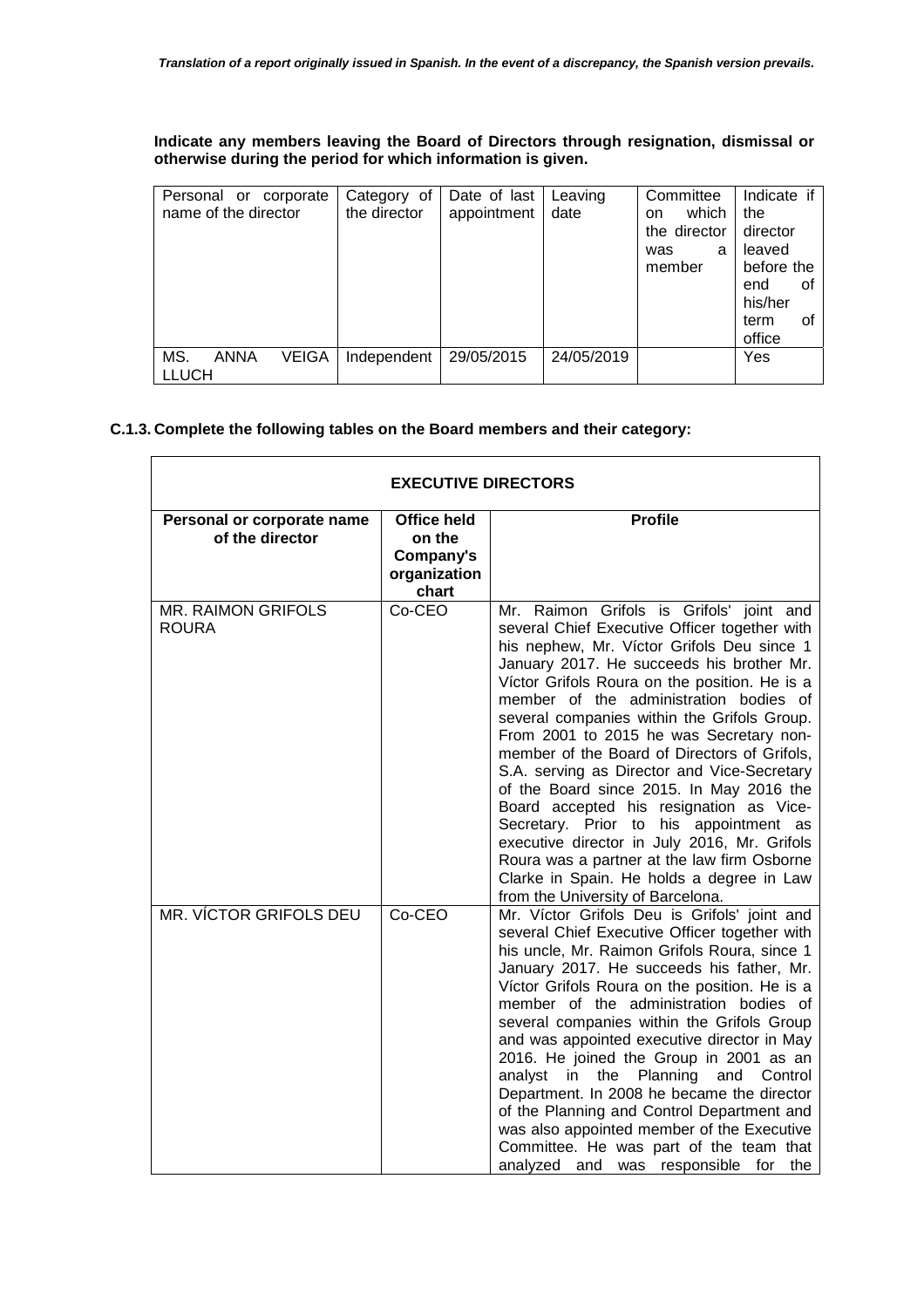| integration of the transactions of Alpha<br>Therapeutics, Talecris Biotherapeutics and<br>Novartis' Transfusion Diagnostic<br>Unit<br>following the acquisitions.                                                                                                           |
|-----------------------------------------------------------------------------------------------------------------------------------------------------------------------------------------------------------------------------------------------------------------------------|
| holds a degree in Business<br>He.<br>Administration and Management from the<br>Ramon Llull University - Sarrià Chemical<br>Institute (IQS) and a postgraduate degree in<br>Business Administration and Management<br>from the Michael Smurfit Business School in<br>Dublin. |

| Total number of executive directors |       |
|-------------------------------------|-------|
| Total % of the Board                | 5.38، |

 $\mathbf{r}$ 

| <b>PROPRIETARY DIRECTORS</b>                  |                                                                                                   |                                                                                                                                                                                                                                                                                                                                                                                                                                                                                                                                                                                                                                                                                                                                                       |                         |  |  |
|-----------------------------------------------|---------------------------------------------------------------------------------------------------|-------------------------------------------------------------------------------------------------------------------------------------------------------------------------------------------------------------------------------------------------------------------------------------------------------------------------------------------------------------------------------------------------------------------------------------------------------------------------------------------------------------------------------------------------------------------------------------------------------------------------------------------------------------------------------------------------------------------------------------------------------|-------------------------|--|--|
| Personal or corporate name<br>of the director | <b>Significant</b><br>shareholder<br>he<br>represents<br>or has<br>proposed<br>his<br>appointment | <b>Profile</b>                                                                                                                                                                                                                                                                                                                                                                                                                                                                                                                                                                                                                                                                                                                                        |                         |  |  |
| <b>MR. VÍCTOR GRIFOLS</b><br><b>ROURA</b>     | Deria, S.A.                                                                                       | Mr. Víctor Grifols Roura, brother of Grifols'<br>Co-Chief Executive Officer, Mr. Raimon<br>Grifols Roura and father of Mr. Victor Grifols<br>Deu, the other Grifols' Co- Chief Executive<br>Officer is non-executive Chairman<br>proprietary director since 1 January 2017.<br>Prior to this date and since 1985 he was<br>Chief Executive Officer and top executive of<br>the Grifols Group, succeeding his father, Mr.<br>Grifols Lucas, in the role and<br>Víctor<br>spearheading the 1987 reorganization that<br>resulted in Grifols as it is today. Mr. Grifols<br>Roura originally joined the Group in 1973 as<br>Exports Manager later becoming Sales<br>Manager. He holds a degree in Business<br>Administration<br>from<br>the<br>Barcelona. | and<br>University<br>0t |  |  |
| Total number of proprietary directors         | 1                                                                                                 |                                                                                                                                                                                                                                                                                                                                                                                                                                                                                                                                                                                                                                                                                                                                                       |                         |  |  |
| Total % of the Board                          |                                                                                                   |                                                                                                                                                                                                                                                                                                                                                                                                                                                                                                                                                                                                                                                                                                                                                       | 7.69                    |  |  |

| <b>INDEPENDENT DIRECTORS</b>                  |                                                                                                                                                                                                                                                 |  |  |
|-----------------------------------------------|-------------------------------------------------------------------------------------------------------------------------------------------------------------------------------------------------------------------------------------------------|--|--|
| Personal or corporate name<br>of the director | <b>Profile</b>                                                                                                                                                                                                                                  |  |  |
| MS. MARLA E. SALMON                           | Ms. Marla E. Salmon has served as director of Grifols, S.A.<br>since May 2014. She is Professor at the University of<br>Washington and holds several positions in nursing, global<br>health, public affairs and business management. Her career |  |  |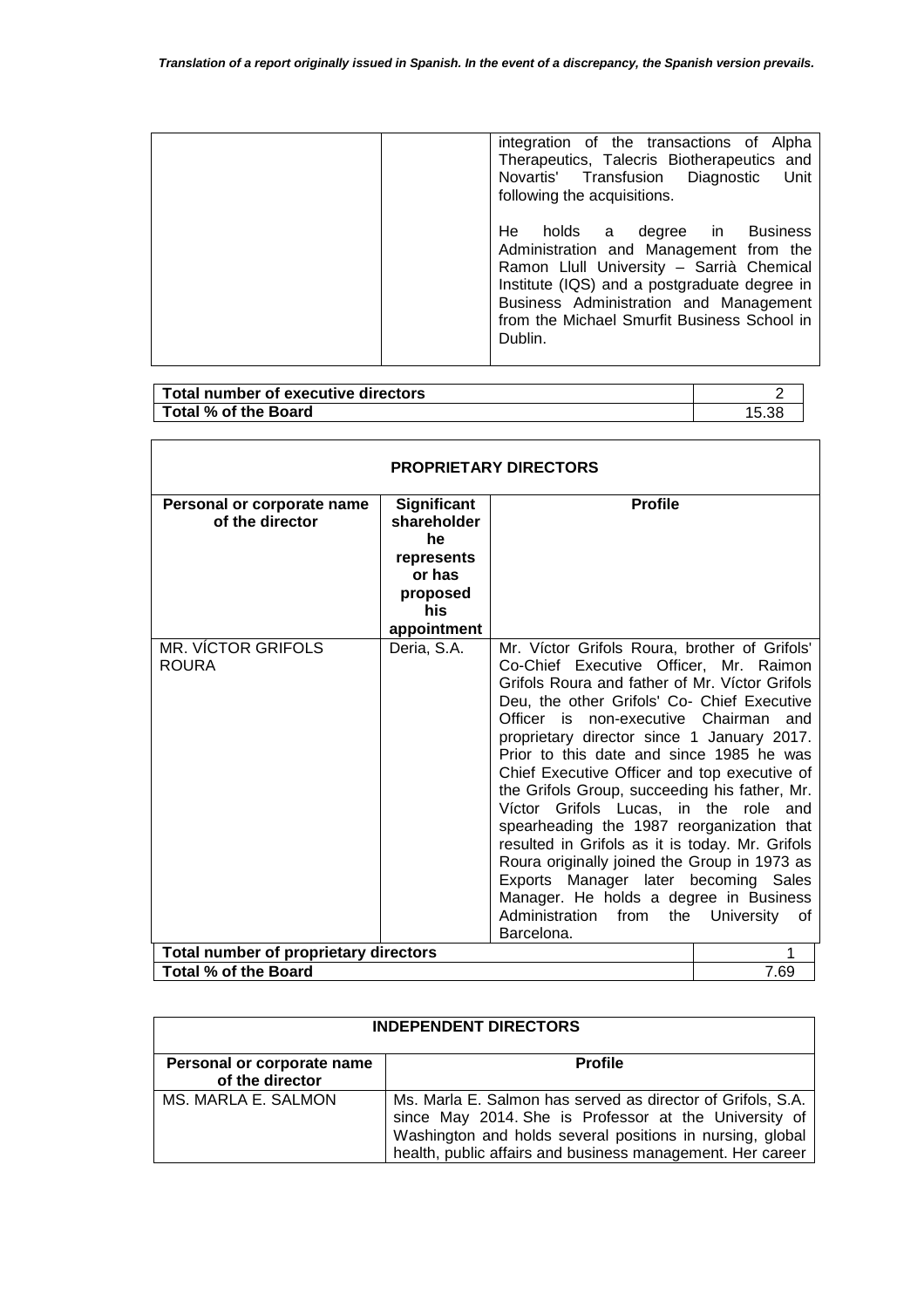| <b>INDEPENDENT DIRECTORS</b>                  |                                                                                                                                                                                                                                                                                                                                                                                                                                                                                                                                                                                                         |  |  |
|-----------------------------------------------|---------------------------------------------------------------------------------------------------------------------------------------------------------------------------------------------------------------------------------------------------------------------------------------------------------------------------------------------------------------------------------------------------------------------------------------------------------------------------------------------------------------------------------------------------------------------------------------------------------|--|--|
| Personal or corporate name<br>of the director | <b>Profile</b>                                                                                                                                                                                                                                                                                                                                                                                                                                                                                                                                                                                          |  |  |
|                                               | has focused on health policy and health care systems<br>capacity building both, globally and in the US, working with<br>governments, international agencies and other health-<br>related entities. Her most recent work focuses<br><b>on</b><br>entrepreneurship and social development projects in the<br>health sector.                                                                                                                                                                                                                                                                               |  |  |
|                                               | She holds degrees in political science and nursing from the<br>University of Portland, and was a Fulbright Scholar at the<br>University of Cologne (Germany). She also holds a Sc.D. in<br>Health Policy and Administration from the Johns Hopkins<br>University. She also holds two Honoris Causa doctorates in<br>recognition of her national and international services and is<br>a member of the Institute of Medicine.                                                                                                                                                                             |  |  |
|                                               | Ms. Marla E. Salmon is a director of the Board of IES<br>Abroad, Inc and The Once City Project. In the past she has<br>been a Director of the Robert Wood Johnson Foundation's<br>and of the National Center for Healthcare<br>Board<br>Leadership. Her advisory roles include the White House<br>Task Force on Health Care Reform, the commission for<br>America", the<br>World<br>"Build<br>Healthier<br>Health<br>a<br>Organization's Global Advisory Group on Nursing and<br>Midwifery, and the National Institutes of Health National<br>Advisory Committee for the Institute of Nursing Research. |  |  |
| MR. LUIS ISASI FERNÁNDEZ<br>DE BOBADILLA      | Mr. Luis Isasi Fernández de Bobadilla has served as<br>director of Grifols, S.A. since Mary 2011. He is Managing<br>Director of Morgan Stanley in Spain and Country Head for<br>the Iberia region. He joined Morgan Stanley in London in<br>1987. Prior to that, he served as executive director at First<br>Chicago Ltd. in London and, previously, worked in New<br>York for the Latin American department of Morgan<br>Guaranty Trust Co. Mr. Isasi started his professional career<br>in Abengoa, in Seville in 1977.                                                                               |  |  |
|                                               | Mr. Isasi has a Bachelor's Degree in Business and<br>Economics from the University of Seville, and a M.B.A. from<br>Columbia Business School in New York, United States,<br>obtained in 1982.                                                                                                                                                                                                                                                                                                                                                                                                           |  |  |
| MR. STEVEN F. MAYER                           | Mr. Steven Mayer has served as director of Grifols, S.A.<br>since January 2011. He is currently the CEO of Iron Horse<br>Acquisition Corp. and of Dedication Capital, LLC, private<br>investment firms that he founded. He is also director of<br>Pretty Party, LLC. From 2002 until 2018, he held a variety<br>of senior positions with Cerberus Capital Management, L.P.<br>and Cerberus California, LLC, affiliated private investment<br>firms, culminating with serving as Senior Managing<br>Director, Co-Head of Global Private Equity, and Chairman<br>of the Cerberus Investment Committee.    |  |  |
|                                               | Mr. Mayer holds a Bachelor in Arts, Cum Laude, from<br>Princeton University and a Degree in Law (JD, Juris<br>Doctor), magna cum laude, from Harvard Law School.                                                                                                                                                                                                                                                                                                                                                                                                                                        |  |  |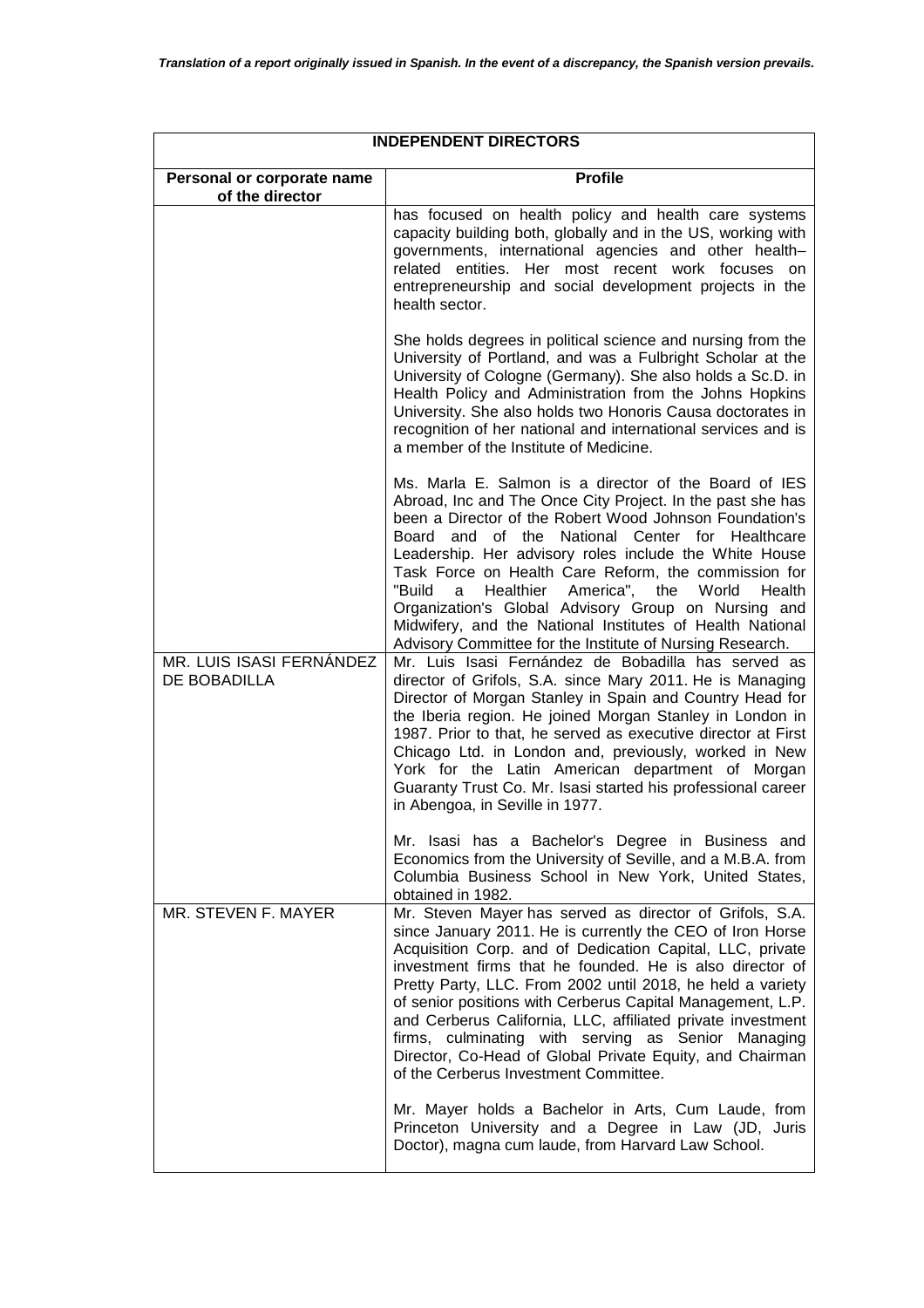| <b>INDEPENDENT DIRECTORS</b>                  |                                                                                                                                                                                                                                                                                                                                                                                                                                                                                                                                                                                                              |  |  |
|-----------------------------------------------|--------------------------------------------------------------------------------------------------------------------------------------------------------------------------------------------------------------------------------------------------------------------------------------------------------------------------------------------------------------------------------------------------------------------------------------------------------------------------------------------------------------------------------------------------------------------------------------------------------------|--|--|
| Personal or corporate name<br>of the director | <b>Profile</b>                                                                                                                                                                                                                                                                                                                                                                                                                                                                                                                                                                                               |  |  |
|                                               | Mr. Mayer has served as a member of the board of<br>directors or equivalent body of a large number of<br>companies in a wide variety of industries in the United<br>States and Europe, and is currently a member of the Board<br>of Supervisors of Syntellix AG.                                                                                                                                                                                                                                                                                                                                             |  |  |
| MR. IÑIGO SÁNCHEZ-ASIAÍN<br><b>MARDONES</b>   | Mr. Iñigo Sánchez-Asiaín Mardones<br>the<br>is<br>Lead<br>Independent director of the Grifols' Board since May 2015.<br>He holds a degree in Business Administration from the<br>Comillas Pontifical University of Madrid (ICADE) and an<br>MBA from Harvard Business School. He is member of the<br>Executive Committee of the Harvard Club of Spain, which<br>he has previously chaired.                                                                                                                                                                                                                   |  |  |
|                                               | He is founding partner at Portobello Capital since 2010, a<br>private equity company, where he is member of the<br>Executive and Investment Committees, leading<br>the<br>investments in companies such as Angulas Aguinaga,<br>company where he is Chairman and member of the<br>Executive Committee and Hotels & Resorts Blue Sea, S.L.,<br>where he is a member of the Board of Directors. Previously<br>he was Deputy General Director (Subdirector General) at<br>Banco Santander (1993-2005) and was partner and<br>member of the Board of Directors of Ibersuizas Gestión<br>SGECR, S.A. (2005-2010). |  |  |
| MS. BELÉN VILLALONGA<br><b>MORENÉS</b>        | Ms. Belén Villalonga Morenés has served as director of<br>Grifols, S.A. since May 2013. She is a Professor of<br>Management at New York University's Stern School of<br>Business. Between 2001 and 2012 she was a faculty<br>member at Harvard Business School. Her teaching,<br>research, and consulting activities are in the areas of<br>corporate strategy, finance, and governance, with a special<br>focus on family-controlled companies.                                                                                                                                                             |  |  |
|                                               | She was also an independent director between 2006 and<br>2019 at Acciona, a leader in the renewable energy and<br>infrastructure industries, and between 2015 and 2018 at<br>Talgo (a high-speed train manufacturer).                                                                                                                                                                                                                                                                                                                                                                                        |  |  |
|                                               | Villalonga Morenés holds<br>Belén<br>Ms. I<br>a Ph.D.<br>-in<br>Management and an M.A. in Economics from the University<br>of California at Los Angeles, where she was a Fulbright<br>Scholar. She also holds a Ph.D. in Business Economics<br>from the Complutense University of Madrid as well as a<br>degree in Economic and Management Sciences from the<br>Colegio Universitario de Estudios Financieros in Madrid.                                                                                                                                                                                     |  |  |
| MS. ENRIQUETA FELIP<br><b>FONT</b>            | Ms. Enriqueta Felip Font received her degree in Medicine<br>and Surgery from the Autonomous University of Barcelona,<br>where she also completed her studies for a PhD in Medical<br>Oncology. She has an extensive professional career and<br>accredited experience in the oncology sector, as well as<br>knowledge in the scientific and research field. She is<br>currently the Section Chief of the Medical Oncology Service<br>at Vall d'Hebron University Hospital and the Principal<br>Investigator of the Vall d'Hebron Institute of Oncology's                                                      |  |  |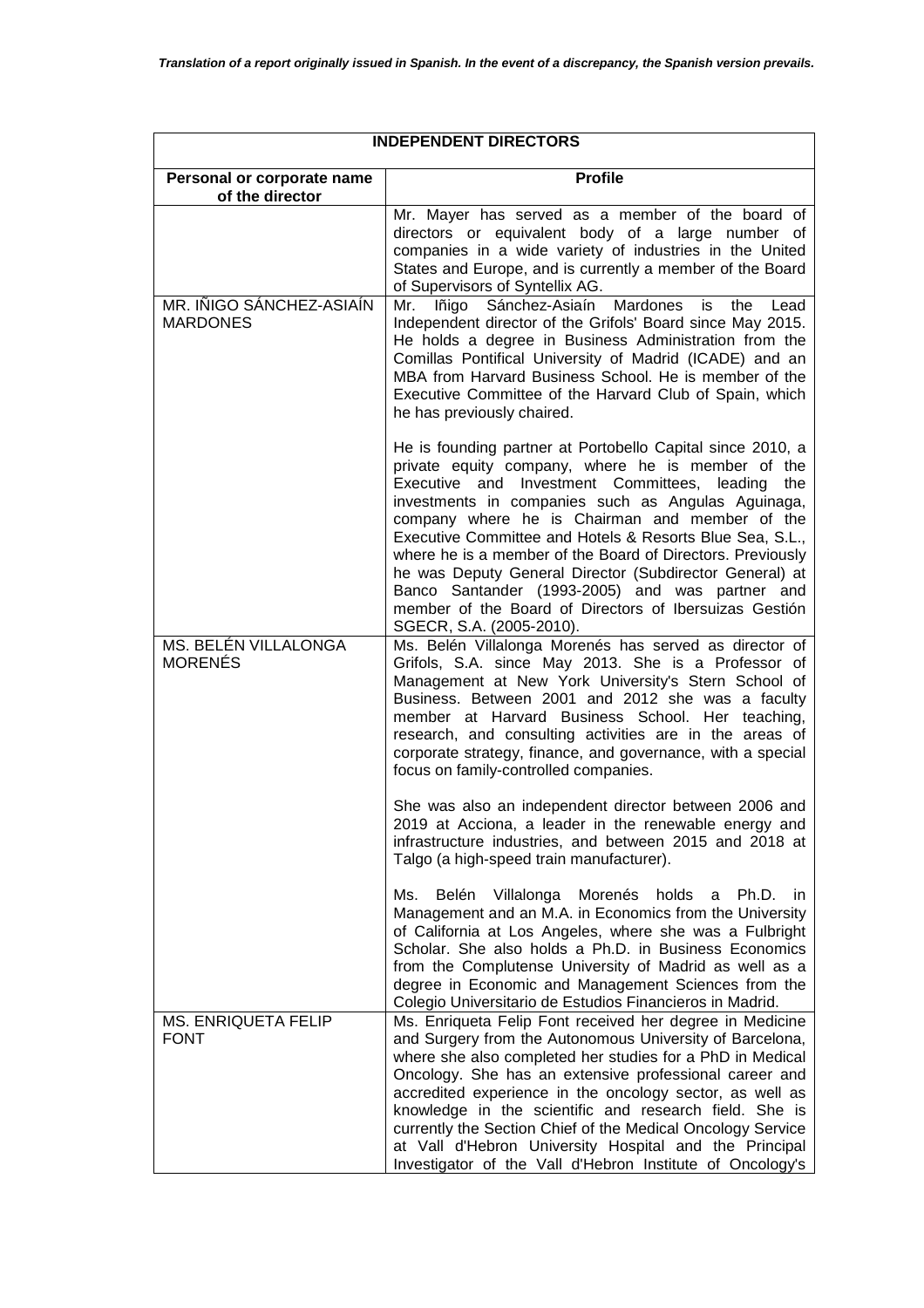| Personal or corporate name<br>of the director    | <b>Profile</b>                                                                                                                                                                                                                                                                                                                                                                                                                                    |
|--------------------------------------------------|---------------------------------------------------------------------------------------------------------------------------------------------------------------------------------------------------------------------------------------------------------------------------------------------------------------------------------------------------------------------------------------------------------------------------------------------------|
|                                                  |                                                                                                                                                                                                                                                                                                                                                                                                                                                   |
|                                                  | Thoracic Tumors Cancer Group. Throughout her career,<br>she has obtained several recognitions for her work in the<br>oncology field. In 2015, she was awarded with the first<br>ESMO Women for Oncology Award from the European<br>Society of Medical Oncology (ESMO).                                                                                                                                                                            |
|                                                  | Most recently, she featured on Clarivate Analytics' annual<br>Global Highly Cited Researchers List 2018, under the newly<br>launched cross-field category. Ms. Enriqueta Felip Font has<br>played key roles in many leading professional societies<br>including the European Society of Medical Oncology<br>(ESMO), the European School of Oncology (ESO) and the<br>International Association for the Study of Lung Cancer<br>(IASLC).           |
| <b>SZPILKA</b><br>MS.<br><b>CARINA</b><br>LÁZARO | Ms. Carina Szpilka Lázaro has served as director of Grifols,<br>S.A. since May 2015. She earned a degree in Business<br>Administration from the Universidad Pontificia de Comillas<br>in Madrid (ICADE) and an Executive MBA from the Instituto<br>de Empresa.                                                                                                                                                                                    |
|                                                  | She began her professional career in the financial sector<br>working at Banco Santander and Argentaria (now known as<br>BBVA). In 1998 she was part of the team that founded ING<br>Direct in Spain, where she held the position of CEO from<br>2010 to 2013, having previously held said position in ING<br>Direct France from 2008 to 2010.                                                                                                     |
|                                                  | She is currently a partner at KFund Venture Capital, an<br>independent director at Abanca and<br>Meliá Hotels<br>International, as well as Chairwoman of Adigital. She has<br>received numerous awards. Among others, in 2011 she<br>was given the "Female Executive of the Year" award by the<br>Spanish Federation of Female Directors, Executives,<br>Professionals and Enterpreneurs (Federación Española de<br>Mujeres Directivas - FEDEPE). |

| Total number of independent directors |       |
|---------------------------------------|-------|
| Total % of the Board                  | 53.85 |

Indicate whether any director classified as independent receives, from the company or from its group, any amount or benefit for any concept other than remuneration as a Board Member, or maintains, or has maintained, during the last financial year, a business relationship with the Company or with any companies in its group, whether this may be in its own name or as a significant shareholder, director or senior executive of an entity which maintains or may have maintained such a relationship.

Where applicable, a motivated statement by the Board is to be included on the reasons due to which it considers that the said director may perform its functions in the capacity of independent director.

| Personal or corporate name of the   Relationship<br>l director | <b>Motivated statement</b> |
|----------------------------------------------------------------|----------------------------|
| No data                                                        |                            |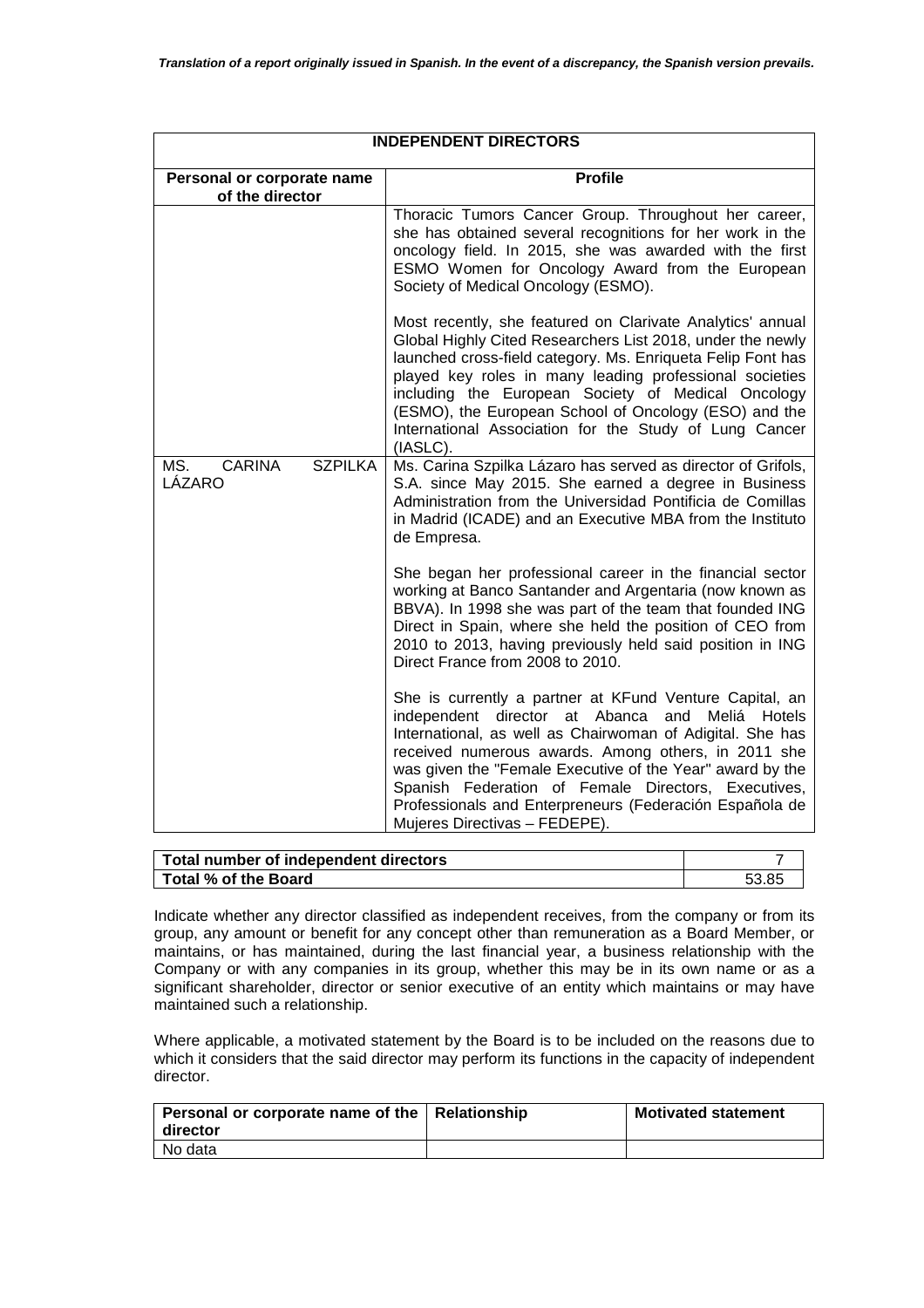| <b>OTHER EXTERNAL DIRECTORS</b>                                                                                                                                                                                                                  |                                                                                                                                                                                                                                                                                                                          |                                                                                              |                                                                                                                                                                                                                                                                                                                                                                                                                                                                                                                                                                                                                                                                                                                                                                                                                                                                                                                                                     |  |  |
|--------------------------------------------------------------------------------------------------------------------------------------------------------------------------------------------------------------------------------------------------|--------------------------------------------------------------------------------------------------------------------------------------------------------------------------------------------------------------------------------------------------------------------------------------------------------------------------|----------------------------------------------------------------------------------------------|-----------------------------------------------------------------------------------------------------------------------------------------------------------------------------------------------------------------------------------------------------------------------------------------------------------------------------------------------------------------------------------------------------------------------------------------------------------------------------------------------------------------------------------------------------------------------------------------------------------------------------------------------------------------------------------------------------------------------------------------------------------------------------------------------------------------------------------------------------------------------------------------------------------------------------------------------------|--|--|
| Identify the other external directors and give details of the reasons due to which they<br>may not be considered proprietary or independent and their relationships, whether this<br>may be with the company, its executives or its shareholders |                                                                                                                                                                                                                                                                                                                          |                                                                                              |                                                                                                                                                                                                                                                                                                                                                                                                                                                                                                                                                                                                                                                                                                                                                                                                                                                                                                                                                     |  |  |
| <b>Personal or</b><br>corporate<br>name of the<br>director                                                                                                                                                                                       | <b>Reasons</b>                                                                                                                                                                                                                                                                                                           | Company,<br>director<br>or<br>shareholder<br>which<br>he<br>maintains<br>the<br>relationship | <b>Profile</b>                                                                                                                                                                                                                                                                                                                                                                                                                                                                                                                                                                                                                                                                                                                                                                                                                                                                                                                                      |  |  |
| MR. TOMÁS<br><b>DAGÁ</b><br><b>GELABERT</b>                                                                                                                                                                                                      | His relationship is not<br>covered within the<br>current definitions of<br>executive,<br>proprietary<br>or<br>independent director.<br>He is a partner in the<br>firm<br>law<br>Osborne<br>Clarke,<br>which<br>renders legal and tax<br>services<br>the<br>to<br>Group.                                                  | Grifols, S.A.                                                                                | Mr. Tomás Dagá Gelabert has<br>served as director of Grifols,<br>S.A. since April 2000 and as<br>Vice-Secretary of the Board<br>May 2016.<br>since<br>He<br>is<br>currently partner and founder<br>of the law firm<br>Osborne<br>Clarke in Spain and was<br>managing director until June<br>2017. Previously he worked in<br>the<br>corporate<br>and<br>tax<br>department of Peat Marwick<br>Mitchell & Co. in Barcelona.<br>He holds a degree in Law<br>from<br>the<br>University<br>οf<br>Barcelona.<br>He is currently a member of<br>the administration bodies of<br>several companies within the<br>Grifols Group. He is a board<br>member of Alkahest Inc. as<br>well as trustee and Secretary<br>of<br>the private foundation<br>Victor Grifols i Lucas and<br>of<br>the<br>Probitas<br>trustee<br>Fundación a comunita a la comunita de la comunita de la comunita de la comunitación de la comunitación de la c<br>Privada.<br>foundation. |  |  |
| MR. THOMAS<br><b>GLANZMANN</b>                                                                                                                                                                                                                   | His relationship is not<br>covered within the<br>current definitions of<br>executive,<br>proprietary<br>or<br>independent director.<br>He is the majority<br>shareholder<br>in.<br>Glanzmann<br>Enterprises AG, a<br>company that has<br>rendered<br>consultancy services<br>to the Group from<br>2011<br>March<br>until | Grifols, S.A.                                                                                | Mr. Thomas Glanzmann has<br>served as director of Grifols,<br>S.A. since April 2006 and as<br>non-executive Vice-Chairman<br>since 1 January 2017. From<br>2006 until 2011 he was the<br>Chief Executive Officer and<br>President of Gambro AB.<br>Previously, Mr. Glanzmann<br>was the CEO and Managing<br>Director of HemoCue AB.<br>Between 1988 and 2004 he<br>held various positions at<br><b>Baxter</b><br>Healthcare<br>Corporation:<br>Senior Vice-                                                                                                                                                                                                                                                                                                                                                                                                                                                                                         |  |  |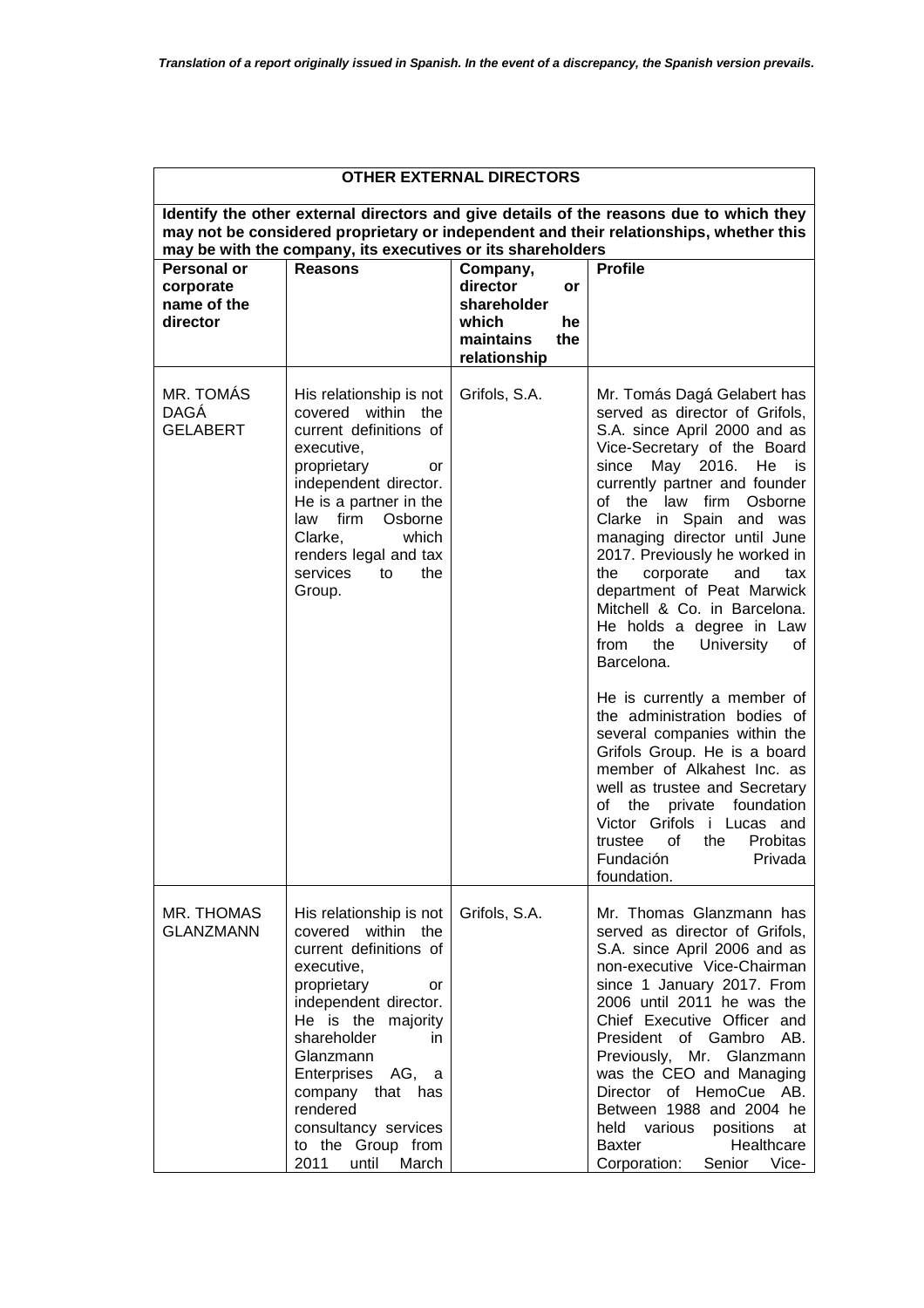| <b>OTHER EXTERNAL DIRECTORS</b>                            |                                                                                 |                                                                                              |                                                                                                                                                                                                                                                                                                                                                                                                                                                                                                                                                                                                                                                                                                                                                                                                                                                                                                                                                                                                                                                                                                                                                                                                                               |  |
|------------------------------------------------------------|---------------------------------------------------------------------------------|----------------------------------------------------------------------------------------------|-------------------------------------------------------------------------------------------------------------------------------------------------------------------------------------------------------------------------------------------------------------------------------------------------------------------------------------------------------------------------------------------------------------------------------------------------------------------------------------------------------------------------------------------------------------------------------------------------------------------------------------------------------------------------------------------------------------------------------------------------------------------------------------------------------------------------------------------------------------------------------------------------------------------------------------------------------------------------------------------------------------------------------------------------------------------------------------------------------------------------------------------------------------------------------------------------------------------------------|--|
|                                                            | may be with the company, its executives or its shareholders                     |                                                                                              | Identify the other external directors and give details of the reasons due to which they<br>may not be considered proprietary or independent and their relationships, whether this                                                                                                                                                                                                                                                                                                                                                                                                                                                                                                                                                                                                                                                                                                                                                                                                                                                                                                                                                                                                                                             |  |
| <b>Personal or</b><br>corporate<br>name of the<br>director | <b>Reasons</b>                                                                  | Company,<br>director<br>or<br>shareholder<br>which<br>he<br>maintains<br>the<br>relationship | <b>Profile</b>                                                                                                                                                                                                                                                                                                                                                                                                                                                                                                                                                                                                                                                                                                                                                                                                                                                                                                                                                                                                                                                                                                                                                                                                                |  |
|                                                            | 2019.<br>Besides,<br>he<br>has been a director<br>12<br>for more than<br>years. |                                                                                              | President<br>Senior<br>and<br>Corporate Officer of Baxter<br>Healthcare<br>Corporation,<br>President<br>of<br><b>Baxter</b><br>Bioscience, Chief Executive<br>Officer<br>of<br>Immuno<br>International; and President of<br>the European Biotech Group.<br>Between 1984 and 1988, he<br>Philip<br>Morris<br>worked<br>at<br>becoming country manager<br>for Norway, Denmark and<br>Iceland.<br>He holds a B.A. degree in<br>Political<br>Science<br>from<br>Dartmouth College,<br>United<br>States, and an M.B.A. from<br>IMD, Lausanne - Switzerland.<br>He also holds a Board of<br>Directors Certification from<br>the UCLA Anderson School of<br>Management, USA.<br>Mr. Thomas Glanzmann was<br>Senior Advisor<br>to the<br>a.<br>Executive Chairman and a<br>Managing Director at the<br>World Economic Forum in<br>Davos from 2004-2005 and<br>the Chairman of the Plasma<br>Protein<br>Therapeutics<br>Association (PPTA) between<br>2000 and 2001.<br>He serves as a Director on<br>the Board of Alcon, Inc. and is<br>Healthcare<br>Advisor<br>to<br>a<br>Madison<br>Dearborn<br>and<br>Partners. He is a Founder and<br>General Partner of Medical<br>Technology Venture Partners<br>in California, United States. |  |
| MR. RAMÓN<br>RIERA ROCA                                    | His relationship is not<br>covered within the                                   | Grifols, S.A.                                                                                | Mr. Ramón Riera is a director<br>of Grifols S.A. He joined                                                                                                                                                                                                                                                                                                                                                                                                                                                                                                                                                                                                                                                                                                                                                                                                                                                                                                                                                                                                                                                                                                                                                                    |  |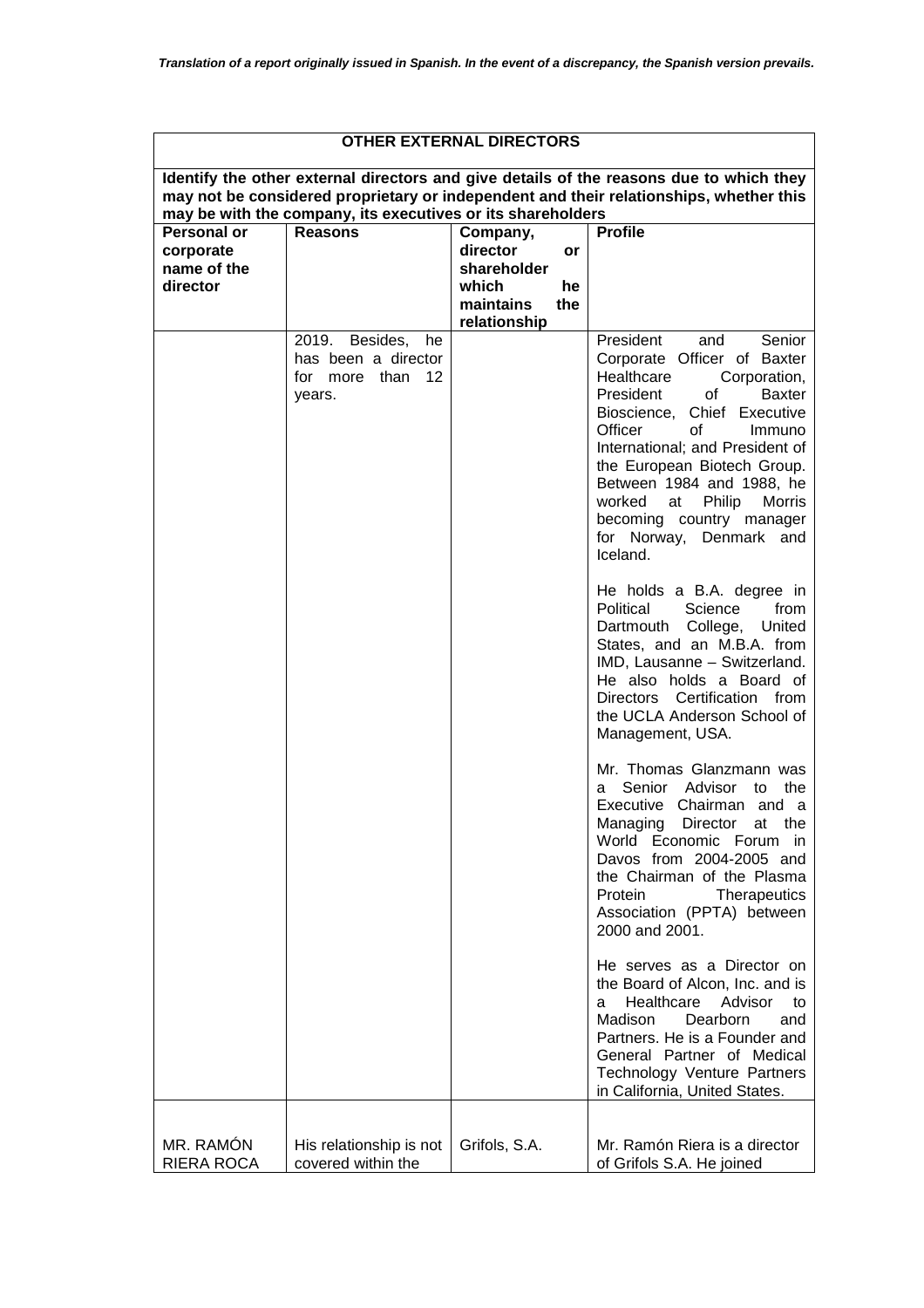| <b>OTHER EXTERNAL DIRECTORS</b> |                                                             |                           |     |                                                                                                                                                                                   |  |
|---------------------------------|-------------------------------------------------------------|---------------------------|-----|-----------------------------------------------------------------------------------------------------------------------------------------------------------------------------------|--|
|                                 | may be with the company, its executives or its shareholders |                           |     | Identify the other external directors and give details of the reasons due to which they<br>may not be considered proprietary or independent and their relationships, whether this |  |
| Personal or<br>corporate        | <b>Reasons</b>                                              | Company,<br>director      | or  | <b>Profile</b>                                                                                                                                                                    |  |
| name of the                     |                                                             | shareholder               |     |                                                                                                                                                                                   |  |
| director                        |                                                             | which                     | he  |                                                                                                                                                                                   |  |
|                                 |                                                             | maintains<br>relationship | the |                                                                                                                                                                                   |  |
|                                 | current definitions of                                      |                           |     | Grifols in 1977. He served as                                                                                                                                                     |  |
|                                 | executive,                                                  |                           |     | Chief Commercial Officer and                                                                                                                                                      |  |
|                                 | proprietary or                                              |                           |     | was a member of the                                                                                                                                                               |  |
|                                 | independent director.                                       |                           |     | administrative bodies of                                                                                                                                                          |  |
|                                 | He was executive                                            |                           |     | several companies of the                                                                                                                                                          |  |
|                                 | director of the                                             |                           |     | Grifols Group until his                                                                                                                                                           |  |
|                                 | company until his                                           |                           |     | retirement in 2018. He holds a                                                                                                                                                    |  |
|                                 | retirement on 30                                            |                           |     | degree in Chemical Sciences<br>from the Autonomous                                                                                                                                |  |
|                                 | June 2018. Besides,<br>he has been a                        |                           |     | University of Barcelona.                                                                                                                                                          |  |
|                                 | director for more                                           |                           |     |                                                                                                                                                                                   |  |
|                                 | than 12 years.                                              |                           |     |                                                                                                                                                                                   |  |

| Total number of external directors |  |
|------------------------------------|--|
| Total % of the Board               |  |

**State any changes which, where applicable, may have taken place during the period in the category of each director:** 

| Personal or corporate name of | Date of the | <b>Prior category</b> | Current  |
|-------------------------------|-------------|-----------------------|----------|
| the director                  | change      |                       | category |
|                               |             |                       |          |

**C.1.4. Complete the following table with information relating to the number of female directors during the last 4 financial years, as well as their category**:

|                    | Number of female directors |      |      | % of the total number of directors |           |       |       |       |
|--------------------|----------------------------|------|------|------------------------------------|-----------|-------|-------|-------|
|                    | FY 2019                    | FY   | FY   | FY                                 | <b>FY</b> | FΥ    | FΥ    | FΥ    |
|                    |                            | 2018 | 2017 | 2016                               | 2019      | 2018  | 2017  | 2016  |
| <b>Executive</b>   |                            |      |      |                                    | 0.00      | 0.00  | 0.00  | 0.00  |
| <b>Proprietary</b> |                            |      |      |                                    | 0.00      | 0.00  | 0.00  | 0.00  |
| Independent        |                            |      |      |                                    | 57.14     | 57.14 | 57.14 | 57.14 |
| Other              |                            |      |      |                                    | 0.00      | 0.00  | 0.00  | 0.00  |
| external           |                            |      |      |                                    |           |       |       |       |
| <b>Total</b>       |                            |      |      |                                    | 30.77     | 30.77 | 30.77 | 30.77 |

**C.1.5. Indicate whether the company pursues diversity policies regarding the board of directors of the company for matters concerning, for instance, age, gender, disability or professional education and experience. According to the definition contained in the Spanish Audit Law, small and medium sized companies must at least inform about the gender diversity policy established in the company.**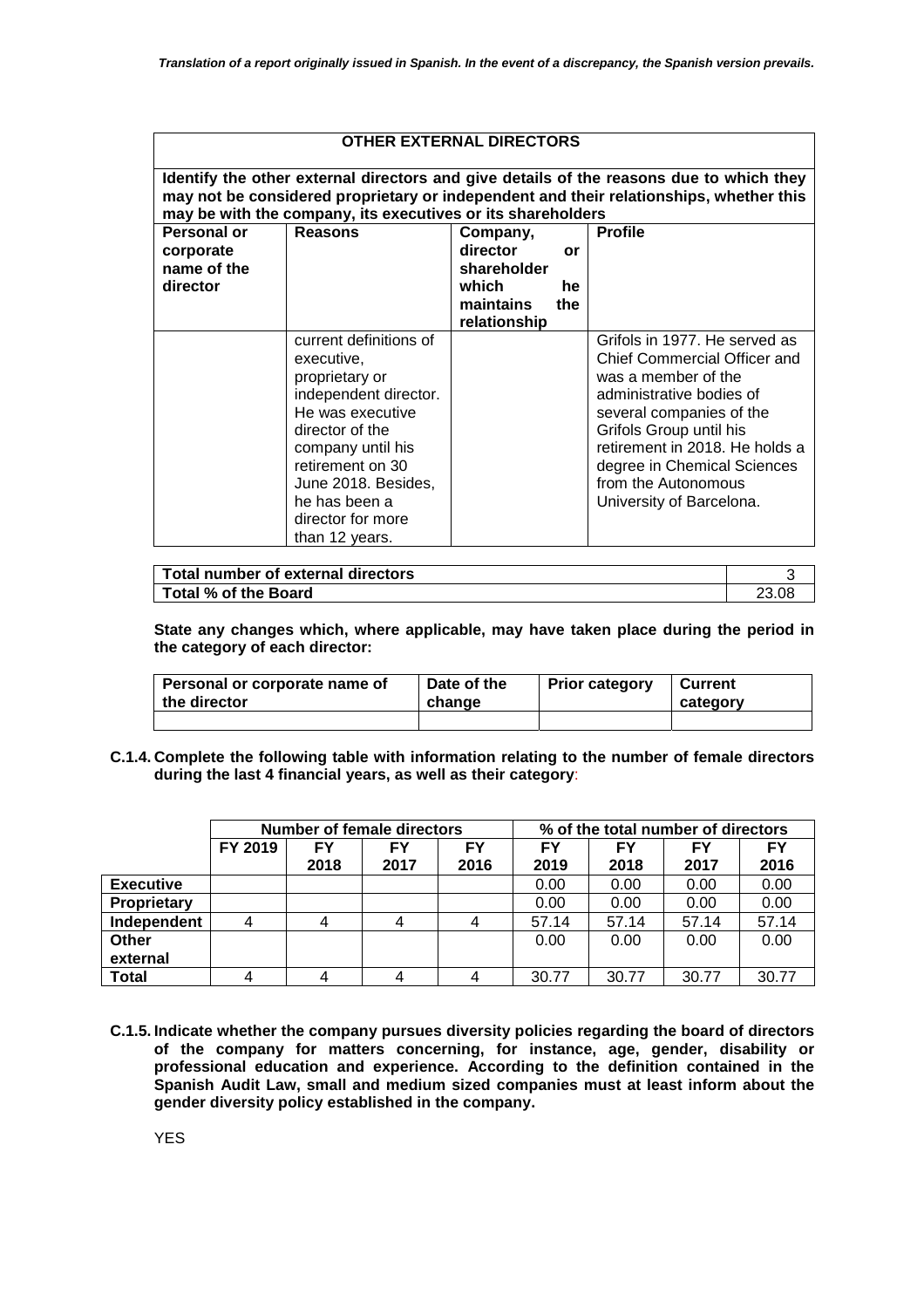**If yes, describe these diversity policies, their aim, the measures and manner in which they have been applied and the results obtained during the financial year. Also, inform about those specific measures adopted by the board of directors and the appointments and remuneration committee to achieve a diverse and balanced presence of male and female directors.** 

**If the company does not apply any diversity policy, explain why not.** 

## **Description of policies, objectives, measures and how they have been implemented, including results achieved**

Pursuant to the recommendations established in the Code of Corporate Governance for Listed Companies, Grifols has a policy for selecting directors and a diversity policy, which was approved by Grifols' Board of Directors on 22 February 2019 in order to: (i) make sure that the proposals for the appointment and re-election are based on a prior analysis of the needs of the Board of Directors and (ii) favour knowledge, experience and gender diversity. The Board of Directors ensures that the selection procedures for its members promote diversity in terms of age, gender, experience and knowledge and that do not have an implicit bias that might lead to discrimination, in particular, on the grounds of gender, disability or any other personal condition.

The Appointments and Remuneration Committee on an annual basis reviews compliance with this policy and informs the Board of Directors about the results of its assessment.

Today, more than 30% of the members of the Board of Directors are women and, therefore, the company has already exceeded the objective established in the Code of Corporate Governance for Listed Companies for 2020. Furthermore, in the last few years, the number of independent directors with a diverse professional expertise and experience has increased which has made the Board of Directors more diverse, has helped to improve analysis and debate and to bring into play plural perspectives and points of views. Independent directors now represent 54% of the total number of directors of the Company.

Specifically, during 2019, the appointment of Ms. Enriqueta Felip Font as a director of Grifols has been proposed and approved. Due to her proven experience in the oncology sector, as well as her proven knowledge in the scientific and research fields, her appointment contributes to the diversity of experience, knowledge and gender in the Board's composition.

**C.1.6. Explain those measures which, where applicable, may have been agreed by the Appointments Committee to ensure that selection procedures do not contain implicit bias which may be an obstacle for the selection of female directors and that the company deliberately seeks and includes women who meet the professional profile sought among potential candidates and which makes it possible to achieve a balance between men and women:** 

There are no explicit measures. Nevertheless, the Company considers that there is no need to adopt them at present because the Board of Directors bases its proposals to appoint board members strictly on professional criteria (competence, knowledge and experience).

**Whenever in spite of the measures which, where applicable, may have been adopted, the number of female directors may be very low or inexistent, explain the reasons that may justify this:** 

N/A

**C.1.7. Explain the appointment committee's conclusions regarding the verification of compliance with the policy for selecting directors. In particular, inform on how such policy contributes to ensuring that the number of female directors will be at least 30% of the overall members of the board of directors in 2020.**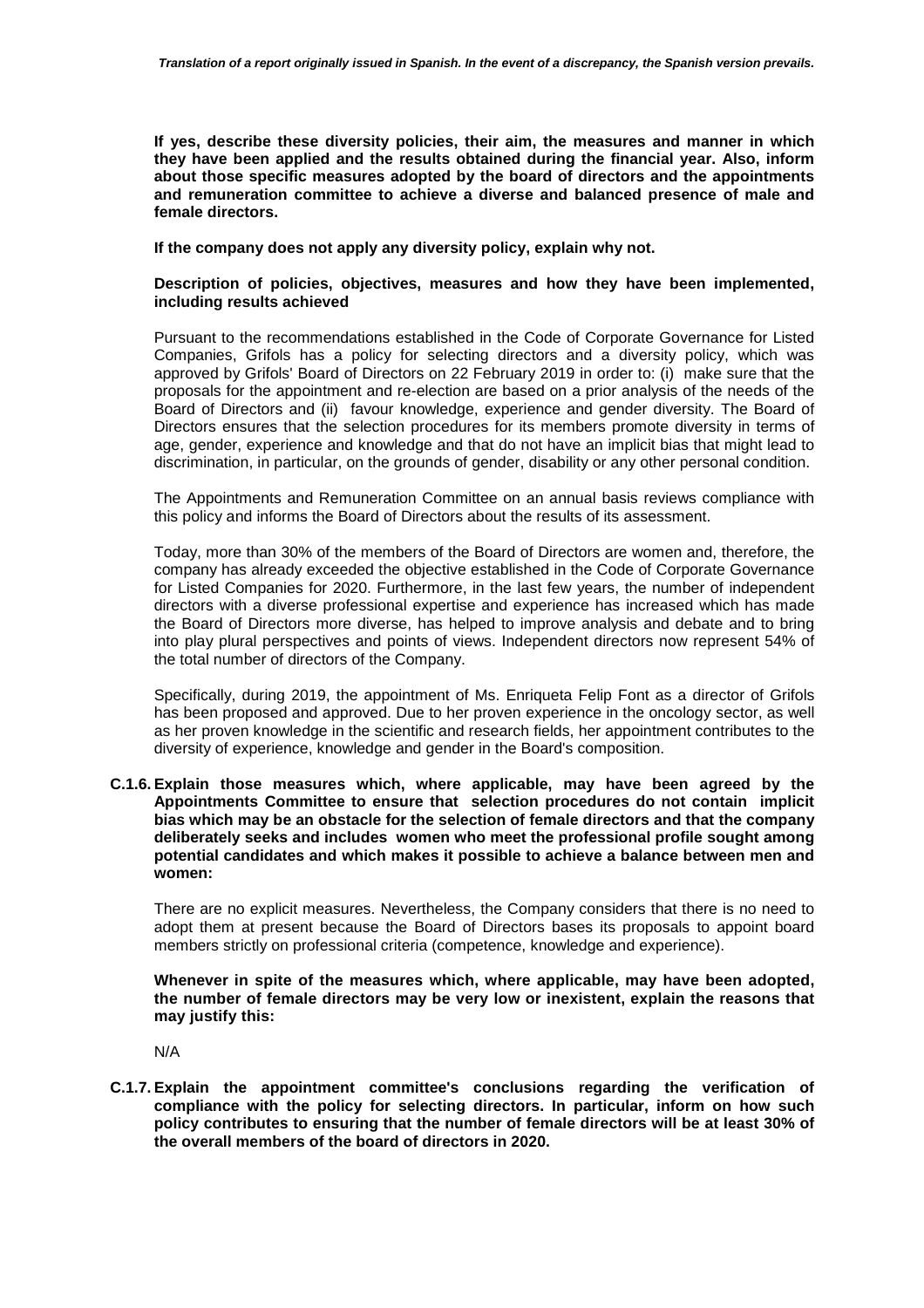The Appointments and Remuneration Committee has considered that, as a whole, the Board of Directors has a diverse and well-balanced composition.

The objective has been achieved because, as of the closing of financial year 2019, the percentage of women in the board represents 30.77%.

## **C.1.8. Explain, where applicable, the reasons due to which proprietary directors have been appointed at the request of shareholders whose shareholding participation is lower than 3% of the share capital:**

| Name of the shareholder | Reasons |
|-------------------------|---------|
| N/A                     |         |

**Indicate if no formal requests have been attended to for presence on the board of directors received from shareholders whose shareholding is equal to or higher than that of others at the request of whom proprietary directors may have been appointed. Where applicable, explain the reasons due to which these have not been attended to:** 

NO

**C.1.9. Indicate, should any exist, the powers that may have been granted by the Board of Directors to the directors or board's committees:** 

| Name of the director or Committee | <b>Brief description</b>                                                                          |
|-----------------------------------|---------------------------------------------------------------------------------------------------|
| MR. RAIMON GRIFOLS ROURA          | All powers which may be granted by virtue of<br>law and of the Company's articles of association. |
| MR. VICTOR GRIFOLS DEU            | All powers which may be granted by virtue of<br>law and of the Company's articles of association. |

**C.1.10. Identify where applicable, the members of the board of directors which assume positions as directors, directors' representative or executives in other companies which may form part of the group of the listed company:** 

| Corporate<br>Personal<br>or<br>name of the director | of<br>Corporate<br>name<br>the group entity | <b>Position</b>                                                 | <b>Does</b><br>the<br>director<br>have<br>executive<br>functions? |
|-----------------------------------------------------|---------------------------------------------|-----------------------------------------------------------------|-------------------------------------------------------------------|
| MR. RAIMON GRIFOLS<br><b>ROURA</b>                  | AIGÜES<br>MINERALS<br>DE VILAJUÏGA, S.A.    | CO-CEO                                                          | <b>YES</b>                                                        |
| MR. RAIMON GRIFOLS<br><b>ROURA</b>                  | <b>DIAGNOSTIC</b><br>GRIFOLS, S.A.          | <b>TUIOL</b><br><b>AND</b><br><b>SEVERAL</b><br><b>DIRECTOR</b> | <b>YES</b>                                                        |
| MR. RAIMON GRIFOLS<br><b>ROURA</b>                  | INSTITUTO GRIFOLS,<br>S.A.                  | <b>DIRECTOR</b>                                                 | <b>NO</b>                                                         |
| <b>MR. RAIMON GRIFOLS</b><br><b>ROURA</b>           | <b>GRIFOLS</b><br>MOVACO,<br>S.A.           | <b>JOINT</b><br><b>AND</b><br><b>SEVERAL</b><br><b>DIRECTOR</b> | <b>YES</b>                                                        |
| MR. RAIMON GRIFOLS<br><b>ROURA</b>                  | <b>LABORATORIOS</b><br>GRIFOLS, S.A.        | <b>AND</b><br><b>TUOL</b><br><b>SEVERAL</b><br><b>DIRECTOR</b>  | <b>YES</b>                                                        |
| <b>MR. RAIMON GRIFOLS</b><br><b>ROURA</b>           | BIOMAT, S.A.                                | <b>JOINT</b><br><b>AND</b><br><b>SEVERAL</b><br><b>DIRECTOR</b> | <b>YES</b>                                                        |
| <b>MR. RAIMON GRIFOLS</b><br><b>ROURA</b>           | <b>GRIFOLS VIAJES, S.A.</b>                 | <b>JOINT</b><br><b>AND</b><br><b>SEVERAL</b><br><b>DIRECTOR</b> | <b>YES</b>                                                        |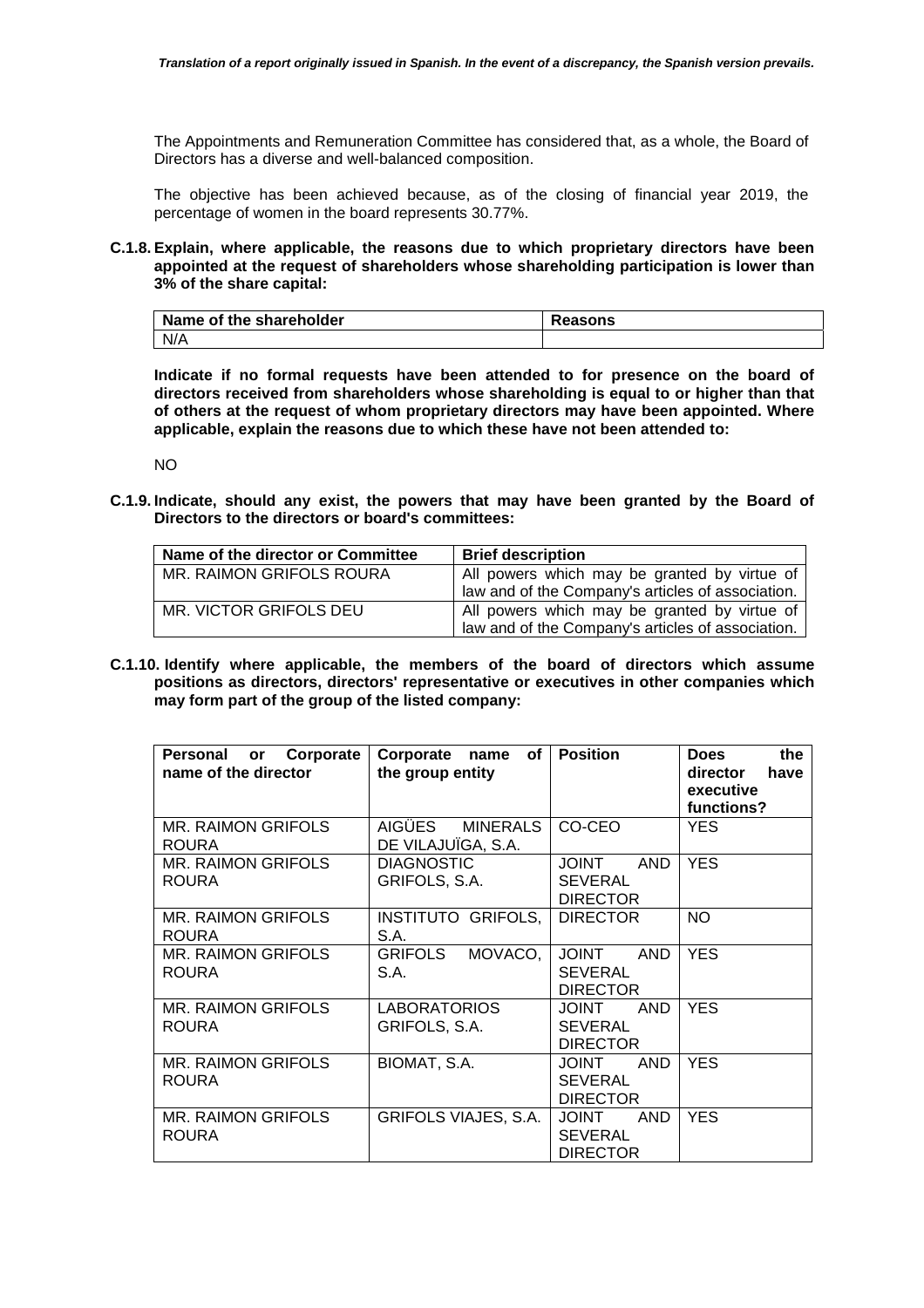| MR. RAIMON GRIFOLS        | <b>GRIFOLS</b>                   | JOINT AND                  | <b>YES</b> |
|---------------------------|----------------------------------|----------------------------|------------|
| <b>ROURA</b>              | INTERNATIONAL, S.A.              | <b>SEVERAL</b>             |            |
|                           |                                  | <b>DIRECTOR</b>            |            |
| MR. RAIMON GRIFOLS        | <b>GRIFOLS</b>                   | <b>JOINT</b><br>AND        | <b>YES</b> |
| <b>ROURA</b>              | ENGINEERING, S.A.                | <b>SEVERAL</b>             |            |
|                           |                                  | <b>DIRECTOR</b>            |            |
| MR. TOMÁS DAGÁ            | <b>CHIQUITO</b>                  | <b>DIRECTOR</b>            | <b>NO</b>  |
| <b>GELABERT</b>           | ACQUISITION CORP.                |                            |            |
| MR. TOMÁS DAGÁ            | <b>GRIFOLS</b>                   | <b>DIRECTOR</b>            | <b>NO</b>  |
| <b>GELABERT</b>           | <b>INNOVATION</b><br>AND         |                            |            |
|                           | <b>NEW TECHNOLOGIES</b>          |                            |            |
|                           | <b>LIMITED</b>                   |                            |            |
| MR. TOMÁS DAGÁ            | <b>GRIFOLS</b>                   | <b>DIRECTOR</b>            | <b>NO</b>  |
| <b>GELABERT</b>           | <b>WORLDWIDE</b>                 |                            |            |
|                           | <b>OPERATIONS</b>                |                            |            |
|                           | <b>LIMITED</b>                   |                            |            |
| MR. TOMÁS DAGÁ            | <b>TALECRIS</b><br><b>PLASMA</b> | <b>DIRECTOR</b>            | <b>NO</b>  |
| <b>GELABERT</b>           | RESOURCES, INC.                  |                            |            |
| MR. TOMÁS DAGÁ            | ARACLON BIOTECH,                 | <b>DIRECTOR</b>            | <b>NO</b>  |
| <b>GELABERT</b>           | S.L.                             |                            |            |
| MR. TOMÁS DAGÁ            | KIRO GRIFOLS, S.L.               | <b>DIRECTOR</b>            | <b>NO</b>  |
| <b>GELABERT</b>           |                                  |                            |            |
| MR. TOMÁS DAGÁ            | <b>BIOMAT USA, INC.</b>          | <b>DIRECTOR</b>            | <b>NO</b>  |
| <b>GELABERT</b>           |                                  |                            |            |
| MR. TOMÁS DAGÁ            | <b>GRIFOLS</b>                   | <b>DIRECTOR</b>            | <b>NO</b>  |
| <b>GELABERT</b>           | <b>DIAGNOSTIC</b>                |                            |            |
|                           | SOLUTIONS INC.                   |                            |            |
| MR. VICTOR GRIFOLS        | <b>AIGÜES</b><br><b>MINERALS</b> | Co-CEO                     | <b>YES</b> |
| <b>DEU</b>                | DE VILAJUÏGA, S.A.               |                            |            |
| MR. VICTOR GRIFOLS        | <b>DIAGNOSTIC</b>                | <b>AND</b><br><b>JOINT</b> | <b>YES</b> |
| <b>DEU</b>                | GRIFOLS, S.A.                    | <b>SEVERAL</b>             |            |
|                           |                                  | <b>DIRECTOR</b>            |            |
| MR. VICTOR GRIFOLS        | INSTITUTO GRIFOLS,               | <b>DIRECTOR</b>            | <b>NO</b>  |
| DEU                       | S.A.                             |                            |            |
| <b>MR. VICTOR GRIFOLS</b> | <b>GRIFOLS</b><br>MOVACO,        | <b>JOINT</b><br><b>AND</b> | <b>YES</b> |
| <b>DEU</b>                | S.A.                             | <b>SEVERAL</b>             |            |
|                           |                                  | <b>DIRECTOR</b>            |            |
| <b>MR. VICTOR GRIFOLS</b> | <b>LABORATORIOS</b>              | <b>JOINT</b><br>AND        | <b>YES</b> |
| <b>DEU</b>                | GRIFOLS, S.A.                    | <b>SEVERAL</b>             |            |
|                           |                                  | <b>DIRECTOR</b>            |            |
| MR. VICTOR GRIFOLS        | BIOMAT, S.A.                     | <b>JOINT</b><br><b>AND</b> | <b>YES</b> |
| DEU                       |                                  | <b>SEVERAL</b>             |            |
|                           |                                  | <b>DIRECTOR</b>            |            |
| <b>MR. VICTOR GRIFOLS</b> | GRIFOLS VIAJES, S.A.             | <b>JOINT</b><br>AND        | <b>YES</b> |
| DEU                       |                                  | <b>SEVERAL</b>             |            |
|                           |                                  | <b>DIRECTOR</b>            |            |
| <b>MR. VICTOR GRIFOLS</b> | <b>GRIFOLS</b>                   | <b>JOINT</b><br><b>AND</b> | <b>YES</b> |
| DEU                       | INTERNATIONAL, S.A.              | <b>SEVERAL</b>             |            |
|                           |                                  | <b>DIRECTOR</b>            |            |
| MR. VICTOR GRIFOLS        | <b>GRIFOLS</b>                   | <b>JOINT</b><br>AND        | <b>YES</b> |
| DEU                       | ENGINEERING, S.A.                | <b>SEVERAL</b>             |            |
|                           |                                  | <b>DIRECTOR</b>            |            |

**C.1.11. Give details, where applicable, of the directors or the representatives of entity directors of your company which are members of the board of directors or representatives of**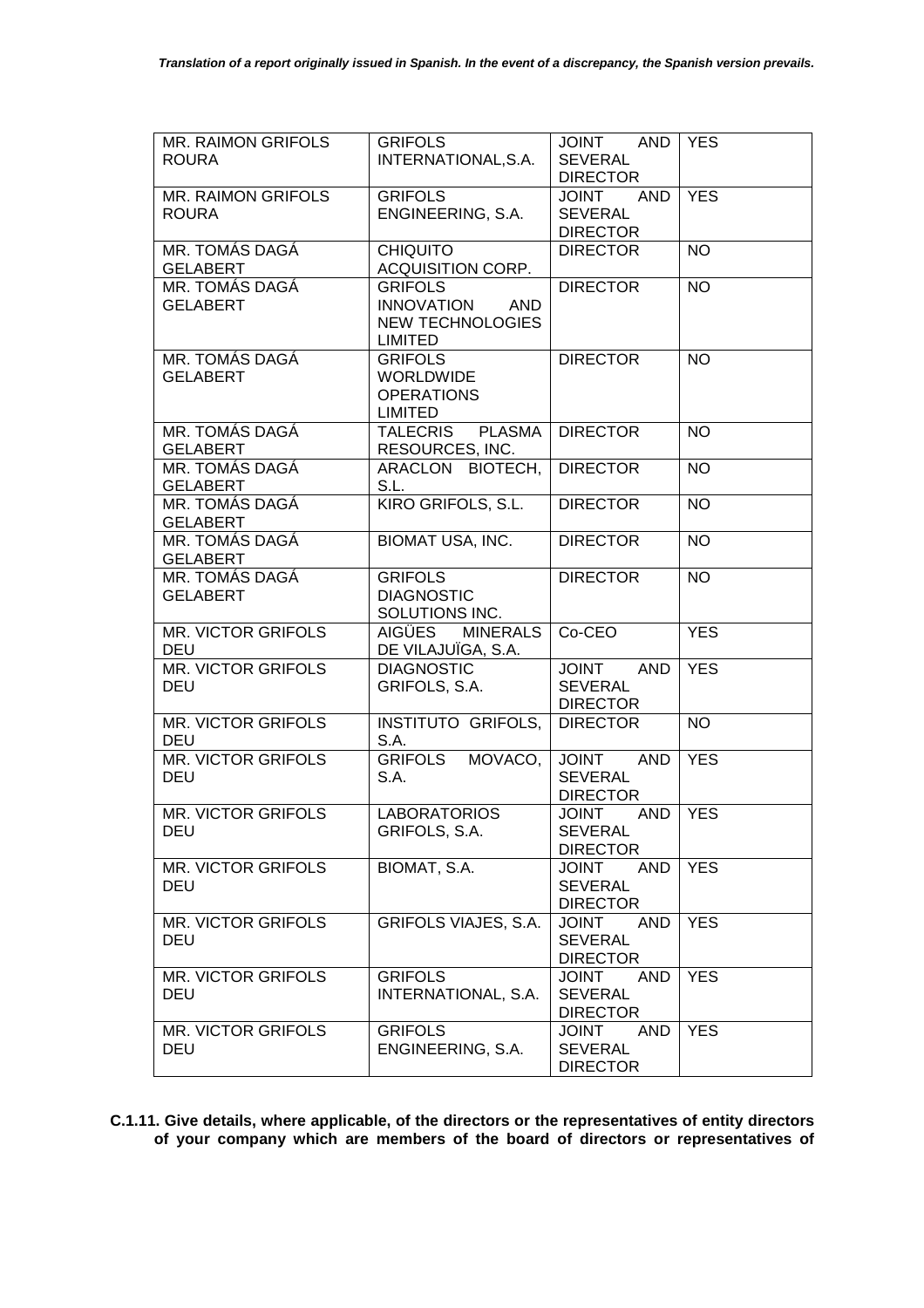**entity directors of other entities listed on official securities markets other than your group, which may have been communicated to the company:** 

| Personal or corporate name of the<br>director | Corporate name of the group   Position<br>entity |          |
|-----------------------------------------------|--------------------------------------------------|----------|
| MS. CARINA SZPILKA LÁZARO                     | Meliá Hoteles International,<br>S.A.             | Director |

**C.1.12. Indicate and where applicable explain whether the company has established rules on the maximum number of boards on which its own directors may sit. Indicate, where applicable, where its regulation is laid down:** 

NO

**C.1.13. Indicate the aggregate remuneration received by the board of directors:** 

| Remuneration accrued during the year by the Board of Directors (in                                                                                  |       |
|-----------------------------------------------------------------------------------------------------------------------------------------------------|-------|
| thousands of euros)                                                                                                                                 | 5,737 |
| Amount of the aggregate remuneration corresponding to rights<br>accumulated by present directors in relation to pensions (in thousands<br>of euros) |       |
| Amount of the aggregate remuneration corresponding to rights                                                                                        |       |
| accumulated by former directors in relation to pensions (in thousands<br>of euros)                                                                  |       |

**C.1.14.Identify the members of senior management which are not also executive directors, and indicate the total remuneration accrued for them during the financial year:** 

| Personal or corporate name    | <b>Position</b>                                    |
|-------------------------------|----------------------------------------------------|
| MR. ROBERT JAGT               | PRESIDENT, HOSPITAL COMMERCIAL DIVISION            |
| MR. MATTHEW MURAWSKI          | <b>VP INNOVATION OPER &amp; ANALYTICS</b>          |
| <b>MS. MARIA TERESA RIONE</b> | VP, CORPORATE COMMUNICATIONS                       |
| <b>LLANO</b>                  |                                                    |
| MR. JOEL EDWARD ABELSON       | PRESIDENT, BIOSCIENCE COMMERCIAL DIVISION          |
| MR. JAVIER SUEIRAS GIL        | <b>CHIEF IT OFFICER</b>                            |
| MR. LUIS TWOSE GARÇON         | MANAGING DIRECTOR LABORATORIOS GRIFOLS             |
| MR. LAFMIN CLEOFUS            | CHIEF COMMERCIAL OFFICER                           |
| <b>MORGAN</b>                 |                                                    |
| MR. CARSTEN SCHROEDER         | PRESIDENT, DIAGNOSTIC COMMERCIAL DIVISION          |
| MR. ALFREDO ARROYO            | <b>CHIEF FINANCIAL OFFICER</b>                     |
| <b>GUERRA</b>                 |                                                    |
| MS. NURIA PASCUAL LAPEÑA      | VP, CORP. TREASURY & INVESTORS RELATIONS           |
| <b>MR. ALBERTO GRIFOLS</b>    | PRESIDENT BIO SUPPLIES DIVISION                    |
| <b>ROURA</b>                  |                                                    |
| <b>MR. MIGUEL PASCUAL</b>     | PRESIDENT, COMMERCIAL OPERATIONS                   |
| <b>MONTBLANCH</b>             | <b>SUPPORT</b>                                     |
| MR. EDUARDO RAIMUNDO          | PRESIDENT BIOSCIENCE INDUSTRIAL GROUP              |
| <b>HERRERO JIMÉNEZ</b>        |                                                    |
| <b>MR. VICENTE BLANQUER</b>   | VP, QUALITY & REGULATORY AFFAIRS                   |
| <b>TORRE</b>                  |                                                    |
| <b>MR. MATEO FLORENCIO</b>    | CHIEF HUMAN RESOURCES OFFICER                      |
| <b>BORRÁS HUMBERT</b>         |                                                    |
| MR. JOSÉ ORIOL DUÑACH         | PRESIDENT DIAGNOSTIC INDUSTRIAL GROUP              |
| <b>FULLA</b>                  |                                                    |
| MR. DAVID BELL                | CHIEF INNOV. OFFICER & GEN. COUNSEL NA             |
| <b>MR. GREGORY GENE RICH</b>  | <b>PRESIDENT &amp; CEO GRIFOLS SHARED SERVICES</b> |
| MR. ALBERT GRIFOLS COMA-      | PRESIDENT, GWWO                                    |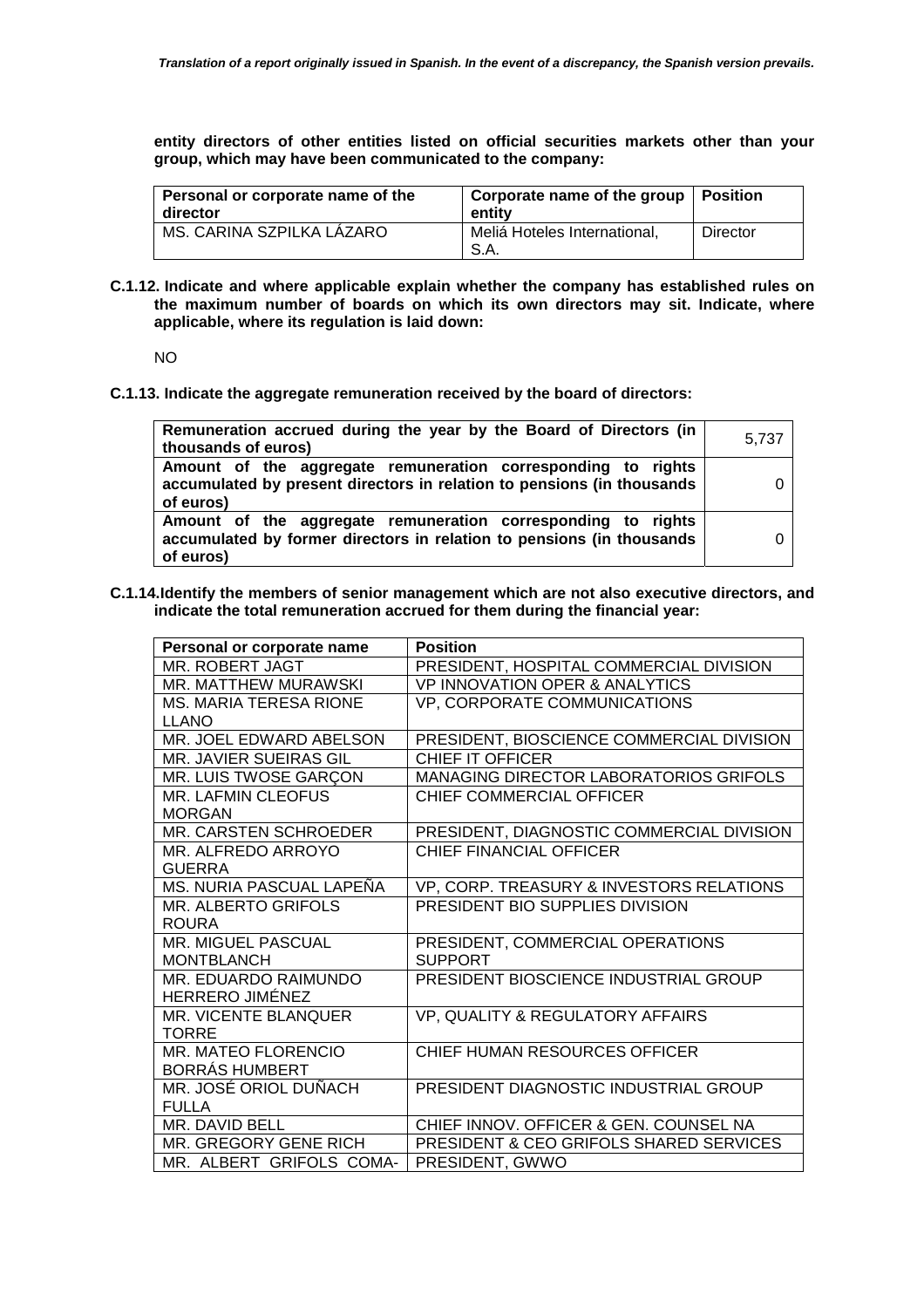| CHIEF INDUSTRIAL OFFICER |
|--------------------------|
|                          |

**Total remuneration of senior management (in thousands of euros):** 16,795

## **C.1.15. Indicate whether there have been any amendments in the board regulations during the financial year:**

The Company's Board of Directors, in a meeting held on 3 April 2019 and in view of the Audit Committee's mandatory report, approved the modification of article 5 of the Regulations of the Board of Directors in order to adapt it to the content related to the mission and competences of the Board as set out in the Companies Act in force, following the amendment introduced by Law 11/2018 of 28 December, which modifies the Code of Commerce, the revised text of the Companies Act approved by Royal Legislative Decree 1/2010 of 2 July 2010, and Law 22/2015 of 20 July on Account Auditing, regarding non-financial information and diversity.

## **C.1.16. Indicate the procedures for the selection, appointment, re-election, assessment and removal of directors. Give details of the competent bodies, the processes to be implemented and the criteria used in each of the procedures.**

Regulations of the Board of Directors:

Article 18. Appointment of Directors

- 1. The Directors shall be appointed by the General Shareholders' Meeting or by the Board of Directors, in accordance with the provisions established in the Companies Act.
- 2. The proposals for appointment of Directors, submitted by the Board of Directors for consideration by the General Shareholders' Meeting, and the appointment decisions that said body adopts by virtue of the powers of co-option that are legally attributed to it, shall be preceded by the corresponding proposal by the Appointments and Remuneration Committee, if they are independent directors, and, in any case, with a report prepared by the Board, in which the candidate's competence, experience and merits are assessed, and which shall be attached to the minutes of the General Shareholders' Meeting or the Board of Directors, as appropriate.

The proposal to appoint any non-independent director must be also preceded by the corresponding report issued by the Appointments and Remuneration Committee.

3. This article will also apply to any natural person who is designated to represent a legal entity appointed to the Board of Directors.

Article 19. Appointment of Non-Executive Directors

- 1. The Board of Directors and the Appointments and Remuneration Committee, within the boundaries of their competences, shall endeavour that the election of candidates falls on persons of recognized solvency, competence and experience, paying particular attention to those people called on to cover posts as independent Directors as established in Article 6 of these Regulations.
- 2. The Board of Directors shall not propose or appoint, for the post of independent Director, any person that is related to the management of the Company or is linked by family, professional or commercial reasons to the Executive Directors or Executive Officers of the Company.

In particular, the following shall not be proposed or appointed as Independent Directors: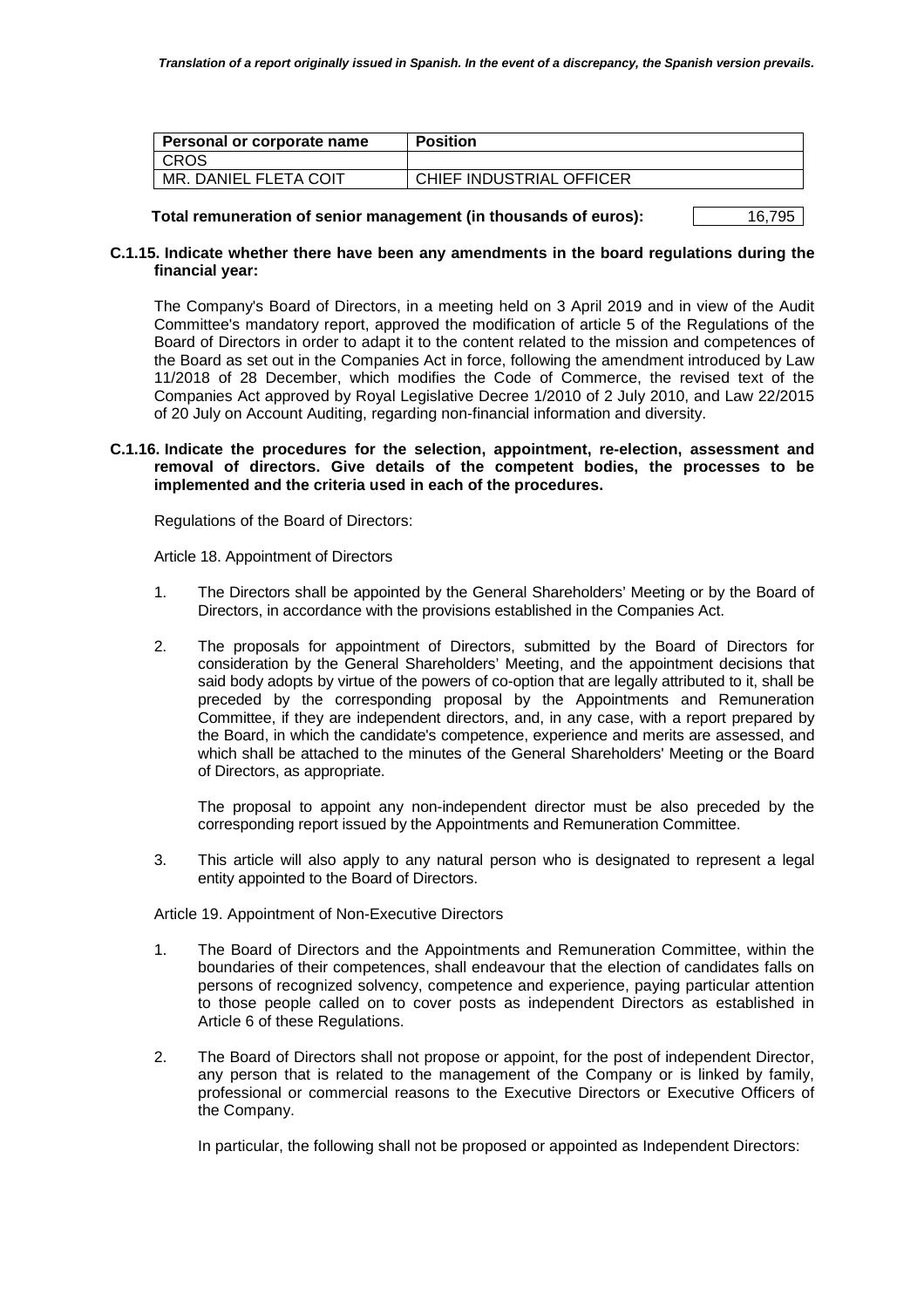- (a) individuals who during the last year have had a working, commercial or contractual relationship, directly or indirectly, of significance, with the Company, its Executives, Proprietary Directors or companies in the group, whose shareholding interests are represented, banking institutions with a significant position in the financing of the Company or organizations that receive substantial subsidies from the Company;
- (b) Directors of another listed company that has Proprietary Directors in the Company;
- (c) those persons related to the Executive or Proprietary Directors or to members of the management of the Company; in view of the current Regulation, it shall be understood that persons related to those Directors are those that are involved in some of the conditions foreseen in Article 231 of the Companies Act; and
- (d) persons with other relationships with the Company which in the opinion of the Appointments and Remuneration Committee could reduce its independence.

Article 20. Re-election of Directors

The proposals for re-election of Directors that the Board of Directors decides to submit to the General Shareholders' Meeting must follow the same formal working process established by Law and article 18 of these Regulations for the appointment of directors.

Article 17 bis Periodic evaluation

The Board of Directors in full shall evaluate once a year:

- (a) its quality and efficiency;
- (b) the performance of the duties of the Chairperson of the Board and the chief executive officer of the Company;
- (c) The performance of its Committees.

Article 22. Resignation of Directors

- 1. The Directors will resign from office when the period of time for which they were appointed has elapsed and when decided by the General Meeting by virtue of the powers it is legally or statutorily granted.
- 2. The Board of Directors shall abstain from proposing to the General Meeting the resignation of non-executive Directors (proprietary or independent), before the completion of the statutory period for which they were elected, except when exceptional and justified causes exist and when previously informed by the Appointments and Remuneration Committee.
- 3. The Directors must place their position at the disposal of the Board of Directors and formalize the relevant resignation in the following cases:
	- (a) when they cease to occupy the executive posts which were associated with their appointment as Director, except by express ratification by the Board of Directors, following a non-binding report prepared by the Appointments and Remuneration Committee;
	- (b) when they incur in any of the legally foreseen cases of incompatibility or prohibition;
	- (c) when they are prosecuted for a supposedly criminal act or an order is brought against them to commence oral proceedings for any of the offenses indicated in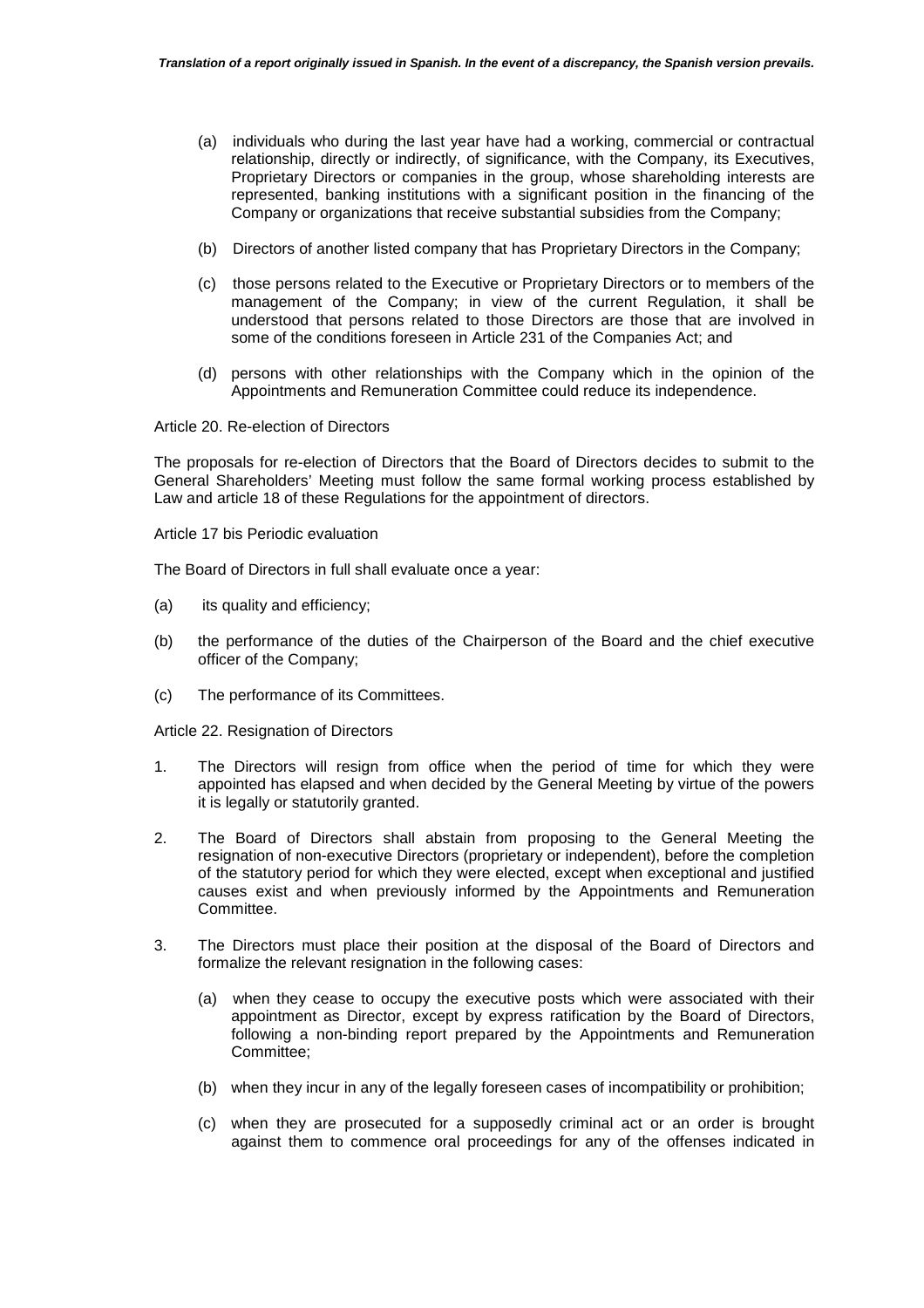article 213 of the Companies Act or are the object of disciplinary actions of a serious or very serious nature by supervisory authorities.

- (d) when the Audit Committee gives them a serious warning for having infringed their obligations as Directors;
- (e) when their Directorship on the Board could place the best interests of the Company at risk or when the reasons for their appointment disappear; and
- (f) in the case of a Proprietary Director, when the shareholder whose interests he/she represents on the Board sells his/her participation in the Company, or when they are reduced to below a level that reasonably justified such an appointment.
- 4. When a director leaves his position, whether by resignation or for any other reason, he/she shall explain why, in a letter that must be sent to the members of the Board via the Chairperson or the Secretary.

#### **C.1.17. Explain the extent to which the annual assessment of the board of directors has led to important changes in its internal organization and in relation to the procedures applicable to its activities:**

In 2019, the Board of Directors decided that the board's assessment should be done internally, although it sought the advice of an external consultant in 2018. The idea is to alternate both methods. The 2019 assessment has been carried out with the support of both the Appointments and Remuneration Committee and the Board's Secretary.

In general, the results obtained in each of the areas by the external assessment carried out last year by the external consultants, Russel Reynolds, were very positive.

Compared with the assessment carried out last year, rating has increased in all areas and no potential problems or risks have been identified.

#### **Describe the process of assessment and the areas assessed by the board of directors with the help, where applicable, of an external consultant in connection with the functioning and composition of the board, its commissions as well as any other area assessed:**

In accordance with article 17.bis of the Regulations of the Board of Directors, all its members have evaluated the following in relation to financial year 2019: (a) the quality and efficiency of the Board's performance; (b) starting from the report presented to it by the Appointment Committee, the performance of the duties of the Chairperson of the Board and the chief executive officer of the Company; (c) the performance of its Committees, from the reports presented to it by them.

During the Board of Directors' meeting held on 13 December 2019, the Board assessed the performance of the Board of Directors during 2019, concluding that it had enough resources to carry out its tasks and duties. During this assessment process, the Appointments and Remuneration Committee provided the directors with a questionnaire concerning the organization of the Board of Directors, the Audit Committee and the Appointments and Remuneration Committee, which covered different issues, such as the quality and quantity of the information provided to the directors before each meeting held by the Board of Directors or a Committee, the adequate length of the meetings, the diversity of topics discussed in said meetings, the follow-up of approved decisions, as well as the performance and efficiency of each of these corporate bodies. The results of the questionnaire were discussed during the above mentioned Board of Directors' meeting, held on 13 December 2019. More specifically, it should be highlighted that the Board, by majority, has declared to be very satisfied with the job done by the Company's executive directors and certain improvements have been proposed by some directors, as well as confirming that they had the necessary and adequate means to carry out their duties and all the directors are satisfied with the Company's evolution.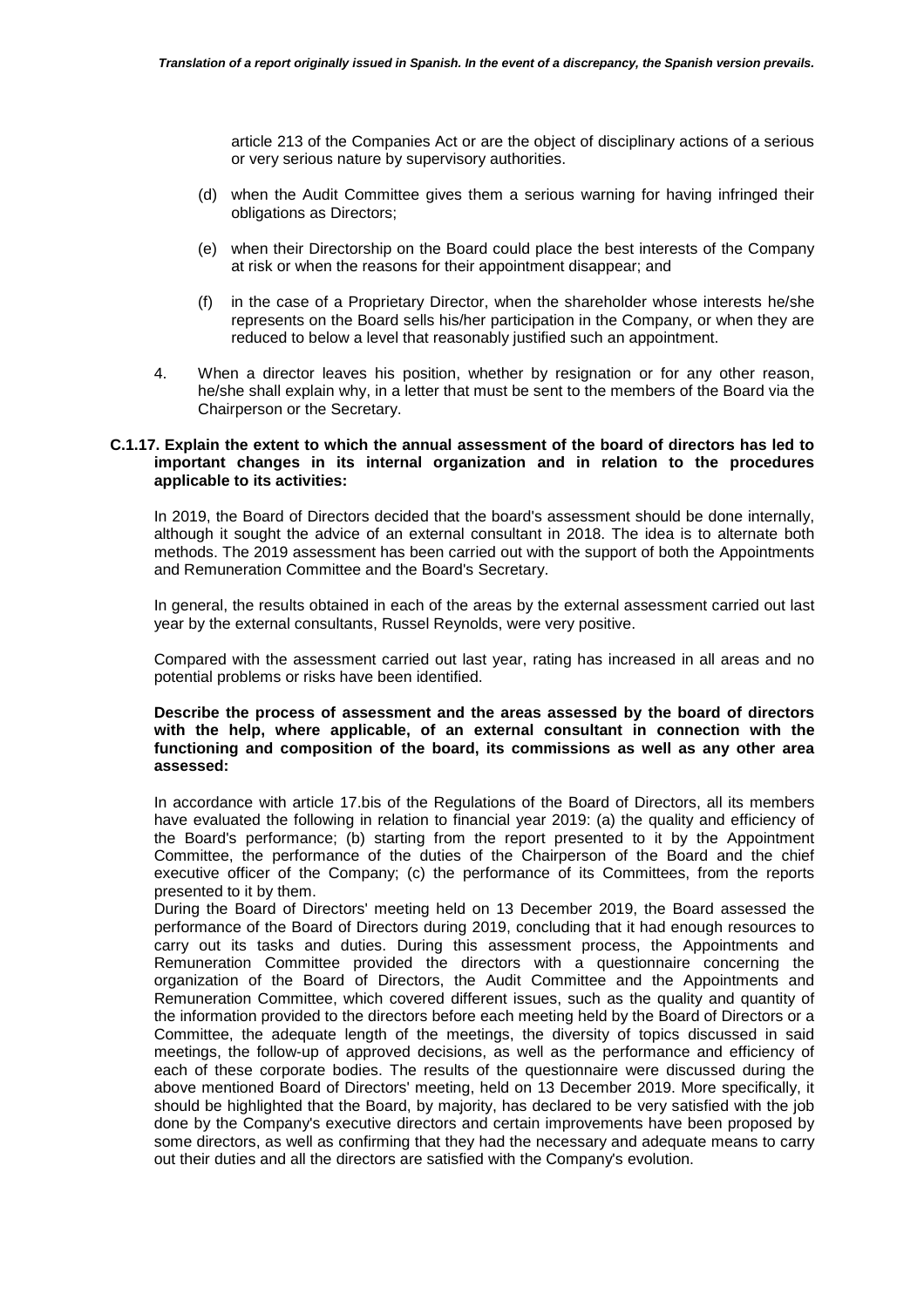It should be highlighted that the Board is constantly self-evaluating its performance and that it tries to implement as soon as possible any needed improvements. Each committee carries out its own evaluation before the last Board meeting of the year is held, where they express their satisfaction or dissatisfaction with the performance of each committee, as well as specifying if they need any further resources to carry out their duties. Both the Appointments and Remuneration Committee and the Audit Committee have expressed their satisfaction with the performance and resources available. The Chairperson of the Appointments and Remuneration Committee has met with the Co-CEOs. Likewise, the Audit Committee has met with the Company's auditors, as well as with its internal audit and compliance teams. Additionally, the Appointments and Remuneration Committee assessed the performance of the Company's Chairman of the Board and of both Co-CEOs reporting their findings to the Board. Female directors represent 30.7% of the board of directors and the selection of its members is carried out favouring knowledge, experience and gender diversity.

## **C.1.18. Give details, in those years in which the external advisor has participated, the business relationships with the external advisor or any company belonging to his/her group has with the company or any company in the group:**

In 2016 and 2018 Rusell Reynolds carried out the evaluation of the Board of Directors and Grifols has hired its headhunting services in some occasions. During 2019 the evaluation has been internal.

# **C.1.19. Indicate those cases in which directors are obliged to resign:**

Regulations of the Board of Directors

Article 22. Resignation of directors

(…)

3. The Directors must place their position at the disposal of the Board of Directors and formalize the relevant resignation in the following cases:

- (a) when they cease to occupy the executive posts which were associated with their appointment as Director, except by express ratification by the Board of Directors, following a non-binding report to the Appointments and Remuneration Committee;
- (b) when they incur in any of the legally foreseen cases of incompatibility or prohibition;
- (c) when they are prosecuted for a supposedly criminal act or an order is brought against them to commence oral proceedings for any of the offenses indicated in article 213 of the Companies Act or are the object of disciplinary action of a serious or very serious nature by supervisory authorities;
- (d) when the Audit Committee gives them a serious warning for having infringed their obligations as Directors;
- (e) when their Directorship on the Board could place the best interests of the Company at risk or when the reasons for their appointment disappear; and
- (f) in the case of a Proprietary Director, when the shareholder whose interests he/she represents on the Board sells his/her participation in the Company, or when they are reduced to below a level that reasonably justified such an appointment.

**C.1.20. Are reinforced majorities, other than legal ones, required for any type of resolution?**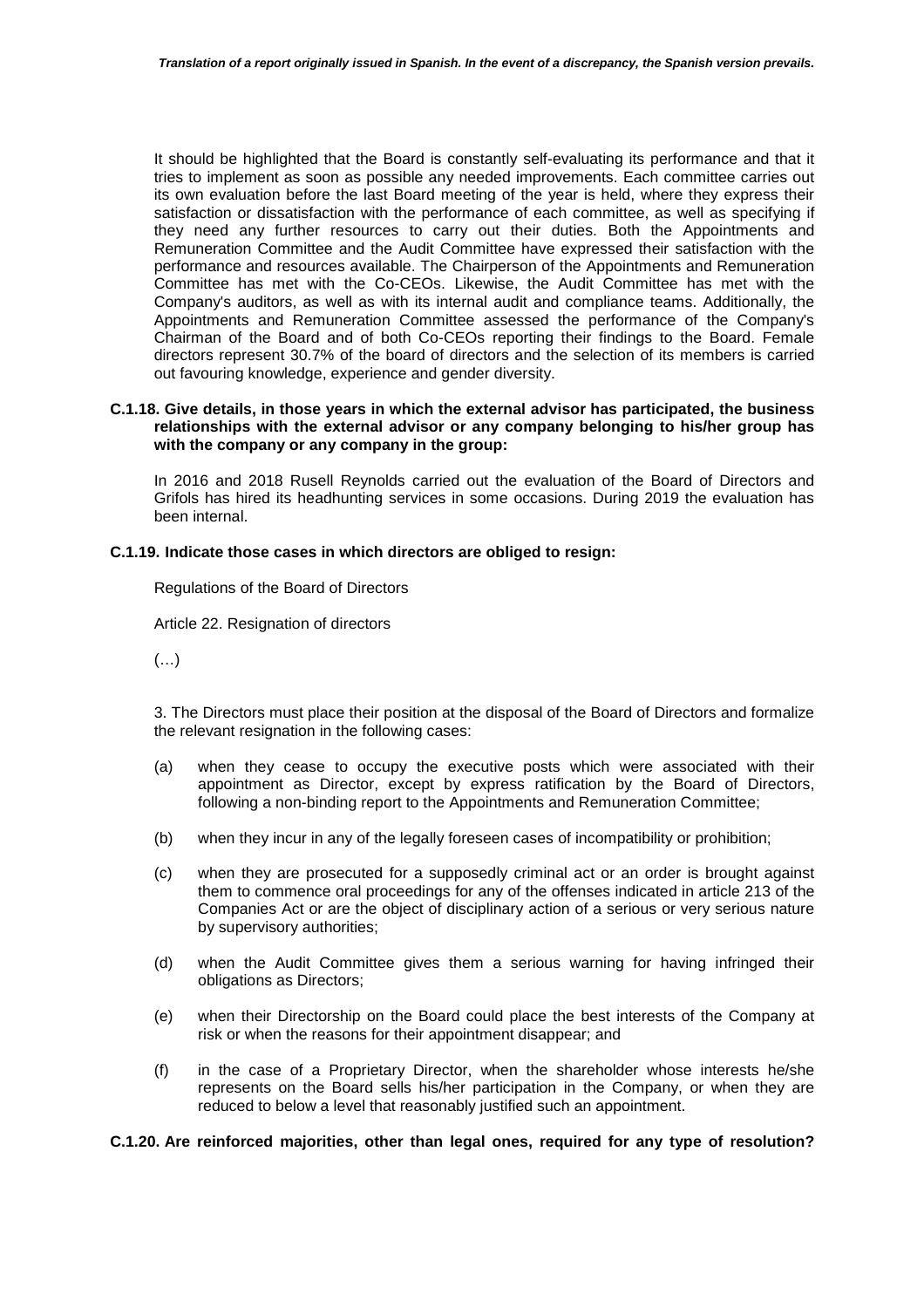NO.

**If so, please describe any differences.** 

**C.1.21. Explain whether there are any specific requirements other than the ones regarding directors, in order to be appointed chairman of the board of directors.** 

NO.

**C.1.22. Indicate whether the articles of association or the board of directors' regulations establishes any limit to the age of directors:** 

NO.

**C.1.23. Indicate whether the articles of association or the board of directors' regulations establish a limit to the maximum term of office of independent directors other than that established in the regulations:** 

NO.

**C.1.24. Indicate whether the articles of association or the regulations of the board of directors establish any specific rules for the delegation of votes in the board of directors in favour of other directors, the means of doing so, and, in particular, the maximum number of delegations that one director may have, as well as whether there is any limitation on the category of delegations beyond the limitations imposed by law. Where applicable, give brief details of these rules.** 

Pursuant to the provisions of the Spanish Companies Act, Article 17 of the Regulations of the Board of Directors establishes that non-executive directors may only delegate their representation to another non-executive director.

**C.1.25. Indicate the number of board meetings held during the financial year. Where applicable, also state the number of sessions held by the board of directors without the attendance of the chairman. For the calculation, representations made with specific instructions shall be considered as attendances.** 

| Number of board meetings                                   |  |
|------------------------------------------------------------|--|
| Number of board meetings without the chairman's attendance |  |

Indicate the number of board meetings held by the lead director with the other directors without any executive director attending the meeting or being represented.

#### **Number of board meetings**  0

State the number of meetings held by the different Board Committees during the financial year:

| <b>Audit Committee</b>                         |  |
|------------------------------------------------|--|
| <b>Appointments and Remuneration Committee</b> |  |

**C.1.26. Indicate the number of board meetings held during the year with the attendance of all its members.** 

| Number of board meetings with the personal attendance of at least $\vert$ of<br>  80% of its directors                |  |
|-----------------------------------------------------------------------------------------------------------------------|--|
| $\frac{1}{2}$ % of personal attendances in relation to the total votes during the $\frac{1}{97.16}$<br>financial year |  |
| Number of board meetings with the personal attendance of all the $6$                                                  |  |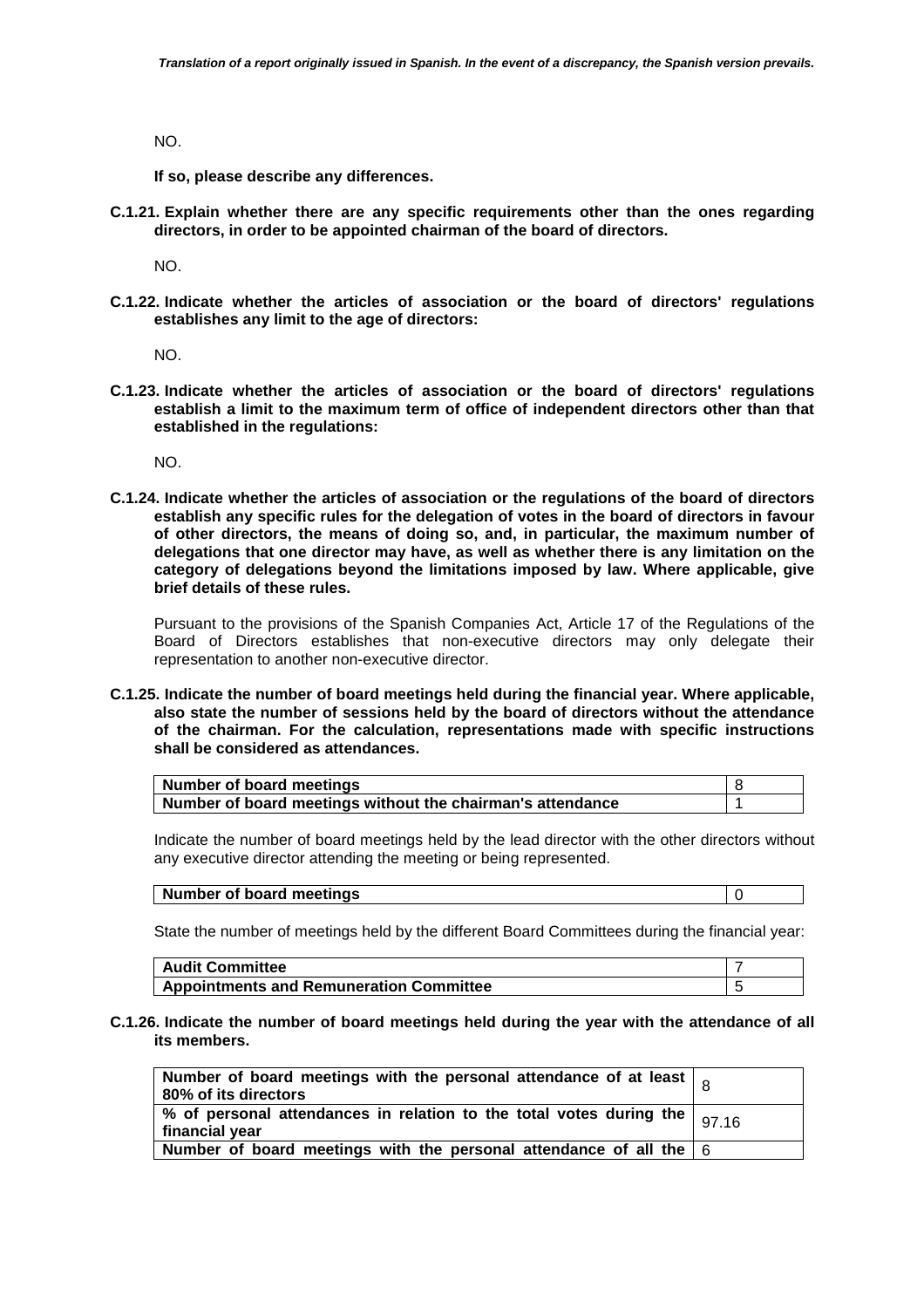| directors or the attendance of proxies with specific instructions     |       |
|-----------------------------------------------------------------------|-------|
| % of personal attendances or attendances of proxies with specific     | 98.08 |
| instructions in relation to the total votes during the financial year |       |

**C.1.27. Indicate whether the individual and consolidated accounts presented to the board for approval are previously certified:** 

YES.

**Identify, if appropriate, the person(s) certifying the individual and consolidated accounts for their formulation by the Board.** 

| <b>Name</b>                   | <b>Position</b>         |
|-------------------------------|-------------------------|
| MR. ALFREDO ARROYO GUERRA     | CHIEF FINANCIAL OFFICER |
| MS. MONTSERRAT LLOVERAS CALVO | <b>VICEPRESIDENT</b>    |
|                               | ADMINISTRTION           |

**C.1.28. Explain the mechanism, if any, established by the board of directors to prevent the individual and consolidated accounts drawn up by it from being presented to the general shareholders' meeting with reservations in the audit report.** 

Part of article 42.4 of the Regulations of the Board is transcribed here below:

Article 42. Relations with auditors

(…)

4. The Board of Directors will endeavour to formulate the final accounts in such a way that no reservations or exceptions are raised by the auditor and, in the cases when there are, the contents and scope of the discrepancies shall be explained to the shareholders not only by the Chairperson of the Audit Committee but also by the external auditors.

# **C.1.29. Is the secretary of the board also a director?**

NO.

If the Secretary is not a director, please fill out the following table:

| Personal or corporate name of the Secretary | Representative |
|---------------------------------------------|----------------|
| MS. NURIA MARTIN BARNES                     |                |

**C.1.30. Indicate, if applicable, the specific mechanisms, established by the company to preserve the independence of the external auditors. Also, if any, the mechanisms to preserve the independence of the financial analysts, investment banks and rating agencies, stating how the legal provisions have been implemented in practice.** 

Article 14 of the Regulations of the Board gives the Audit Committee the following competences as regards the external auditor:

(i) Submit to the Board of Directors any proposals regarding the selection, appointment, re-election and substitution of the auditor, being responsible for the selection process in conformity with the applicable regulations, including the terms of his contract, without prejudice to the faculties vested in the General Shareholders' Meeting and the Board with regard to the approval of such resolutions under Spanish law;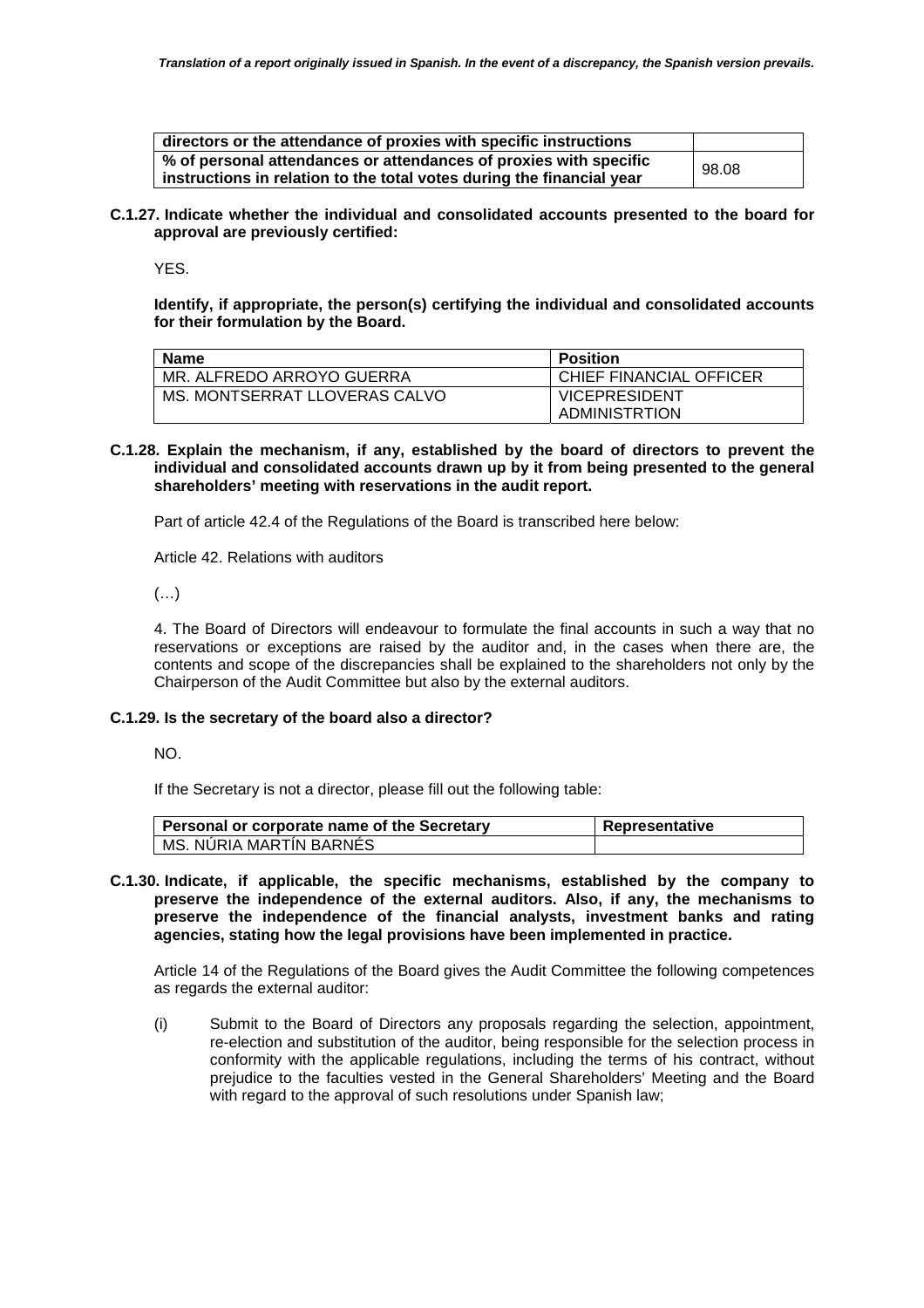- (ii) Be directly in charge of the remuneration and supervision of the work performed by the external auditor regarding the audit report preparation and issuance or any other similar reports relating to financial statements;
- (iii) Regularly and directly collect from the external auditor information about the development, impact and execution of the audits, as well as the audit plan and results of its execution, and verify that top management takes their recommendations into account;
- (iv) Safeguard the external auditor's independence when performing his duties, and to do so:
	- Ensure that the Company communicates as a relevant event to the CNMV the change in auditor and shall attach a statement of the possible existence of any disagreements with the outgoing auditor and, if applicable, its contents;
	- Establish the necessary relationships with the external auditor to receive information about any issues that may entail a threat to his independence, and which the Audit Committee will examine, and any other issues regarding the development of the audit of accounts process, and, when applicable, the authorization of the services different from those prohibited in the terms established in the applicable regulations as regards independence, as well as any notifications required in the audit of accounts legislation and in the audit regulations;
	- Ensure that the Company and the auditor respect the rules in force on providing services different to audit services, the auditor's market concentration limits and, in general, any others rules established to guarantee the independence of the auditors and, to that end, annually receive from the external auditors a statement of their independence in relation to the entity, or any entities directly or indirectly related to it, as well as the detailed and individualized information on any kind of ancillary services provided and the corresponding fees paid by these entities to the external auditor or the persons or entities related to it in accordance with the regulations applicable to the audit of accounts activity;
	- Issue, prior to issuing the audit of accounts report and on an annual basis, a written opinion on whether the independence of the auditors or audit firms has been compromised. This opinion must include a reasoned assessment of each and every one of the ancillary services mentioned in the preceding paragraphs, which shall be individually and jointly assessed, different from the legal audit, and in relation to the independence status or regulations applicable to the audit of accounts activity; and
	- If the external auditor resigns, examine the circumstances that have caused said resignation.
- (v) Encourage the Group auditor to undertake the responsibility of the audits of the companies making up the group.

Additionally, article 42 of the Regulations of the Board furthermore establishes that the Board's relations with the Company's external auditors shall be channelled through the Audit Committee. Likewise, the Board of Directors shall not submit to the General Shareholders' Meeting a proposal to hire auditing firms whose fees exceed ten per cent (10%) of its total income during the last financial year. This article also sets out that the Board of Directors shall publicly inform, every year, of the overall fees that the Company has paid the auditing firm for services other than auditing.

On the other hand, article 41 of the Regulations of the Board establishes the duties that the Board has in relation to the financial markets (analysts, financial entities, rating agencies, etc.). Exercising the competences of this article, the Board approved on 27 May 2016 a communication and contact policy with the shareholders and others financial markets'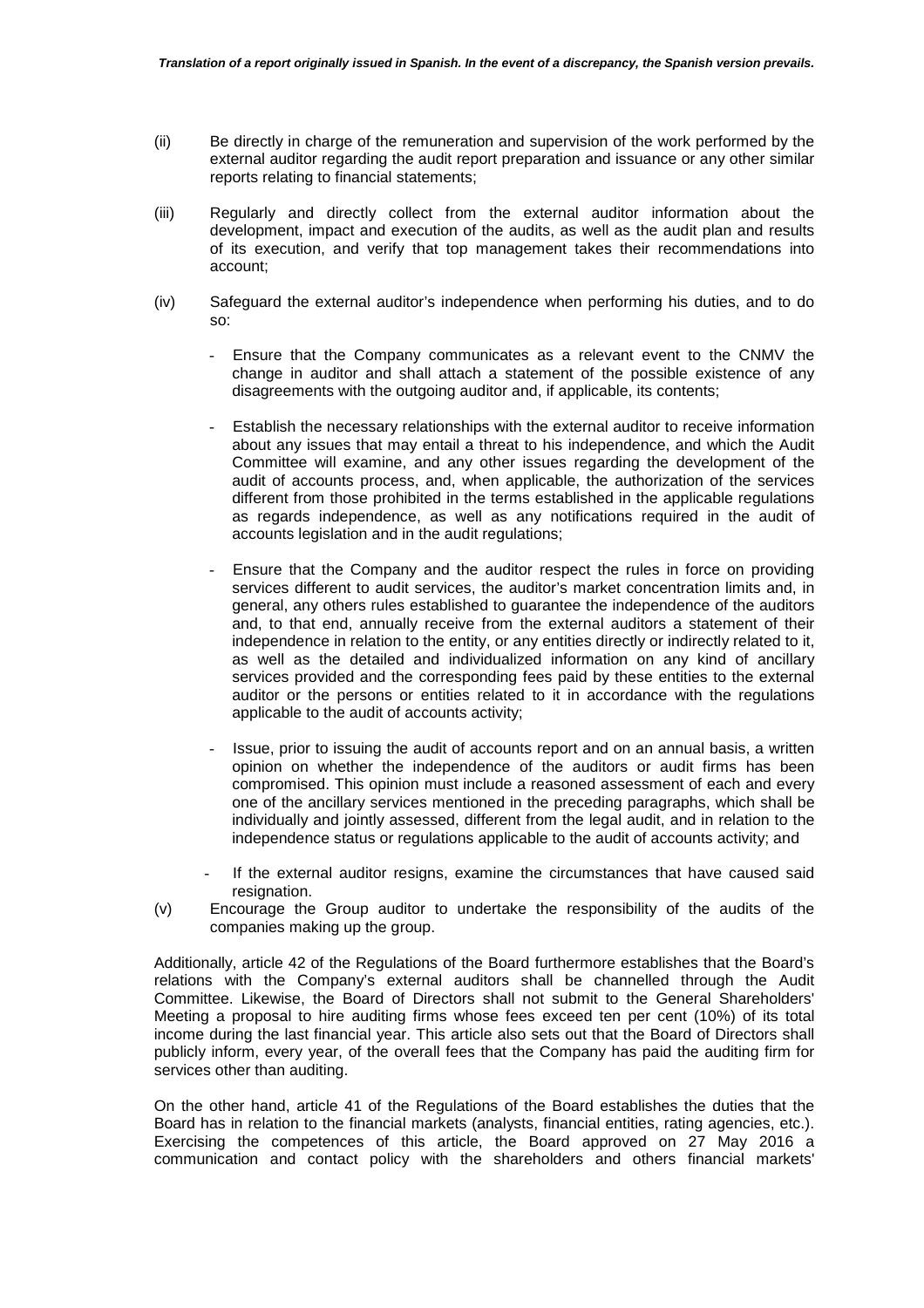participants based on the principles of transparency, veracity, equality, symmetry and importance for the dissemination of the information. The policy is available on the Company's website www.grifols.com.

Specifically, external auditors are in practice required to confirm their independence in writing and provide the Audit Committee with a threats and safeguards analysis in connection with the services rendered to the Group. They shall also provide a statement of independence indicating those matters that may pose a threat to the auditor's independence. The Audit Committee considers the information provided to it and maintain regular communication with the external auditors to decide on their independence and quality of their work.

In accordance with the policy on communication with financial markets, Grifols will maintain dialogue with financial analysts, respecting at all times the general principles described in such policy, and communication with financial analysts will be independent of the opinion and recommendation of the analyst towards the company.

## **C.1.31. Indicate whether the company changed its external auditor during the financial year. if so, identify the incoming and outgoing auditors:**

NO.

In the event of any disagreements with the outgoing auditor, please provide details:

NO.

**C.1.32. Indicate whether the audit firm carries out other work for the company and/or its group apart from auditing, and if so, state the fees received for such work and the percentage such fees represent of the total fees invoiced to the company and/or its group:** 

| I<br>M.<br>۰. |  |
|---------------|--|
|---------------|--|

|                                     | Company | Group | Total |
|-------------------------------------|---------|-------|-------|
| Amount for other non-auditing work  | 599     | 191   | 790   |
| (thousands of euro)                 |         |       |       |
| Amount for non-auditing<br>work/    | 29.40   | 5.00  | 13.50 |
| Total work invoiced by the auditing |         |       |       |
| firm (as $%$ )                      |         |       |       |

**C.1.33. Indicate whether the audit report of the previous year's annual accounts contains reservations or qualifications. If it does, give details of the reasons given by the chairman of the audit committee to the shareholders at the general shareholders meeting to explain the content and scope of such reservations or qualification.** 

NO.

**C.1.34. Indicate the number of consecutive years for which the current audit firm has been auditing the individual and consolidated annual accounts of the company. Likewise, indicate the percentage represented by the number of years the current audit firm has been auditing the accounts in respect of the total number of years for which the annual accounts have been audited:** 

|                             | <b>Individual accounts</b> | <b>Consolidated accounts</b> |
|-----------------------------|----------------------------|------------------------------|
| Number of consecutive years | 29                         | ാവ                           |

|                                | Individual accounts | <b>Consolidated accounts</b> |
|--------------------------------|---------------------|------------------------------|
| Number of years audited by the | 100                 | 100                          |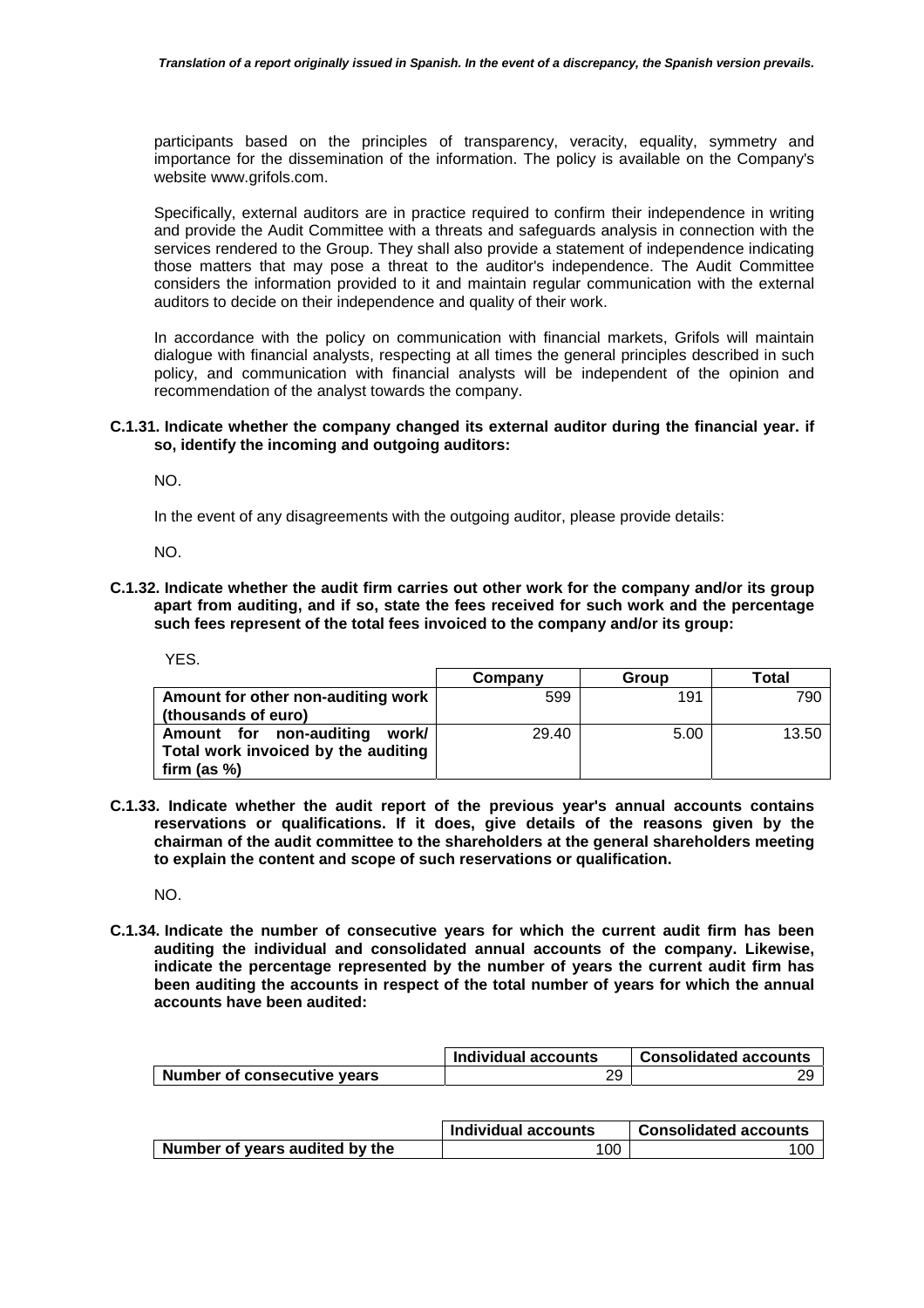| current audit firm /Number of years |  |
|-------------------------------------|--|
| the company or its group accounts   |  |
| have been audited (%)               |  |

It is noted that during financial year 2019, Grant Thornton has been re-elected as co-auditor for the Company's individual annual accounts.

### **C.1.35. Indicate and, where applicable, give details as to whether there is a procedure for directors to be able to obtain the information needed to prepare for meetings of the governing bodies sufficiently in advance:**

Yes.

## **Explain the procedure:**

In accordance with article 16.2 of the Regulations of the Board, the call for ordinary meetings shall be made in accordance with the advance notice and the procedures stipulated in the Articles of Association.

The call shall always include the agenda of the meeting and shall have attached all the relevant information, properly summed up and prepared, sent long enough in advance to properly prepare the meeting. When, in the Chairman's opinion, this proves inadvisable for security reasons, the information shall not be attached and the directors will be informed of the possibility of examining this at the registered office.

## **C.1.36. Indicate and, where applicable, give details of whether the company has established rules obliging directors to report and where appropriate resign in cases in which the image or reputation of the company may be harmed:**

Yes.

## **Explain the procedure:**

Article 28.2 of the Regulations of the Board lays down the directors' obligation to inform the Appointments and Remuneration Committee about any criminal proceedings in which they are charged, as well as the later stages of the proceedings.

Article 22.3 envisages the directors' obligation to offer their resignation to the Board and if the latter considers this appropriate, to go through with this resignation if, amongst other reasons:

- (i) when they cease to occupy the executive posts which were associated with their appointment as director, except by express ratification by the Board of Directors, following a non-binding report to the Appointments and Remuneration Committee;
- (ii) when they incur in any of the legally foreseen cases of incompatibility or prohibition;
- (iii) when they are prosecuted for a supposedly criminal act or an order is brought against them to commence oral proceedings for any of the offenses indicated in article 213 of the Spanish Companies Act or are the object of disciplinary action of a serious or very serious nature by supervisory authorities;
- (iv) when they are seriously admonished by the Audit Committee for having failed to comply with their obligations as directors;
- (v) when their Directorship on the Board could place the best interests of the Company at risk or when the reasons for their appointment disappear; and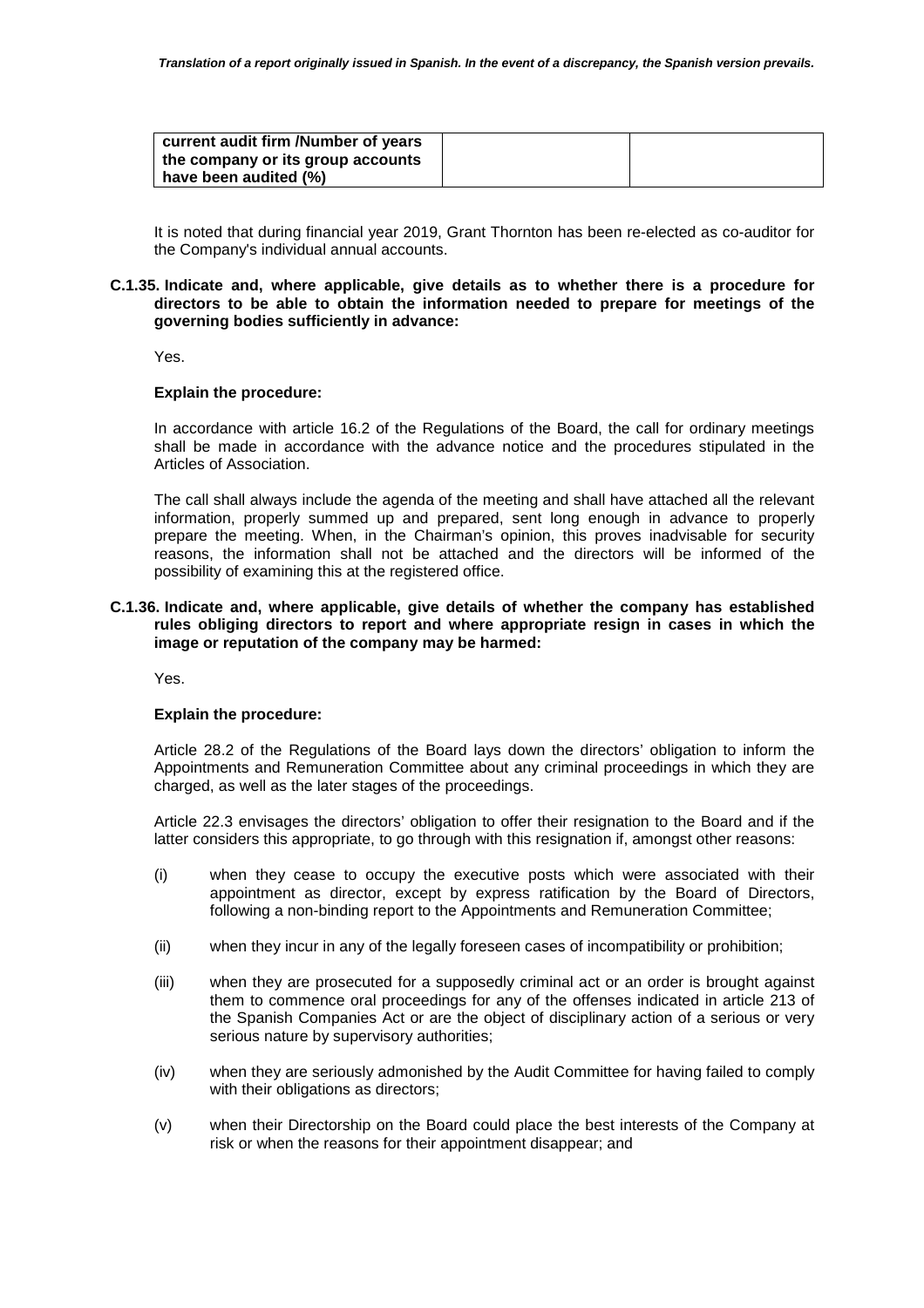- (vi) in the case of a propriety director, when the shareholder whose interests he/she represents on the Board sells his/her participation in the Company, or when they are reduced to below a level that reasonably justified such an appointment.
- **C.1.37. Indicate whether any member of the board of directors has notified the company that he/she has been prosecuted or that an order has been brought against them to commence oral proceedings for any of the offenses stipulated in article 213 of the Spanish Companies Act:**

No.

**C.1.38. Give details of any significant agreements which the company may have concluded and which may enter into force, be amended or terminated in the case of change of control of the company as a result of a public takeover bid, and the effects of the same.** 

Not applicable.

**C.1.39. Identify in an individual manner, in the case of directors, and in a global manner in the rest of the cases, and indicate, in detail, the agreements between the company and its positions of administration and management or employees which may have indemnities, guarantee or protection clauses, whenever these may resign or be dismissed on unfounded grounds or if the contractual relationship comes to an end due to a public takeover bid or any other type of transactions.** 

| <b>Number of beneficiaries</b>                         | 63                                                                                                                                                                                                                                                                                                              |  |
|--------------------------------------------------------|-----------------------------------------------------------------------------------------------------------------------------------------------------------------------------------------------------------------------------------------------------------------------------------------------------------------|--|
| Type of beneficiary                                    | Description of the agreement                                                                                                                                                                                                                                                                                    |  |
| Board members (directors), executives and<br>employees | The Group has agreements with employees<br>and directors by virtue of which these may<br>rescind their employment contracts with the<br>Company unilaterally, being legally entitled<br>to indemnities ranging from 2 to 5 years of<br>salary in those cases where the control of<br>the Company is taken over. |  |
|                                                        | Furthermore, contracts exist<br>with<br>5<br>executives by virtue of which they will<br>receive indemnities ranging from one year<br>to 4 years of salary in different cases.                                                                                                                                   |  |

**Indicate whether these contracts must be communicated and/or approved by the corporate bodies of the company or of its group. If so, explain the procedures, scenarios and nature of the bodies in charge of approving or making such communication:** 

|                                  | <b>Board of directors</b> | General<br>Meetina | <b>Shareholders'</b> |
|----------------------------------|---------------------------|--------------------|----------------------|
| Body that authorizes the clauses |                           |                    |                      |

|                                                                                                     | <b>Yes</b> | No |
|-----------------------------------------------------------------------------------------------------|------------|----|
| <b>Has</b><br><b>Shareholders'</b><br>General<br>the<br>Meeting been informed about the<br>clauses? |            |    |

# **C.2 BOARD OF DIRECTORS' COMMITTEES**

**C.2.1. Give details of all board committees and their members, and the proportion of executive, proprietary and independent directors or other external directors that form these.**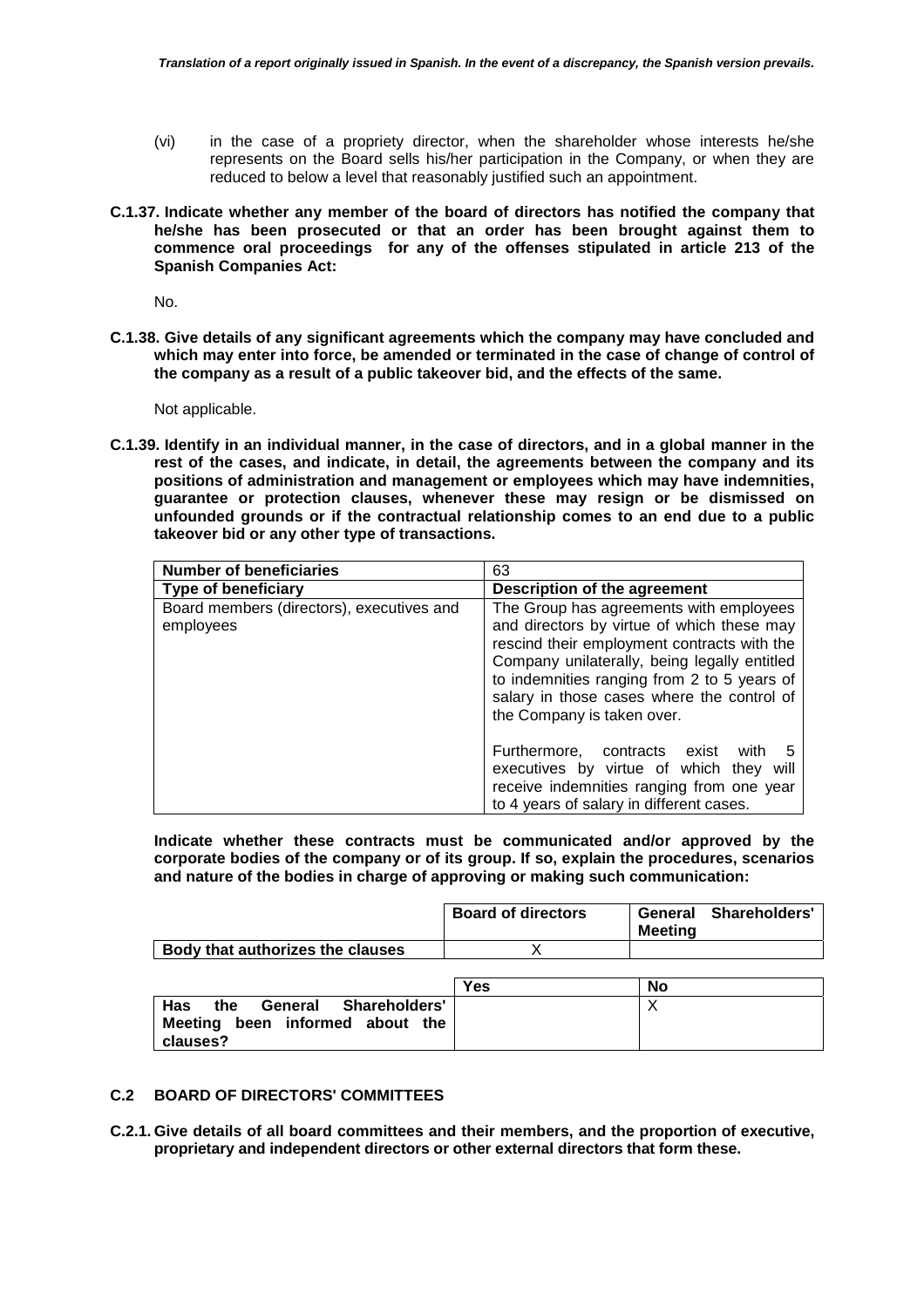| <b>Audit Committee</b>                                     |                 |             |  |
|------------------------------------------------------------|-----------------|-------------|--|
| <b>Name</b>                                                | <b>Position</b> | Category    |  |
| Mr. STEVEN MAYER                                           | Member          | Independent |  |
| Ms. CARINA SZPILKA LÁZARO                                  | Chairperson     | Independent |  |
| <b>BELEN</b><br><b>VILLALONGA</b><br>Ms.<br><b>MORENÉS</b> | Member          | Independent |  |

| % executive directors      | 0.OC    |
|----------------------------|---------|
| % proprietary directors    | 0.00    |
| % independent directors    | -100.00 |
| % other external directors | 0.00    |

**Explain the functions attributed to this committee, including those added to the legally required. Describe the procedures and the organisational and operational rules. For each of these functions provide a summary of the most important activities carried out during the year, stating the practical implementation of the functions attributes by law, the articles of association or other company's resolutions:** 

The Audit Committee will have between three (3) and five (5) members that shall be appointed by the Board of Directors taking into account their knowledge, skills and experience in the Committee's duties as well as in accounting, audit and management of risk related-matters. The Audit Committee shall be exclusively composed by non-executive directors, of which the majority should be independent directors. The Board of Directors shall appoint the Chairperson of the Audit Committee, a position that shall be necessarily held by an independent director. The Chairperson must be replaced every four (4) years and may be re-elected after the term of one (1) year has elapsed. The Audit Committee shall be validly formed when half plus one of its members are present or represented and their resolutions are approved by absolute majority of the assisting members.

Basic responsibilities:

- Inform the General Shareholders' Meeting of questions raised in respect of those matters which are within the committee's competence and, in particular, with respect to the results of the audit, explaining how it has contributed to the integrity of the financial information and the Committee's role during the process.
- Inform the Board of Directors in advance about periodic financial statements, which the Company, due to its stock exchange listing must make public periodically.
- Inform in advance of the creation or acquisition of shareholdings in special purpose entities or domiciled in countries or territories considered tax havens, as well as any other transactions or operations of a similar nature, which due to their complexity, could harm the transparency of the Group.
- Inform in advance of related party transactions.
- Inform of any matter that has or may have a material, financial or accounting impact.
- Supervise the preparation and presentation, and integrity of the mandatory financial information related to the Company and the Group, verifying compliance with regulation requirements, adequately defining consolidation boundaries and correctly applying accounting criteria, as well as making suggestions or submitting proposals to the Board of Directors, in order to safeguard its integrity.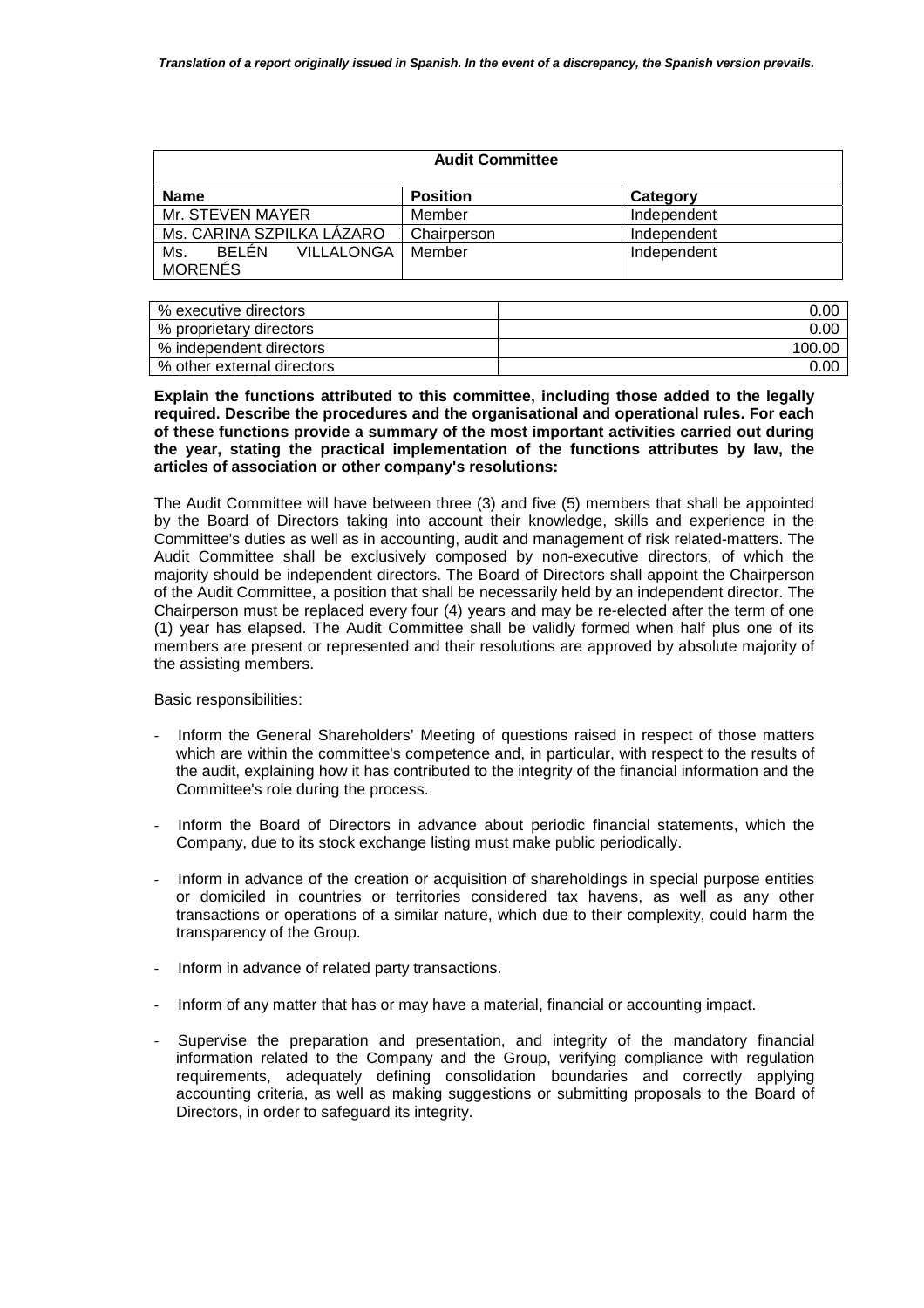- Supervise the efficiency of the Company's internal control, internal audit and management of risk systems, periodically reviewing the internal control and management of risk systems, so that any principal risks are identified, dealt with and adequately recognized.
- Monitor the independence and efficiency of the internal auditing process; propose the selection, appointment, re-election and dismissal of the Director of the Internal Audit Department; propose the budget for this Department; receive periodic information on its activities; and verify that the top management takes into account the conclusions and recommendations of their reports.
- Set up and supervise procedures for the receipt, retention and treatment of complaints received by the Company regarding accounting, internal controls or audit related-matters, as well as anonymous and confidential information provided by employees regarding questionable accounting or auditing issues.
- Submit to the Board of Directors any proposals regarding the selection, appointment, reelection and substitution of the auditor, being in charge of the selection process pursuant to the applicable regulations and of the terms of his contract.
- Be directly in charge of the remuneration and supervision of the work performed by the external auditor regarding the preparation or issuance of the audit report or of any other similar reports, relating to financial statements.
- Regularly and directly collect from the external auditor information about the development, impact and execution of the audits, as well as about the audit plan and results of its execution, and verify that top management considers their recommendations.
- Safeguard the external auditor's independence when performing his duties.
- Encourage the Group's auditor to undertake the responsibility of the audits of the companies that make up the group.
- Supervise compliance with the Internal Conduct Regulations in matters related to the Stock Exchange, the present Regulation, standards of conduct set out in the "Code of Ethics for Grifols Executives" and the "Code of Conduct for Grifols' Employees" and, in general, any other internal rules of governance of the Company, as well as make the necessary proposals for improvement.

The most significant actions carried out by the Audit Committee during the 2019 financial year were: (i) reviewing and approving the 2018 Annual Corporate Governance Report; (ii) reviewing and approving the Company's annual accounts (individual and consolidated) corresponding to the financial year ended on 31 December 2018, including the consolidated non-financial information statement; (iii) preparing a reasoned report on the auditor's independence; (iv) informing on the related-party transactions during financial year 2018; (v) approving the consolidated financial statements corresponding to the financial year 2018 prior to these being approved by the Board and being notified to the markets and supervising agencies, and approving the financial statements prepared under the IFRS IASB in order to submit them to the Securities and Exchange Commission; (vi) proposing to the Board of Directors: (a) the reelection of KPMG and Grant Thornton as co-auditors of the individual annual accounts of the Company for financial year 2019 and (b) the re-election of KPMG as auditor of the consolidated annual accounts of the Company for financial year 2019; (vii) propose to the Board a new wording for article 5 of the Regulations of the Board (Purpose and duties of the Board) to adapt its text to the current Companies Act; (viii) submitting a proposal to the Board of Directors regarding the approval of the 2018 Grifols' Corporate Responsibility Report; (ix) reviewing the Committee's performance; (x) pre-approving the different audit services provided by KPMG and (xi) monitoring the implementation of the crime prevention model.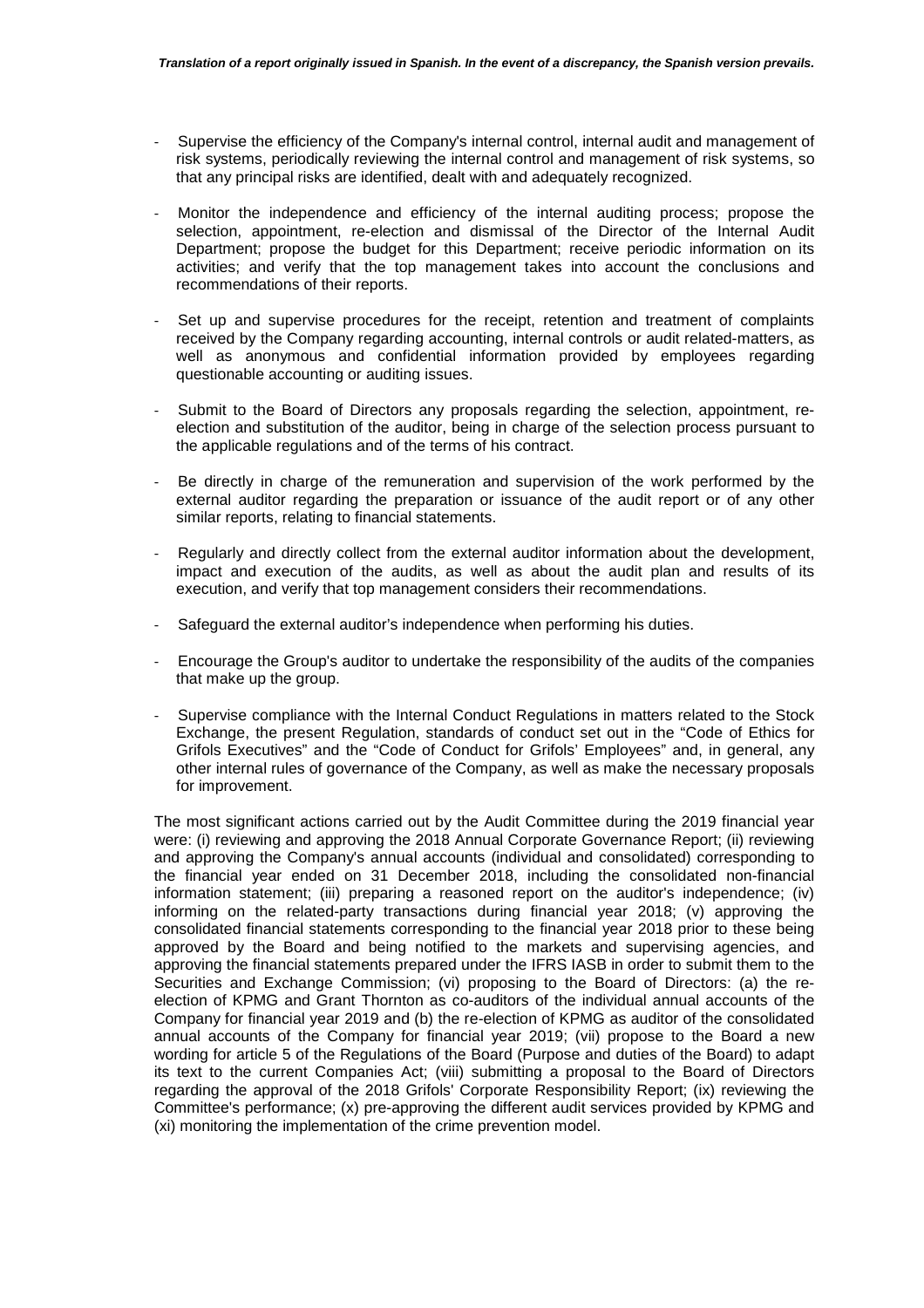**Identify the director and member of the audit committee who has been appointed as such taking into account his/her accounting or auditing knowledge and experience, or both, and inform about the date that the chairperson of this committee has been appointed.** 

| <b>Name of the director who has accounting or <math>\vert</math> Ms. CARINA SZPILKA LAZARO</b> |            |
|------------------------------------------------------------------------------------------------|------------|
| auditing knowledge                                                                             |            |
| Appointment date of the Chairperson                                                            | 23/02/2018 |

#### **Appointments and Remuneration Committee**

| <b>Name</b>                           | Position    | Category              |
|---------------------------------------|-------------|-----------------------|
| MS. MARLA ELIZABETH SALMON            | Chairperson | Independent           |
| MR. LUIS ISASI FERNANDEZ DE BOBADILLA | Member      | Independent           |
| MR. TOMAS DAGA GELABERT               | Member      | <b>Other External</b> |

| % executive directors      | 0.OC  |
|----------------------------|-------|
| % proprietary directors    | 0.00  |
| % independent directors    | 66.67 |
| % other external directors | 33.33 |

**Explain the functions attributed to this committee. Describe the procedures and the organisational and operational rules, and provide a summary of the most important activities carried out during the financial year, stating the practical implementation of the functions attributes by law, the articles of association or other company's resolutions:** 

The Appointments and Remuneration Committee shall be formed by three (3) to five (5) directors, appointed by the Board of Directors, taking into account their knowledge, competence and experience and the Committee's duties. The Appointments and Remuneration Committee shall be exclusively composed of non-executive directors, of which at least two must be independent directors. The Board of Directors shall appoint the Chairperson of the Appointments and Remuneration Committee. The position of Chairperson will necessarily be held by an independent director.

The Board of Directors shall appoint the Secretary of the Appointments and Remuneration Committee, who may be (a) one of the members of such Committee (and, in such case, he/she will be Secretary member of the Appointments and Remuneration Committee), (b) any other member of the Board of Directors of the Company who is not a member of the Committee (and, in such case, he/she will be Secretary non-member of the Appointments and Remuneration Committee), or (c) the Secretary or a Vice-Secretary of the Board of Directors of the Company (and, in such case, he/she will be Secretary non-member of the Appointments and Remuneration Committee). The Secretary shall draft the minutes of the resolutions adopted in each Committee meeting and shall report to the Board of Directors through its Chairperson.

Basic responsibilities:

- (a) to formulate and review the criteria to be followed for the composition of the Board of Directors and the selection of candidates, taking into account the competence, knowledge and experience necessary to be in the Board, specifying the duties and aptitudes that each candidate must have in case of vacancies in addition to assessing the time and commitment needed to perform their duties effective and efficiently;
- (b) to establish a representation target for the least represented gender in the Board of Directors and prepare guidelines to achieve said target;
- (c) to submit to the Board of Directors any proposals to appoint, re-elect and/or separate the independent directors prior to being submitted to the General Shareholders' Meeting or, as the case may be, being adopted by the Board exercising its power of co-option, and in all cases informing about the character of the director being proposed;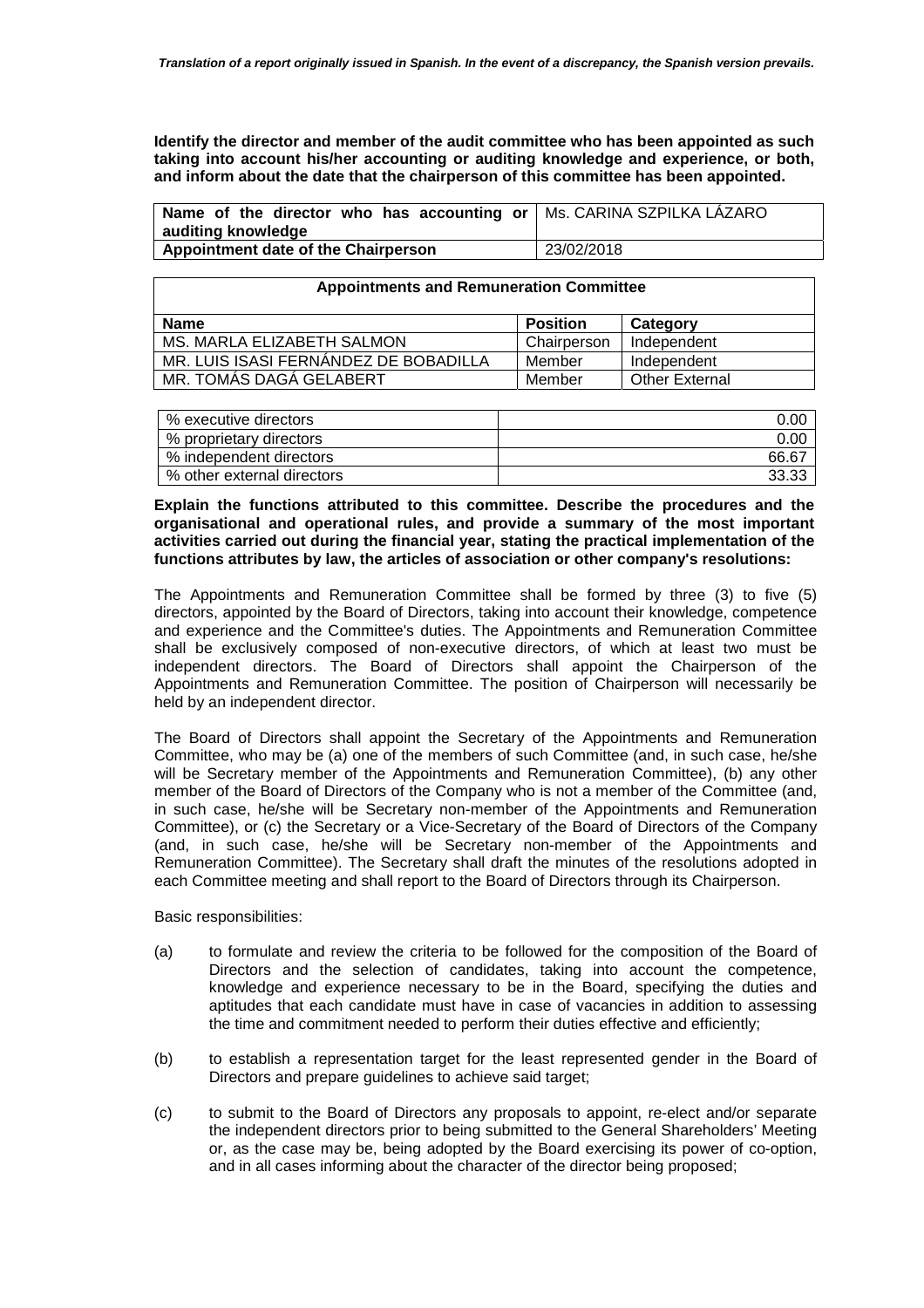- (d) to report the proposals of appointment, re-election and/or separation of the nonindependent directors for their appointment by the Board of Directors by means of cooption or their submission to the General Shareholders' Meeting by the Board of Directors;
- (e) to report the proposals of appointment and removal of the Chairperson and Vicechairpersons of the Board of Directors;
- (f) to examine and organize the succession of the Chairperson of the Board of Directors and the chief executive officer and, as the case may be, to make proposals to the Board so that said succession takes place in an orderly and well planned manner;
- (g) to report the proposal and appointment and resignation of the Secretary and Vice-Secretaries of the Board;
- (h) to report the proposal of appointment and resignation of senior management proposed by the chief executive officer to the Board and the basic conditions of their contracts;
- (i) to propose to the Board of the Directors the directors who shall be part of each of the Committees;
- (j) to propose to the Board of Directors the remuneration policy of the directors and general managers or anyone performing top-level management duties under the direct supervision of the Board, executive committees or executive directors, as well as the individual remuneration and other contractual terms regarding the executive directors, ensuring its fulfilment;
- (k) to periodically review the payment programmes of executive officers, considering their adequacy and performance; and
- (l) to report on the transactions that imply or could imply conflicts of interest and, in general, on matters covered in Chapter IX of these Regulations.

The most significant actions carried out by the committee during 2019 were: (i) approving the 2018 annual remuneration report; (ii) approving the directors' selection and diversity policy; (iii) drafting the report on the prior analysis of the Board of Directors' needs; (iv) pre-selecting the candidates to appoint a new independent member of the Board of Directors; (v) proposing to the Board of Directors to appoint Ms. Enriqueta Felip Font as new independent director; (vi) proposing to the Board of Directors the re-election of Mr. Íñigo Sánchez-Asiaín Mardones as independent director of the Board of Directors; (vii) proposing to the Board of Directors the reelection of Ms. Carina Szpilka Lázaro as independent director of the Board of Directors; (viii) drafting of the report on the re-election of Mr. Raimon Grifols Roura and Mr. Tomás Dagá Gelabert as non-independent members of the Board of Directors; (ix) proposing to the Board of Directors the re-election of Ms. Carina Szpilka Lázaro as member and Chairperson of the Audit Committee; (x) proposing to the Board of Directors the re-election of Mr. Tomás Dagá Gelabert as member of the Appointments and Remuneration Committee; (xi) proposing to the Board of Directors the re-election of Mr. Tomás Dagá Gelabert as Vice-Secretary of the Board of Directors; (xii) proposing to the Board of Directors the re-election of Mr. Íñigo Sánchez-Asiaín Mardones as Lead Director of the Board of Directors; (xiii) approving the evaluation of the Board of Directors to be performed internally; (xiv) reviewing the 2020 remuneration policy; (xv) annual review of the performance of the Committee, the Chairman and CEOs as well as reviewing and approving each director's category and (xvi) requesting to an external expert (Russell Reynolds) to provide an objective study on compensations for independent members of the Board of Directors for financial year 2020.

**C.2.2. Complete the following table with information relating to the number of female directors forming the committees of the board of directors during the last four financial years:**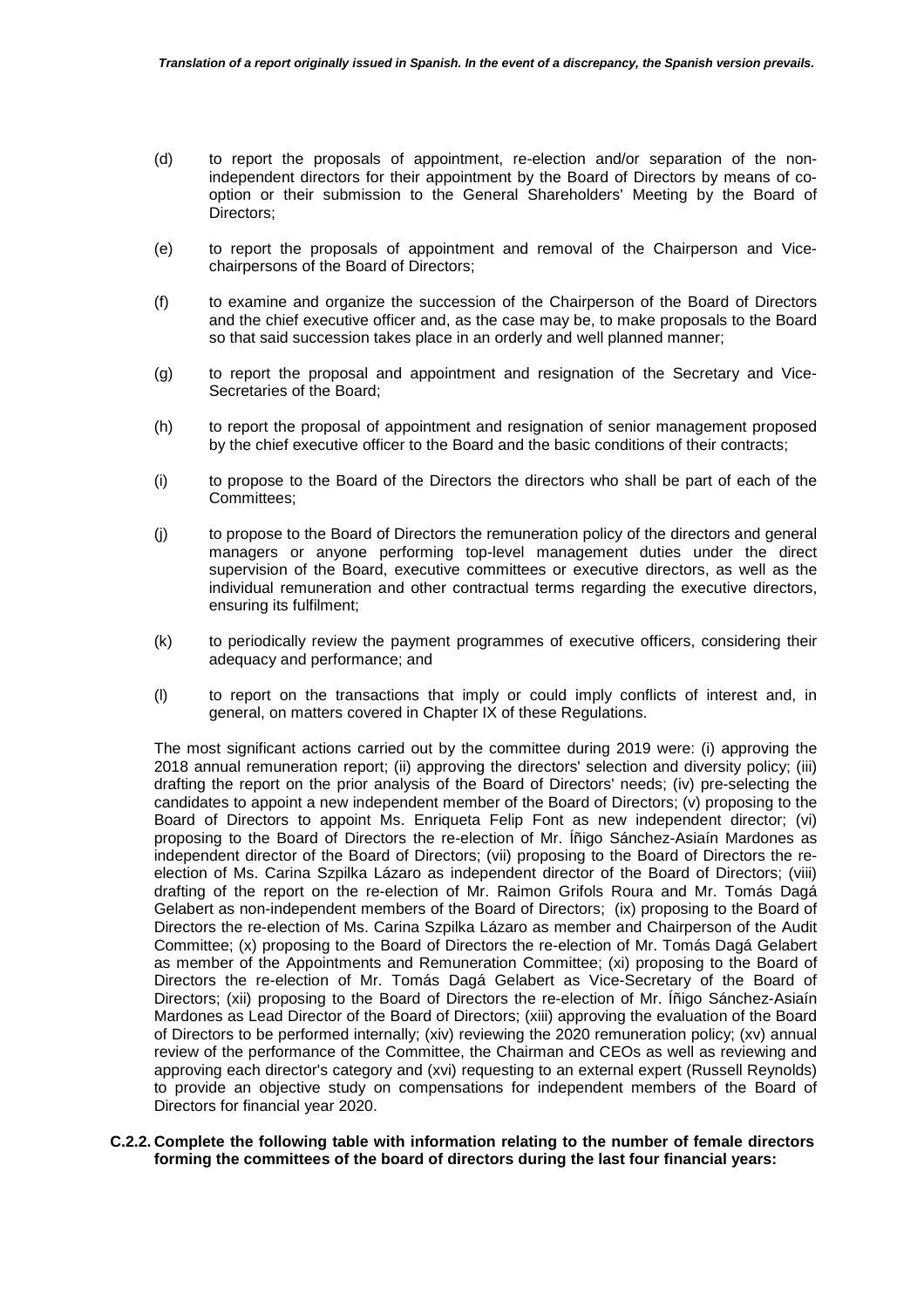|                     | <b>Number of female directors</b>        |       |               |       |               |       |               |       |
|---------------------|------------------------------------------|-------|---------------|-------|---------------|-------|---------------|-------|
|                     | FY 2019<br>FY 2018<br>FY 2016<br>FY 2017 |       |               |       |               |       |               |       |
|                     | <b>Number</b>                            | %     | <b>Number</b> | %     | <b>Number</b> | %     | <b>Number</b> | %     |
| <b>Audit</b>        | 2                                        | 67.00 | 2             | 67.00 | 2             | 67.00 | 2             | 67.00 |
| <b>Committee</b>    |                                          |       |               |       |               |       |               |       |
| <b>Appointments</b> |                                          | 33.00 |               | 33.00 |               | 33.00 |               | 33.00 |
| and                 |                                          |       |               |       |               |       |               |       |
| Remuneration        |                                          |       |               |       |               |       |               |       |
| <b>Commmittee</b>   |                                          |       |               |       |               |       |               |       |

#### **C.2.3. State, where applicable, the existence of regulations governing the board's committees, the place where these are available for consultation, and any amendments that have been made during the financial year. It should also be stated whether any annual report on the work done by each committee has voluntarily been drawn up.**

The Regulations of the Audit Committee are contained in (i) the Company's Articles of Association, (ii) the Regulations of the Board of Directors, and (iii) the Statutes of the Audit Committee.

The Appointments and Remuneration Committee is regulated in (i) the Company's Articles of Association and (ii) the Regulations of the Board of Directors.

The documents mentioned above are available on the Company's website.

The Committees inform the Board of Directors of the activities carried out and the resolutions adopted in each meeting. Additionally, in the last meeting held in 2019, each committee prepared a report on its functioning and performance.

## **D. RELATED-PARTY TRANSACTIONS AND INTRA-GROUP TRANSACTIONS**

## **D.1. Explain, where applicable, the procedure for the approval of transactions with related parties and intra-group transactions.**

Pursuant to article 5 of the Regulations of the Board of Directors, the Board in full shall reserve the competence to approve, among others, those transactions which the Company may carry out with directors, significant shareholders or those represented on the Board of Directors or with persons related to these.

This authorization of the Board shall not, however, be understood as necessary in those relatedparty transactions which may simultaneously fulfil the three following conditions:

1) the ones carried out pursuant to contracts with standard conditions and applied on a large scale to a large number of clients;

2) performed at prices or rates established on general terms by those supplying the goods or services in question; and

3) that their amount does not exceed 1% of the Company's annual income.

The Board of Directors will approve related-party transactions only after the Audit Committee issues a favourable report. The directors which are affected by said related-party transactions, in addition to not exercising or delegating their voting right, are to leave the meeting room while the Board discusses and votes on these matters.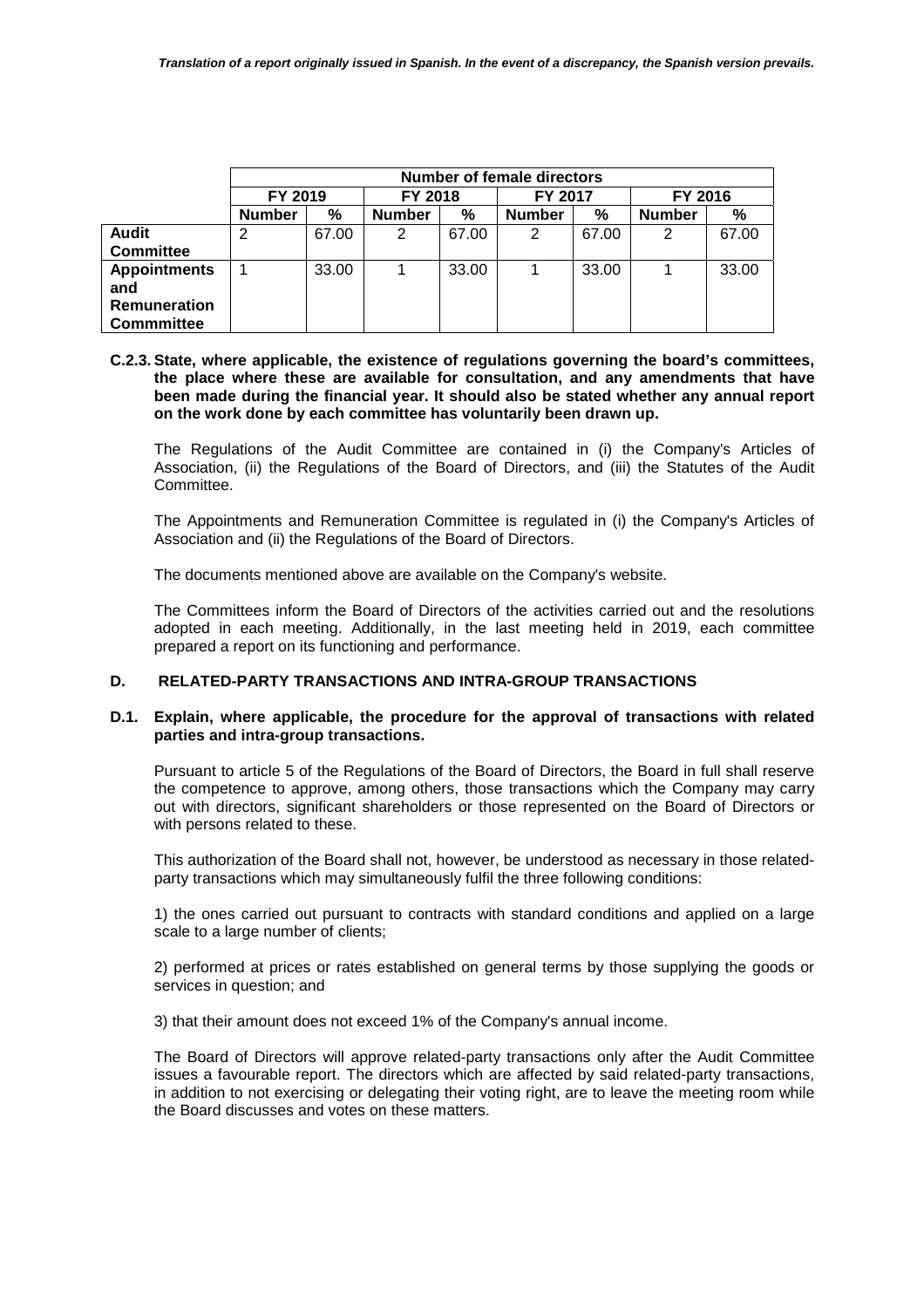**D.2. Give details of significant transactions due to their amounts or which may be relevant due to their subject areas which have been carried out between the company or entities of its group, and significant shareholders of the company:** 

| Personal or corporate name<br>of the significant shareholder |                    | Personal or<br>corporate name<br>of the company<br>or entity of its<br>group | Nature of the<br>relationship | Type of<br>transaction | Amount<br>(thousan<br>ds of<br>euro) |
|--------------------------------------------------------------|--------------------|------------------------------------------------------------------------------|-------------------------------|------------------------|--------------------------------------|
| <b>SCRANTON</b><br>B.V.                                      | <b>ENTERPRISES</b> | Grifols, S.A.                                                                | Contractual                   | Others                 | 7.104                                |

The contractual relationship is between Centurión Real Estate S.A.U. and Grifols, S.A.; Scranton Enterprises B.V. (a significant shareholder of Grifols, S.A.) is the sole shareholder of Centurión Real Estate, S.A.U. The type of transaction is classified as "Payments for rightof-use assets".

**D.3. Give details of significant transactions due to their amounts or which may be relevant due to their subject areas which have been carried out between the company or entities of its group, and directors or executives of the company.** 

| Personal or corporate name of the<br>directors or executives | Personal or<br>corporate<br>name of the<br>related party | <b>Relationship</b>                                                                                                     | Nature of<br>the<br>transaction | Amount<br>(thousa<br>nds of<br>euro) |
|--------------------------------------------------------------|----------------------------------------------------------|-------------------------------------------------------------------------------------------------------------------------|---------------------------------|--------------------------------------|
| MR. THOMAS GLANZMANN                                         | Grifols, S.A.                                            | Thomas<br>Glanzmann is a<br>director of<br>Grifols, S.A.<br>and<br>shareholder of<br>Glanzmann<br><b>Enterprises AG</b> | <b>Services</b><br>agreement    | 220                                  |

**D.4. Give details of significant transactions carried out by the company with other entities belonging to the same group, provided that these are not eliminated in the process of preparation of consolidated financial statements and do not form part of the standard transactions of the company in relation to its purpose and conditions.** 

**In any case, information must be provided on any intra-group transaction carried out with entities resident in countries or territories that are treated as tax heavens.**

| Corporate name of the group<br>subsidiary | Brief description of the transaction   | Amount<br>(thousands)<br>of euros) |
|-------------------------------------------|----------------------------------------|------------------------------------|
| FUNDACIÓN PRIVADA VICTOR                  | Management or collaboration agreements | 440                                |
| <b>GRIFOLS LUCAS</b>                      |                                        |                                    |
| PROBITAS FUNDACIÓN PRIVADA                | Management or collaboration agreements | 5,146                              |
| ALKAHEST, INC.                            | Sales                                  |                                    |
| ALKAHEST, INC.                            | Operating expenses                     | 19,263                             |
| ALKAHEST. INC.                            | Financial income                       | 529                                |
| INTERSTATE BLOOD BANK, INC.               | Purchases                              | 42,858                             |
| INTERSTATE BLOOD BANK, INC.               | Operating expenses                     | 14                                 |
| INTERSTATE BLOOD BANK, INC.               | Financial income                       | 135                                |
| ACCESS BIOLOGICALS LLC                    | Sales                                  | 9,948                              |
| ACCESS BIOLOGICALS LLC                    | Purchases                              | 15                                 |
| ACCESS BIOLOGICALS LLC                    | Operating expenses                     | 101                                |
| PLASMAVITA HEALTHCARE GMBH                | Sales                                  | 216                                |
| PLASMAVITA HEALTHCARE GMBH                | Operating expenses                     | 2.391                              |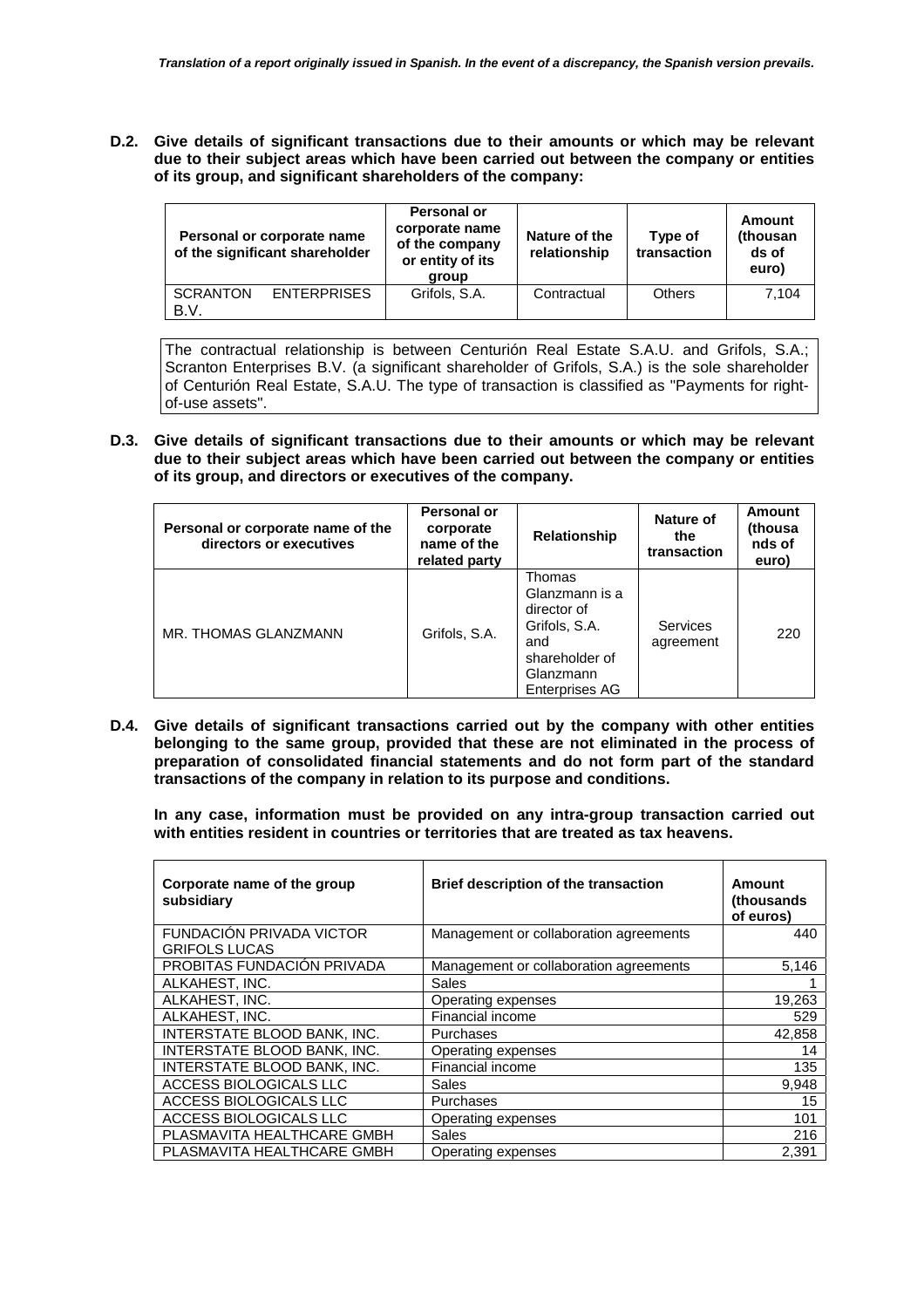| PLASMAVITA HEALTHCARE GMBH  | <b>Financial expenses</b> | 128             |
|-----------------------------|---------------------------|-----------------|
| GIGAGEN, INC.               | Operating expenses        | 3,869           |
| GIGAGEN INC.                | <b>Financial expenses</b> | 30              |
| ARADIGM CORPORATION         | Financial income          | 296             |
| SINGULEX, INC.              | Financial income          | 1,305           |
| INTERSTATE BLOOD BANK, INC. | Sales                     | $\overline{31}$ |
| PLASMAVITA HEALTHCARE GmbH  | Purchases                 | 5.427           |

### **D.5. Detail any significant transactions carried out with the company or the group companies and other related-parties that have not been reported in the section above.**

| Corporate name of the group<br>subsidiary | <b>Brief description of the</b><br>transaction | Amount<br>(thousands of<br>euros) |     |
|-------------------------------------------|------------------------------------------------|-----------------------------------|-----|
| Not applicable                            |                                                |                                   | N/A |

## **D.6. Give details of any mechanisms set up to detect, determine and solve any possible conflicts of interest between the company and/or its group and its directors, executives or significant shareholders.**

One of the general obligations of any director laid down in article 28.2 of the Regulations of the Board is to clearly express their opposition, in particular independent directors and other directors who are not affected by a potential conflict of interest, when this involves decisions that might harm the shareholders not represented on the Board.

Furthermore, article 30.2 of the Regulations of the Board establishes that a director must consult the Appointments and Remuneration Committee before accepting any management position in another company or entity that might represent a conflict of interests or affect their dedication.

Finally, article 31 establishes the following: (i) the director must refrain from attending and getting involved in discussions which affect matters in which he or she is personally, directly or indirectly, an interested party; and (ii) the director shall not be able to carry out, directly or indirectly, any professional or commercial transactions with the Company unless the situation of conflict of interests is informed of in advance, and the Board approves the transaction, after receiving a report from the Appointments and Remuneration Committee.

## **D.7. Is more than one company from the group listed in Spain?**

# NO

## **E RISK CONTROL AND MANAGEMENT SYSTEMS**

## **E.1. Explain the scope of the risk control and management system of the company including those related to tax matters.**

The Company's management of risk system considers all kinds of risks, including those related to tax matters, and is applicable to the Company and the companies of its Group.

Regarding the affiliated companies over which the Company holds no control, the Company shall promote principles, guidelines and risk limits coherent with those established in the control and management of risk policy; it shall also keep the appropriate information channels to guarantee the adequate knowledge of the risks.

#### **E.2. Identify the corporate bodies of the company responsible for the preparation and execution of the management of risk system including those related to tax matters.**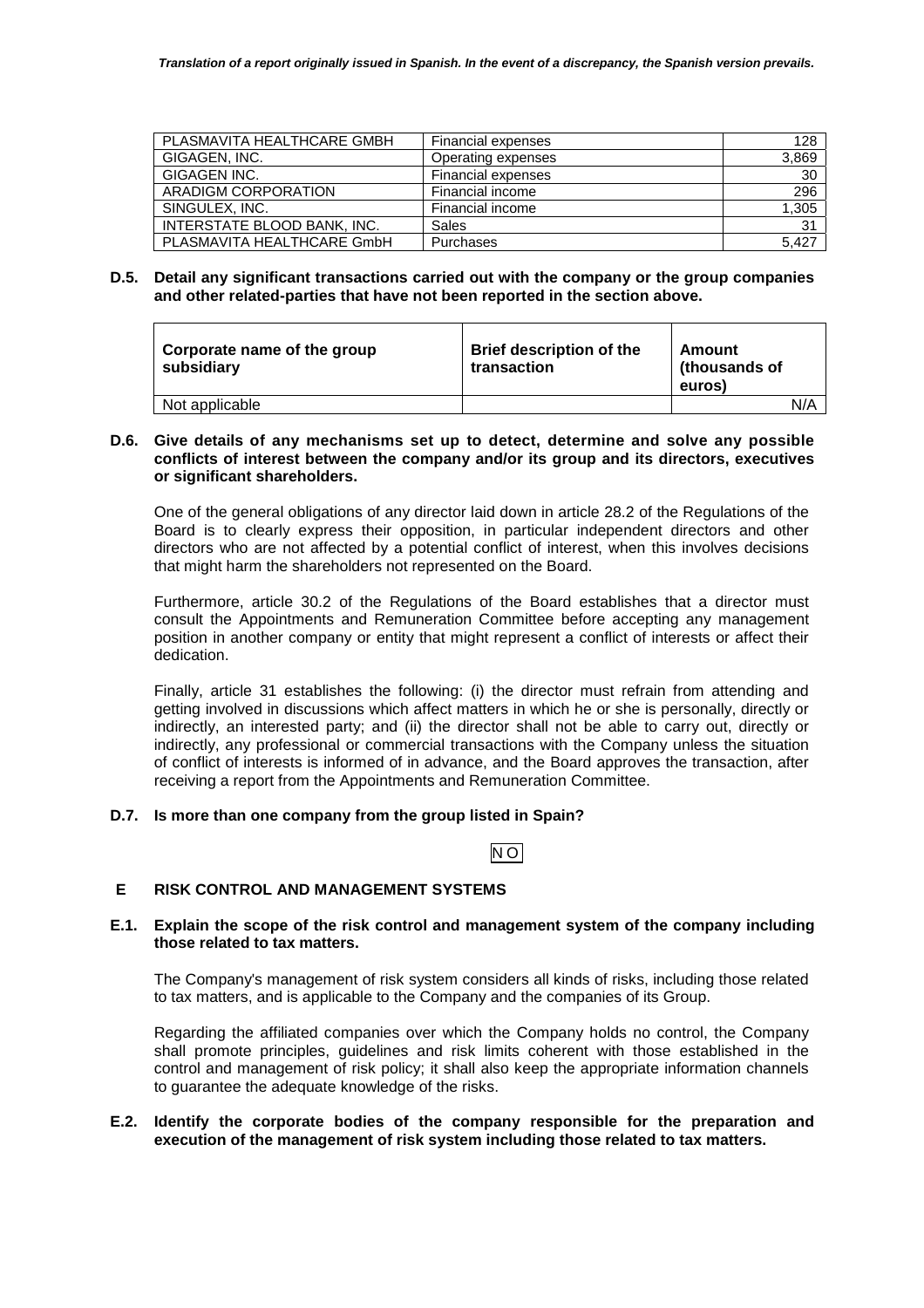The Board of Directors has the competence of approving the Control and Management of risk Policy, which sets forth the main principles and overall framework for action for the identification, evaluation, control and management of risks, of all nature, which the Company and the companies of its Group face.

The Audit Committee of the Company supervises the efficiency of the Company's internal control, internal audit and management of risk systems, including those related to tax matters, and reviews the internal control and management of risk systems, so that any principal risks are identified, dealt with and adequately recognized.

The Audit Committee is assisted by the Internal Audit Department in these functions. Specifically, the activities inherent to Internal Audit in relation to the management of risk system of the Company are:

- to provide a guarantee in relation to management of risk processes and the correct evaluation of the same, and

- to evaluate management of risk processes, including the overseeing of controls and procedures.

The Corporate Risk Committee, which reports to the Board of Directors, is in charge of developing the management of risk model and supervising the relevant risks of the Company and its subsidiaries, including tax risks.

The management of risk falls under the responsibility of the senior management and its main functions are:

- The identification and evaluation of relevant risks.

- Deciding how to approach relevant risks

- The definition and establishment of specific policies related to risks that develop and complement the Company's Control and Management of risk Policy.

- The implementation of the processes required to ensure proper control and fulfilment of the management of risk policies.

#### **E.3. Indicate the main risks, including those related to tax matters, and those arising from corruption (with the scope of these risks as set forth in Royal Decree Law 18/2017), to the extent that these are significant, which may affect the achievement of the business goals.**

The main risk factors to which the Company is exposed are:

- Regulatory risks: derived from changes in regulations as set out by different lawmakers, or changes in social, environmental and tax regulations.

- Market risks: price fluctuations and other market factors, such as currency exchange, interest rates, price of raw materials or price of financial assets, among others.

- Credit risks: the possibility of a counterparty not fulfilling its contractual obligations causing an economic or financial loss to the Company.

- Business risks: the uncertainty regarding the behaviour of factors inherent to the Company's business, such as those related to demand, supply of raw materials or the introduction of new products.

- Operational risks: these refer to financial losses caused by inadequate internal processes, technological errors, human mistakes or as a result of external events. Operational risks also include environmental, social and governance risks, as well as legal risks and fraud risks, in addition to those related to information technology and cyber security.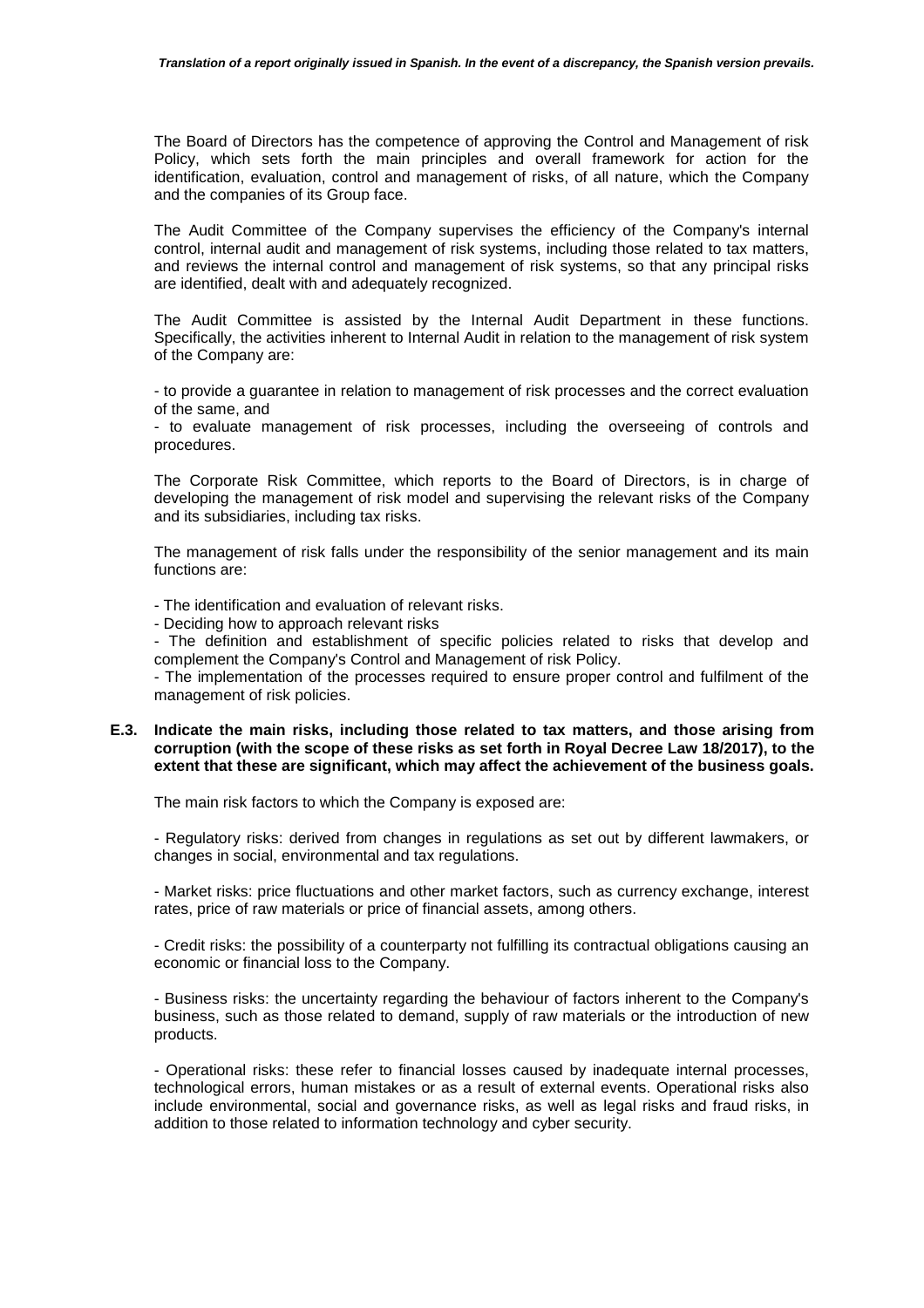- Reputation risks: potential negative impact related to different groups of interest shifting their views on the Company.

**E.4. Indicate whether the entity has a level of risk tolerance, including those related to tax matters.** 

No.

**E.5. Indicate which risks, including those related to tax matters, have materialized during the financial year.** 

During the financial year, some inherent risks to the Company's activities have been materialised and the established control systems worked correctly, enabling these risks to be properly managed.

**E.6. Explain the response and supervision plans for the main risks of the entity, including those related to tax matters, as well as, the procedures followed by the company to ensure that the board of directors is ready to respond to the new challenges.** 

The contingency plans for each category of risk mentioned in section E.3 of this report are the following:

#### Regulatory risks

The Group has the necessary departments and the backing of specialized external consultants to ensure compliance with laws and rules applicable to it, including tax ones. Additionally, Grifols' Criminal Management of risk System ensures that proper measures are established to prevent crimes or significantly reduce the risks of committing them.

#### Market risks

The Group reduces market risks by the administration and control of the exposure to changes in market prices.

The Group has significant investments in its businesses abroad, whose net assets are subject to foreign exchange risks, in particular with the US Dollar. This risk is mainly managed by having borrowed resources in said foreign currencies.

The external resources issued at variable rates expose the Group to interest rate risks as regards cash flows. The resources issued at fixed rates expose the Group to interest rate risks at the fair value. The management of interest rates risks aims to achieve a balance in the structure of the debt, maintaining part of the fixed-rate debt securities and cover part of the variable debt rate through hedges.

The risk of the price of raw materials is minimized by the vertical integration of the hemoderivatives business.

#### Credit risks

The Group does not predict any significant insolvency risk.

#### Business risks

Demand risks are not significant since the demand for the main products marketed by the Company continue to show strong growth at global level.

The Company continues investing in R+D and innovation in order to minimize the uncertainty related to the emergence of new products that may have a negative effect on its business.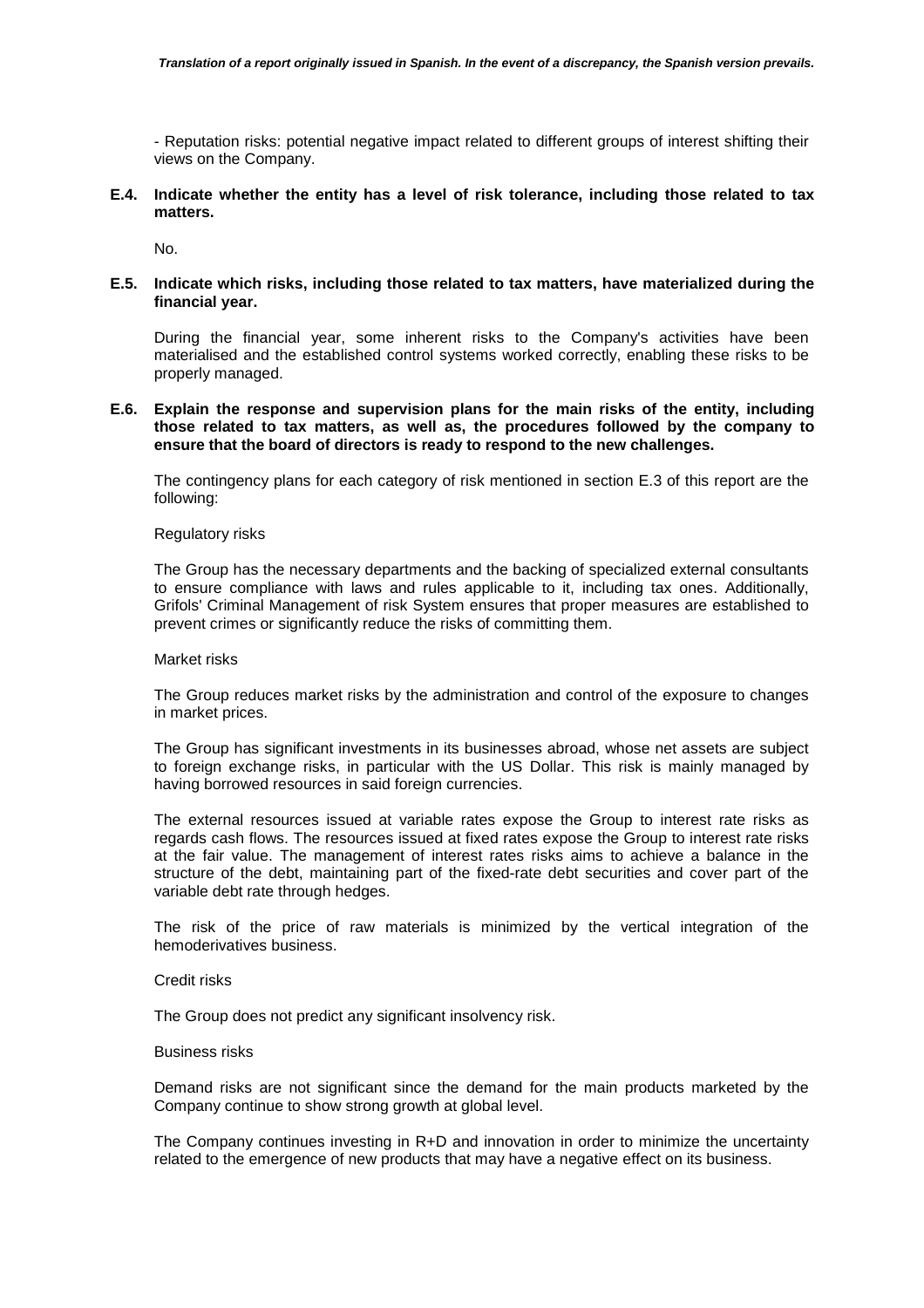#### Operational risks

The main contingency and monitoring plans for the main operational risks are the following:

The cautious management of the liquidity risk based on the availability of cash and financing facilities by means of a sufficient amount of committed and unused long-term credit facilities, which enables the Group to carry out its business plan and operations with stable and ensured financing sources.

In section F of this report, the Internal Control System of Financial Information of the Company is detailed.

The Company's quality system covers all the production process, from when the raw material is obtained until the release of the finished product for marketing in order to minimize the risk of releasing onto the market a product that could have its quality, effectiveness or safety impaired.

The Company also has a system of control of claims and pharmacovigilance, for early detection of any possible quality, efficiency or safety problems and the adoption of the corrective measures. The systems for monitoring product traceability enable fast and effective withdrawal of any batch of product from the market at any time.

Grifols' environmental policy, which has the following objectives, amongst others:

- To minimize the environmental impact of new products and developments.

- To guarantee compliance with applicable legal requirements and other principles to which the organization subscribes.

- To implement pollution prevention techniques.

The system is based on the following mainstays:

- An uniform record system which covers operational and management procedures.

- Environmental Committees of the companies to appraise their environmental management, evaluate and decide on priority measures.

- The evaluation of any possible environmental impact when establishing the work processes.

Grifols' safety standards of our employees, stricter than legal requirements, are painstakingly documented.

The product responsibilities and possible incidents on the premises are furthermore covered by means of management of risk policies and overall insurance schemes.

The Data Protection Office supervises and ensures compliance with the data protection regulations within the organisation.

As regards the continuity of the business in the event of unexpected situations, which may interrupt the work at any critical factory, Grifols has alternative premises, which would allow ongoing operations at an acceptable level during the contingency. As for information technology services all critical procedures are backed up. On the other hand, all the services are replicated or included in a crisis recovery plan enabling service to be given to the entire Group in contingencies.

#### Reputational risks

The Company has established corporate social responsibility policies, communication policies with financial markets and compliance with good practices in tax matters, among others. The fulfilment of these policies contributes to avoid reputational risks. There is also an internal communication team that continuously monitors the corporate image in the media.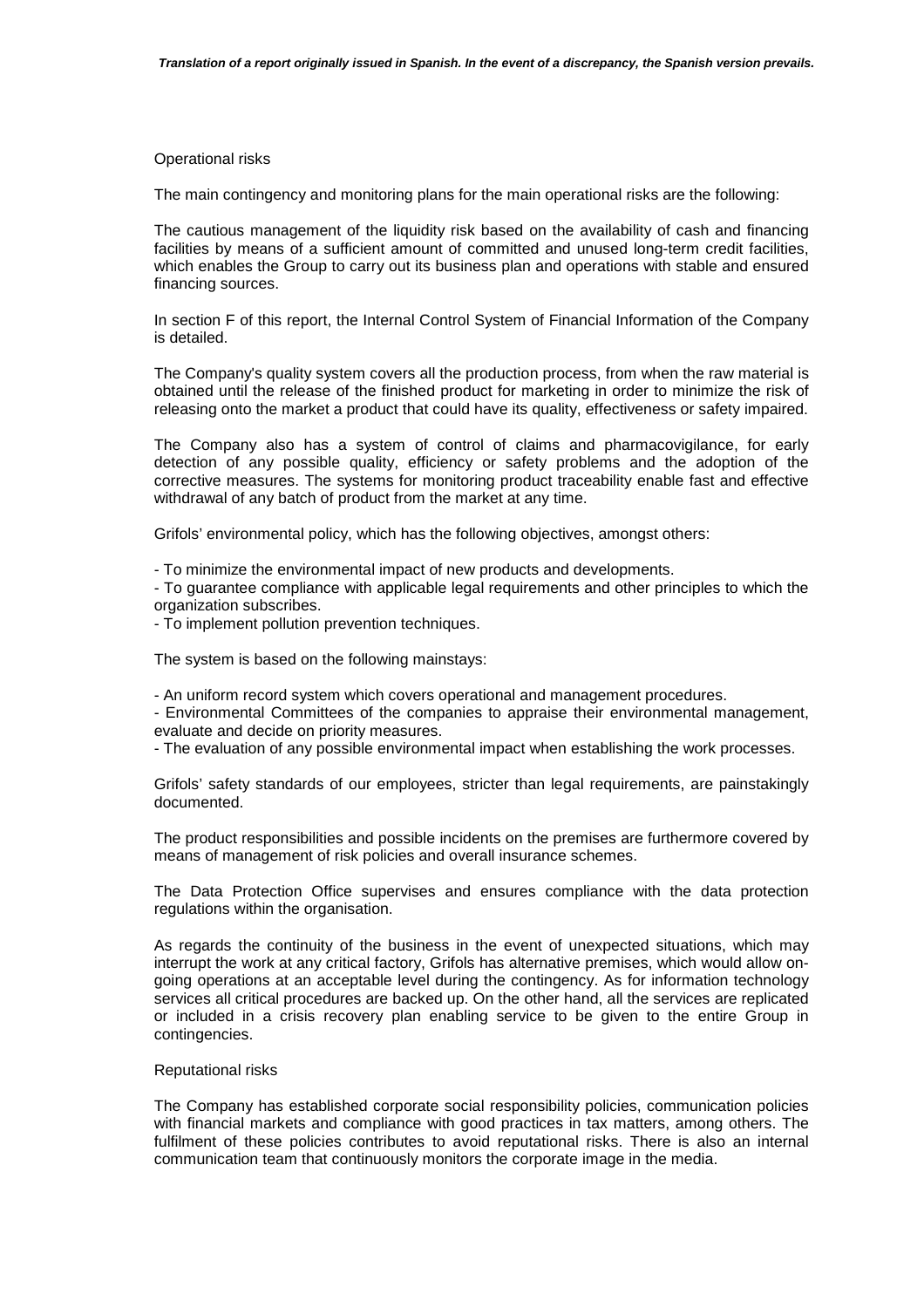The Board of Directors of Grifols has delegated responsibility for the monitoring and supervision of the internal control and management of risk systems to the Audit Committee. The Audit Committee shall inform about the results and any significant facts revealed in the periodic reviews of the internal control and management of risk systems it has conducted.

#### **F INTERNAL CONTROL AND MANAGEMENT OF RISK SYSTEMS IN RELATION TO THE FINANCIAL INFORMATION ISSUING PROCESS (SCIIF)**

 Describe the mechanisms that make up the control and management of risk systems in relation to the financial information issuing process (SCIIF) in your entity.

#### **F.1. CONTROL ENVIRONMENT OF THE ENTITY**

 **INFORM STATING THEIR MAIN CHARACTERISTICS, IN RELATION TO AT LEAST THE FOLLOWING:** 

#### **F.1.1. Which authorities and/or functions are in charge of: (i) the existence and maintenance of an appropriate and effective SCIIF; (ii) their implementation, and; (iii) their overseeing.**

#### Board of Directors:

The Board of Directors of the Company is ultimately responsible for the existence, maintenance and overseeing of an appropriate and effective SCIIF. In accordance with its Regulations, the Board of Directors has delegated this responsibility to the Audit Committee.

#### Audit Committee:

Article 14, section 5 (c) of the Regulations of the Board of Directors of the Company establishes the basic responsibilities of the Audit Committee with regard to internal reporting and control systems, which include, among others, the following:

- Supervise the preparation and presentation, and integrity of the mandatory financial information related to the Company and the Group, verifying compliance with the regulation requirements, the adequate defining of consolidation boundaries and the correct application of accounting criteria;

- Supervise the efficiency of the Company's internal control, internal audit and management of risk systems, including those related to tax matters, periodically reviewing the internal control and management of risk systems, so that any principal risks are identified, dealt with and adequately recognized, as well as discussing, with the auditor, any major flaws in the control system identified during the audit process;

- Monitor the independence and efficiency of the internal auditing process; propose the selection, appointment, re-election and dismissal of the Director of the Internal Audit Department; receive periodic information on its activities; and verify that the top management takes into account the conclusions and recommendations of their reports; and

- Set up and supervise procedures for the receipt, retention and treatment of complaints received by the Company regarding accounting, internal controls or audit related-matters, as well as anonymous and confidential information provided by employees regarding questionable accounting or auditing matters.

The members of the Audit Committee are appointed taking into consideration their knowledge, skills and experience in accounting, auditing and management of risk matters.

The Audit Committee has an internal audit function which, under its supervision, reviews the reliability, integrity and consistency of financial-accounting information, evaluating its risks and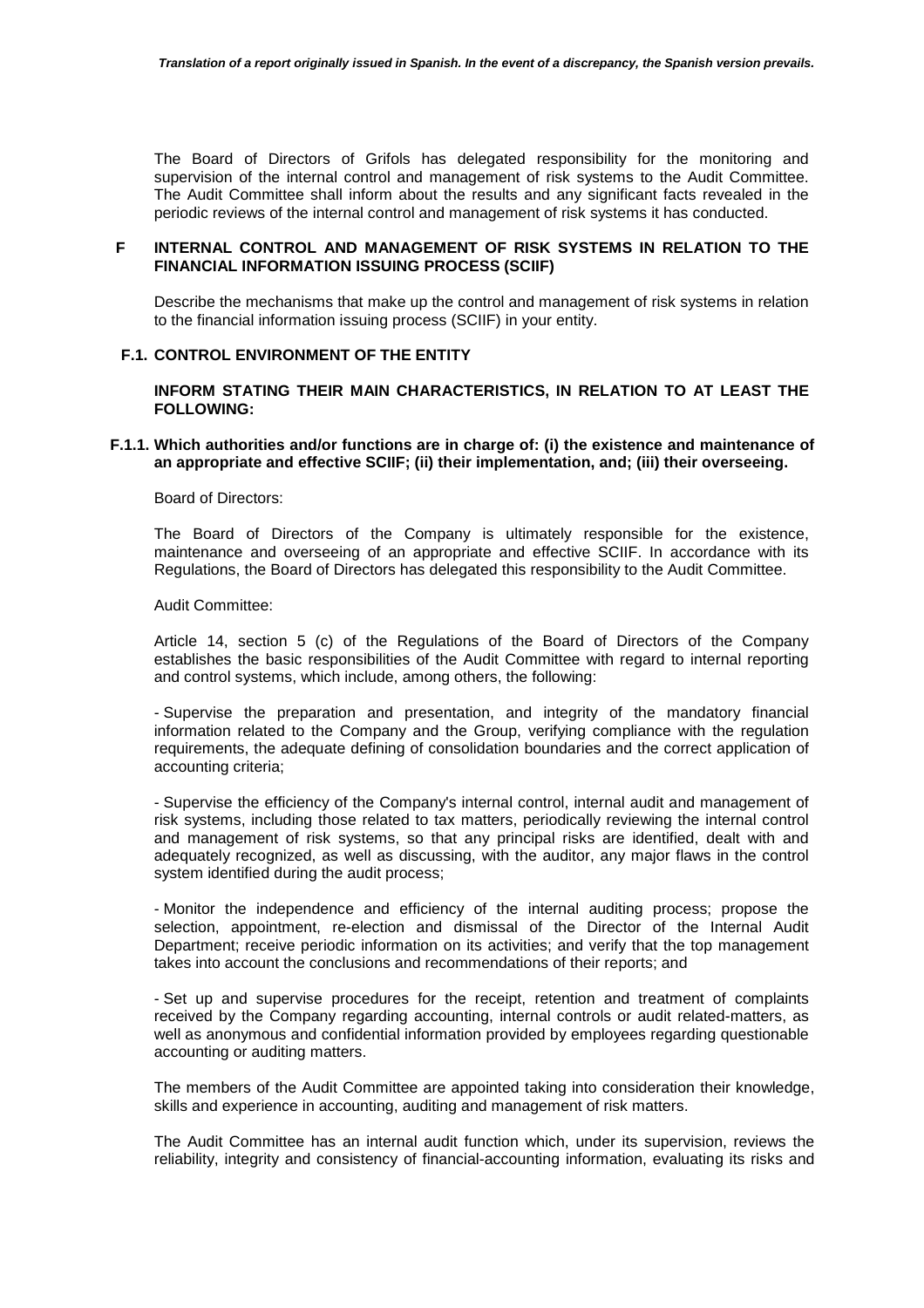the controls implemented to mitigate them, and informs regularly on work performed and measures proposed for the correction of the same.

Finance / Accounting Policies and Internal Control:

The Finance Department has an Accounting Policies & Internal Control function with responsibility for developing and implementing policies, procedures and controls on financial information and overseeing their fulfilment. This function communicates approval of internal control policies and procedures for financial information to the companies of the Group and maintains the documentation related to financial information procedures and controls up-todate.

The internal financial information control system of Grifols is evaluated internally, every year, by independent staff.

#### **F.1.2. If these exist, especially in relation to the process of preparation of financial information, the following elements:**

**Departments and/or mechanisms in charge of: (i) the design and review of the organizational structure; (ii) clearly defining the lines of responsibility and authority, with an appropriate distribution of tasks and functions, and; (iii) ensuring the existence of sufficient procedures for the correct usage thereof in the entity.** 

The design and review of the organizational structure and the definition of the lines of responsibility and authority are carried out by the Board of Directors via the CEOs.

The distribution of tasks and functions is carried out in order to guarantee the efficacy and efficiency of the operations, ensuring an appropriate segregation of functions.

The detailed organizational chart of the functions of the Group is available to all of the employees of the Group in the Intranet of the Company.

**Code of conduct, corporate body of approval, level of implementation and instruction, principles and values included (stating whether there are any specific mentions of the register of operations and preparation of financial information), the authority in charge of analysing non-fulfilments and proposing corrective actions and penalties.** 

Code of Conduct:

The Code of Conduct of the Group establishes the rules of conduct, applicable to all employees and members of the Board of Directors and other administrative bodies of all the companies of the Group, both in relation to their own colleagues and as regards to third parties.

Section 10 of the Code of Conduct is dedicated to the "Reliability of financial information and dissemination". In this respect, it establishes that:

- Financial statements, books, records and accounts of Grifols must reflect the operations reliably and in accordance with legal requirements and accounting principles. The dissemination of dishonest information, whether internally or externally, is absolutely forbidden.

- The Chief Executive Officers and the Finance Department's executives, the chief financial officer included, as well as the accounting officers, controllers and the person(s) performing similar functions are responsible for the complete, true, fair, accurate and understandable disclosure of any reports that Grifols must regularly submit to the CNMV (Spanish Stock Exchange Commission) and the SEC (the United States Securities and Exchange Commission).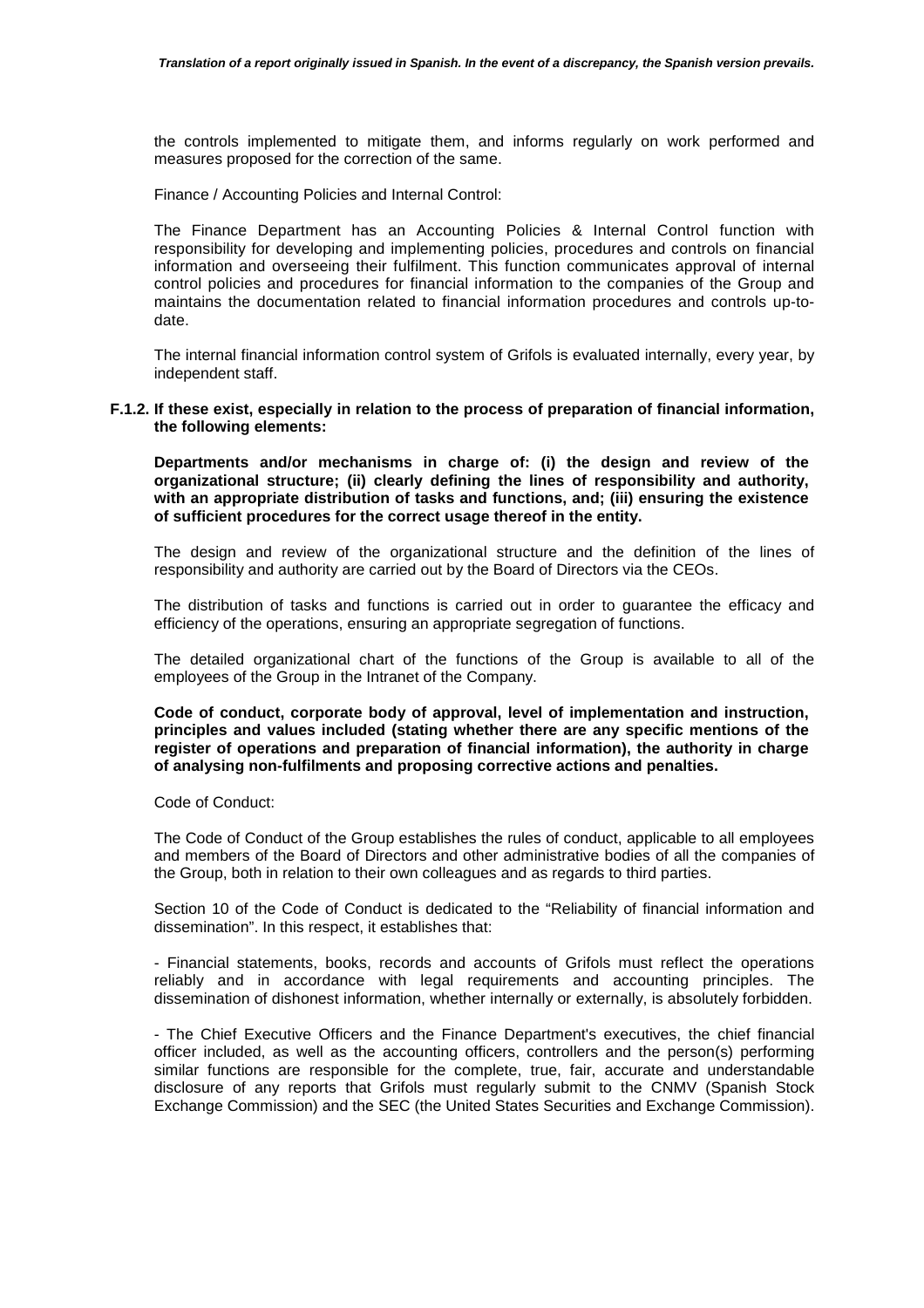- In its relationship with the markets, Grifols' policy is one of transparency. The public financial statements, the information for regulatory bodies, and, in general, the information published in any mean must be exact and complete in all aspects.

-The market will be promptly informed of any circumstance that may affect the price of quoted shares.

The Code of Conduct is published as internal regulations in the Group's Intranet, available to all employees, and on the Company's website (www.grifols.com).

In its section 14, the Code of Conduct establishes that "Non-fulfilment of the Code of Conduct by any employee or manager of Grifols shall be considered a serious breach of his or her obligations with Grifols and it may even lead to his or her dismissal".

Ethical Code for Executives:

The Board of Directors approved the Ethical Code for Executives in 1998 and amended it in 2008. Currently, the Ethical Code for Executives is under review to be updated.

This Code must be considered as a general framework of the basic principles that govern the actions of employees and other people working for the group, inspired by the ethical values by which the Company has always been governed, the main priority of which is the utmost safety and efficacy of its products.

The executives of all of the companies of the Group must read and accept the content of the Ethical Code every year.

Non-fulfilment of any of the ethical principles of the Company is a cause for dismissal.

Any possible non-fulfilment, either of the Code of Conduct or of the Ethical Code, must be notified to the Audit Committee for analysis and, where applicable, correction and/or penalties in relation thereto.

The Board of Directors, in its meeting held on 28 October 2016, resolved to approve the Internal Code of Conduct on Matters Related to the Securities Market, in order to comply with market abuse regulations, specifically European Regulation 596/2014. This Internal Code of Conduct on Matters Related to the Securities Market is available on the Company's website.

### **Reporting channel, which is to enable communication to the Audit Committee of any irregularities of a financial and accounting nature, in addition to any possible nonfulfilments of the code of conduct and irregular activities in the organization, informing, where applicable, of whether this is of a confidential nature.**

The Company has a reporting channel which allows for concerns of an ethical nature to be submitted, and for the reporting of any behaviour contrary to the Code of Conduct, to the policies or procedures of the Company or to law, in a confidential and anonymous manner. It is currently available in 25 countries and in twelve languages as well as in English and Spanish. For the rest of the countries in which the Company is present, an internal communications channel exists for the reporting of any behaviour contrary to the Code of Conduct.

The reporting channel is managed by an external provider which classifies them according to their nature. The Internal Audit Management informs the Audit Committee, regularly, in relation to all issues reported and the results of the investigations and the measures adopted.

**Training programmes and regular updates for the personnel involved in the preparation and review of the financial information, as well as in the evaluation of the SCIIF, covering, at least, accounting regulations, audit, internal control and management of risk.**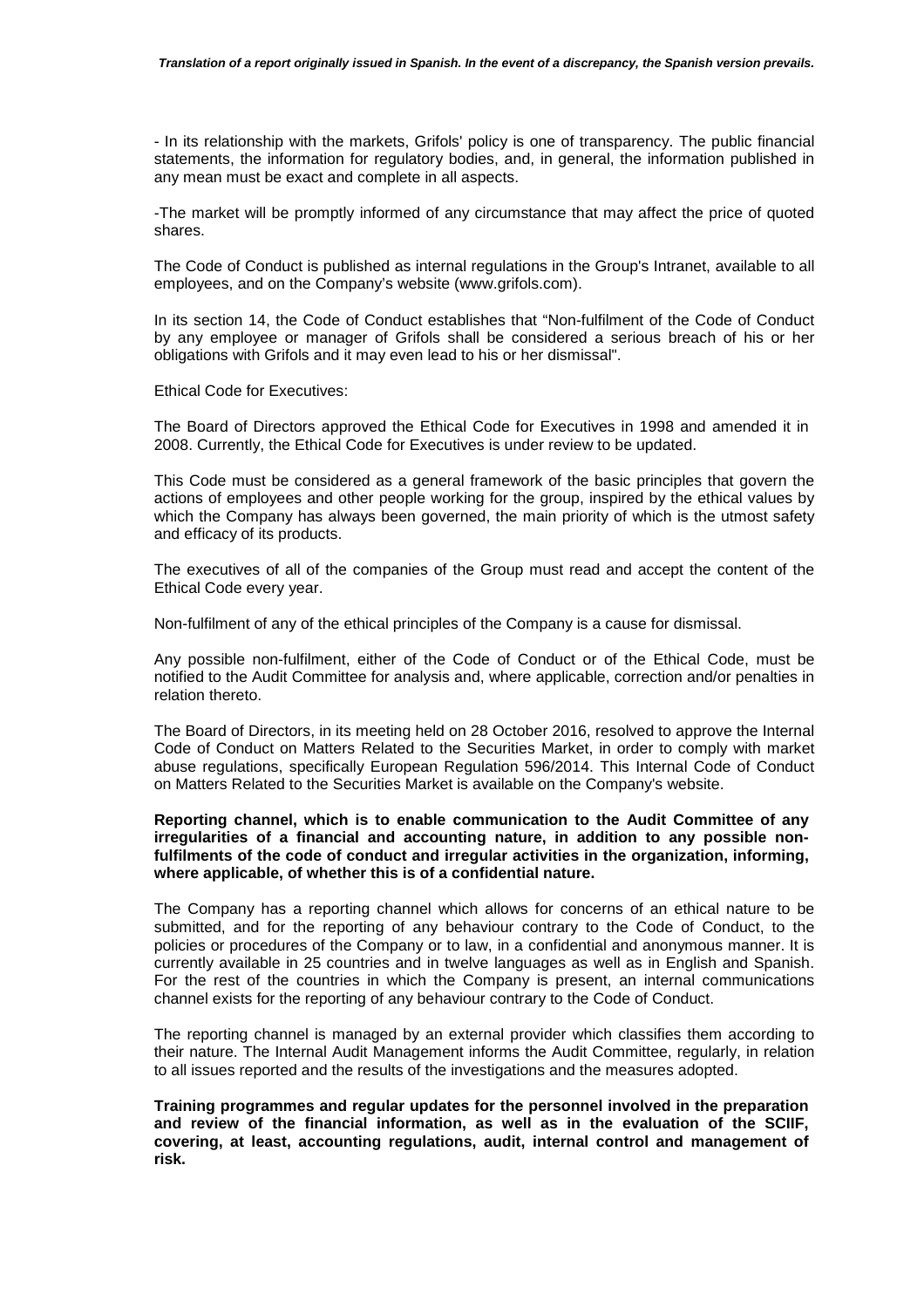It is a responsibility of the Finance Management and of the Corporate Accounting and Reporting function, dependent on the former, to ensure that all personnel involved in the preparation of the financial statements of the Group have the appropriate training and receive annual updates on International Financial Information Standards and in principles of internal control of financial information. The mentioned personnel regularly attend refresher seminars in the mentioned subject areas, presented by an external provider, and it regularly receives various publications, to which the Company subscribes, which offer up-to-date information on the evolution of the business and regulatory environment of the activities performed by the Group and on International Financial Information Standards and internal control.

## **F.2. EVALUATION OF FINANCIAL INFORMATION RISKS**

#### **Inform, at least, in relation to the following:**

**F.2.1. Which are the main characteristics of the risk identification process, including those of error or fraud, in relation to:**

#### **If the process exits and has already been documented:**

The Company is subject to compliance with the United States Act "Sarbanes-Oxley".

The risk identification process in the financial information is documented in the methodological guide for compliance with the United States Act "Sarbanes-Oxley" (Grifols – SOX Methodology). The document explains in detail, among other information, the approach applied in relation to the following aspects:

- Identification of risks and definition of the scope;
- Management controls (also known as Entity Level Controls);
- General controls of the information systems;
- Documentation of processes;
- Strategy of controls testing.

#### **If the process covers the totality of the financial information goals (existence and occurrence; integrity; valuation; presentation, breakdown and comparability; and rights and obligations), if it is updated, and how often:**

Financial information risks materialize in five categories: integrity, existence and occurrence, valuation, presentation and breakdown and rights and obligations. The aim of the first three is to ensure that the accounts contain entries relating to real transactions, booked accurately. The last two are aimed at the rights and obligations being presented and described correctly in the financial statements.

In 2019, Internal Control identified the financial information risks with data from the financial year closed at 31 March 2019 and updated the analysis during the financial year, the last being with data referring to 31 December 2019.

#### **The existence of a process for the identification of the scope of consolidation, taking into account, among other aspects, the possible existence of complex corporate structures, instrumental entities or those with special purposes:**

The Company keeps a company shareholding book which contains the totality of the participations in the Group, both direct and indirect, as well as any entities in which the Group may have the capacity to exercise control irrespective of the legal form by means of which such control may be exercised, including, therefore, where appropriate, both instrumental companies and those of special purposes.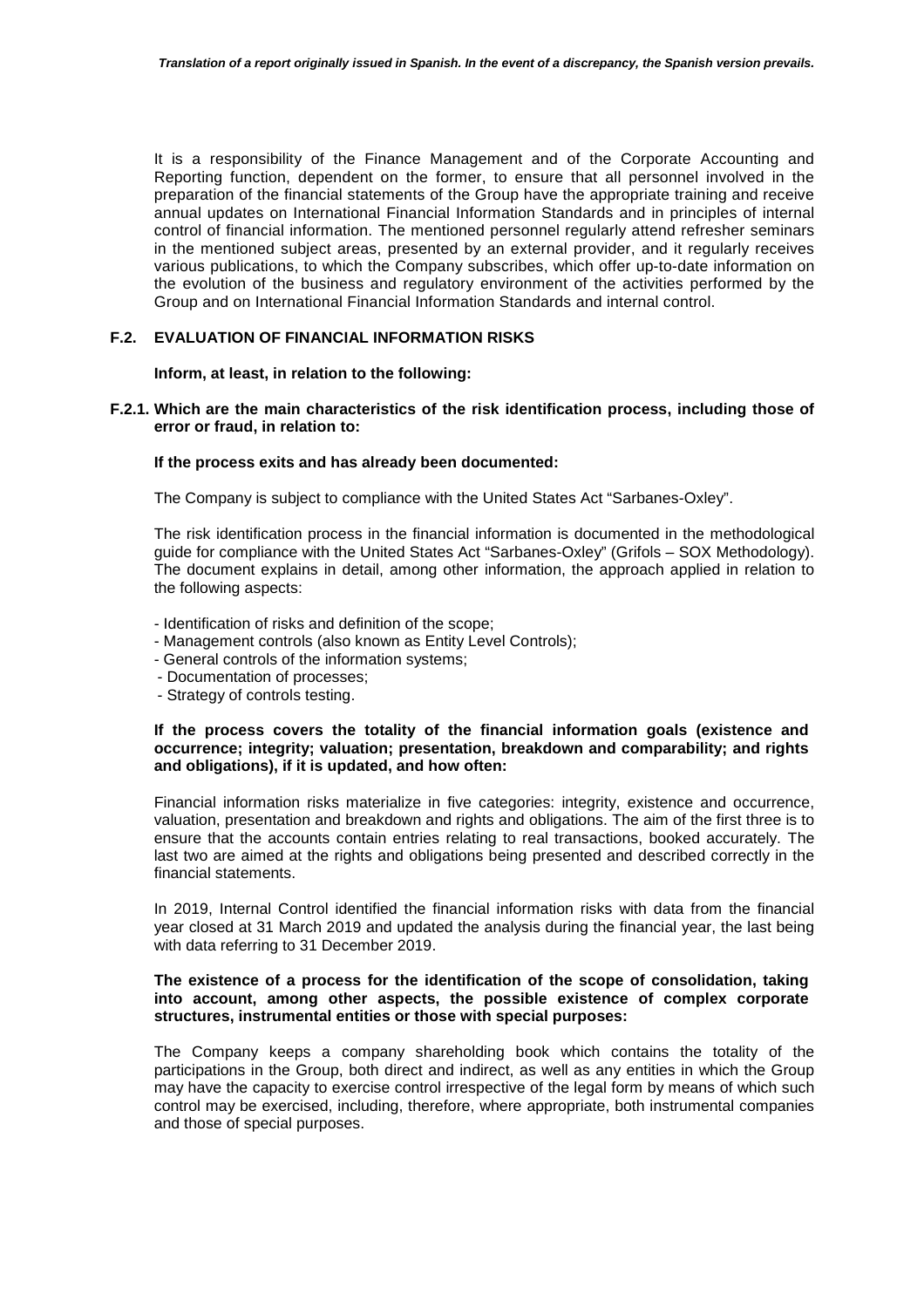The scope of consolidation of the Company is determined monthly by the Corporate Accounting and Reporting / Consolidation and Reporting management, under the Finance Department, depending on the corporate record information and in accordance with International Accounting Standards and other local accounting regulations.

Overseeing the appropriate delimitation of the scope of consolidation is a responsibility of the Audit Committee.

#### **Whether the process takes into account the effects of other types of risks (operational, technological, financial, legal, tax, reputational, environmental, etc.) to the extent that these may affect the financial statements:**

The risk identification process of the Company is based on the evaluation of risks in the accounting entries of the financial statements.

An accounting entry is considered significant whenever a reasonable possibility of containing an error that, individually or jointly with others, it may have a material effect on the financial statements.

In order to determine whether an entry is significant, the Company considers both quantitative factors (the size and composition of the entry and the volume of the transactions recorded) and qualitative ones (uniformity and centralization of transactions, complexity and inherent risk). Operational, technological, financial, legal, reputational and environmental risks, etc., to the extent which they may affect the financial statements, are considered in the qualitative valuation.

#### **Which company's governing body supervises the process:**

The supervision of the financial information risk identification process is carried out by the Audit Committee as part of its functions in relation to the information and internal control systems, detailed in section F 1.1. of this report.

# **F.3. CONTROL ACTIVITIES**

**Inform, stating their main characteristics, if you have at least the following:** 

**F.3.1. Procedures for review and authorization of the financial information and the description of the SCIIF, to be published in securities markets, stating those responsible, as well as the documentation describing the flows of activities and controls (including those relating to fraud risk) of the different kinds of transactions which may have a material impact on the financial statements, including the procedure for accounting closure and the specific review of relevant opinions, estimates, valuations and forecasts.** 

The Company provides financial information to the securities market on a quarterly basis. The information is prepared and reviewed by the different units which make up the Finance Department of the Company and requires approval by the Corporate Finance Director.

The Audit Committee supervises the information that is submitted to the market. To do so, it is in possession of the conclusions of the external auditors on the results of their review of the annual and half-yearly consolidated financial statements. Finally, the Audit Committee communicates its conclusions on the financial information to the Board of Directors, which approves its publication.

The internal financial information control system of Grifols was implemented in order to comply with section 404 of the United States Act "Sarbanes-Oxley".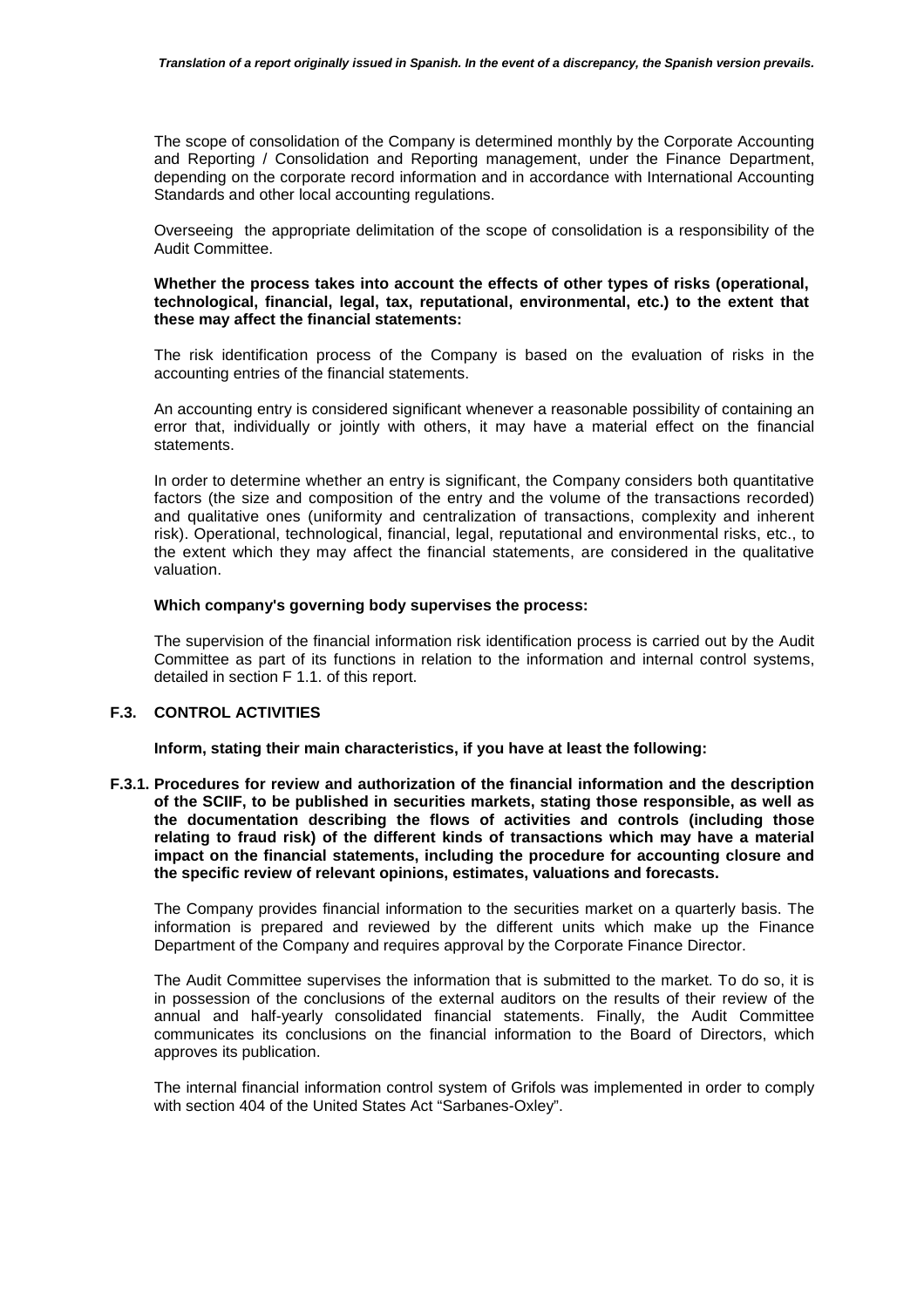The initial point of the system is the management controls, also known as Entity Level Controls (hereinafter ELC). These controls work transversally, and are designed to supervise the effectiveness of the internal control system as a whole.

The Company classifies the ELC identified in accordance with the COSO control framework, which considers the following components:

- Control environment;
- Evaluation of the risk;
- Monitoring activities;
- Information and communication;
- Supervision;

Based on the analysis of the most important transactions, the business processes which must be documented are identified. The Company has identified the following business processes that group together all of the activities of the Group:

- Closure of the financial statements;
- Purchases and accounts payable;
- Sales and accounts receivable;
- Inventory;
- Treasury;
- Human Resources;
- Intangible fixed assets;
- Tangible fixed assets;
- Taxes.

The 9 main business processes are divided into sub-processes, adapted to the particularities of the business operations of each country or region.

For each process / sub-process, the following basic components have been identified:

- Control objectives: Control requirements which must be fulfilled in each activity of the process. They are intended to ensure the reliability of the financial information, covering the premises of integrity, existence and occurrence, valuation, presentation and breakdown and rights and obligations.

- Risks: The possibility of an event or action affecting the capacity of the Group to achieve its financial information goals, including the risk of fraud.

- Control: Policies and procedures and other resources established in order to ensure that control objectives are achieved in order to prevent or detect any material errors in the financial statements and/or fraudulent activities. The controls of the process are incorporated into the operations of the same.

Internal Control and Internal Audit have carried out tests to verify the correct operation of the controls. The shortfalls identified, where applicable, have been validated with the person responsible for the process, with action plans that have been considered necessary being agreed.

The persons responsible for the processes have confirmed that the risks and controls documented are correct as at 31 December 2019.

**F.3.2. Policies and procedures for internal control over information systems (among others, over access security, change control, operation of the same, operational continuity and segregation of functions) supporting the relevant processes of the entity in relation to the preparation and publication of financial information.**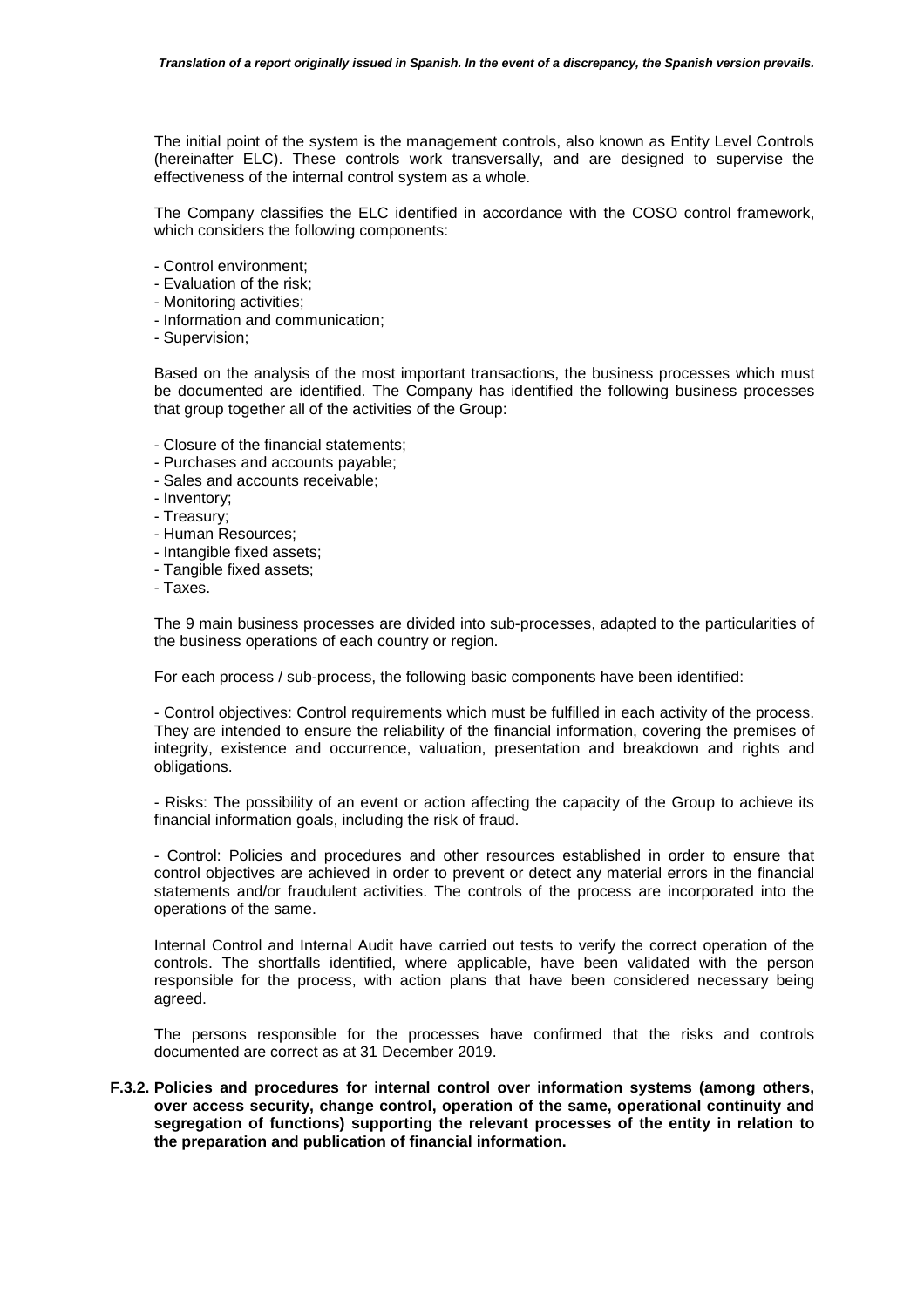The global Information Technologies (IT) division of the Company is responsible for the information systems of all the companies of the Group in the different territories where they operate. As part of its functions, the definition and monitoring of security policies and procedures for applications and infrastructures are included.

The internal control system of the Company identifies the applications and infrastructures that support the relevant processes in relation to the preparation and publication of the financial information and evaluates the reliability of their general controls.

In the evaluation of the general controls of IT, the system covers the following processes:

- Management of identities and authorizations for access;
- Development and implementation of new projects;
- Evolutionary and corrective changes;
- Environmental control and physical access to data processing centres;
- Safeguarding of information, recovery and continuity plans;
- Operation and monitoring of systems and applications;
- Incident management;

Any weaknesses detected, whenever no compensatory controls to mitigate these are identified, are corrected by means of specific remediation plans.

In addition, for the security of the information, the Company has a number of policies and procedures which establish and define, among others, the following operational principles:

- Development methodology: covering from the taking of requirements to the testing and acceptance by the business unit, it has the main objective of ensuring that the systems behave as they have been defined;

- Flows of review and approval of the specifications and documentation on the design of applications, changes to programs and systems, as well as the assignment of points of access to the information;

- Monitoring of the availability of systems and applications, the integrity of the data exchanged between the relevant applications as well as the security events;

- Segregation of functions based on an incompatibility matrix, supervised by the persons responsible for the different business processes;

- Recovery plan in a secondary location for the relevant systems;

- Policy on the use of the information systems.

The management of the information security and associated technological assets, as well as the responsibility, in the environment of IT processes, for compliance with regulations is a responsibility of the following bodies:

- IT Risk and Security Committee: It regularly analyses the different reports on risks, incidents and regulatory changes and proposes the action plans it considers appropriate in order to protect the information assets and to reach and maintain the desired level of security. It also coordinates the different activities related to the implementation of the proposed action plans.

- IT Management of risk Function: Its main mission is to analyse the risks of the different processes, systems and applications and maintain them at levels accepted by the Company, developing and coordinating the implementation of controls, where applicable;

- IT Security Function: It defines the policies, manages vulnerabilities and coordinates the implementation of the security program in IT infrastructures.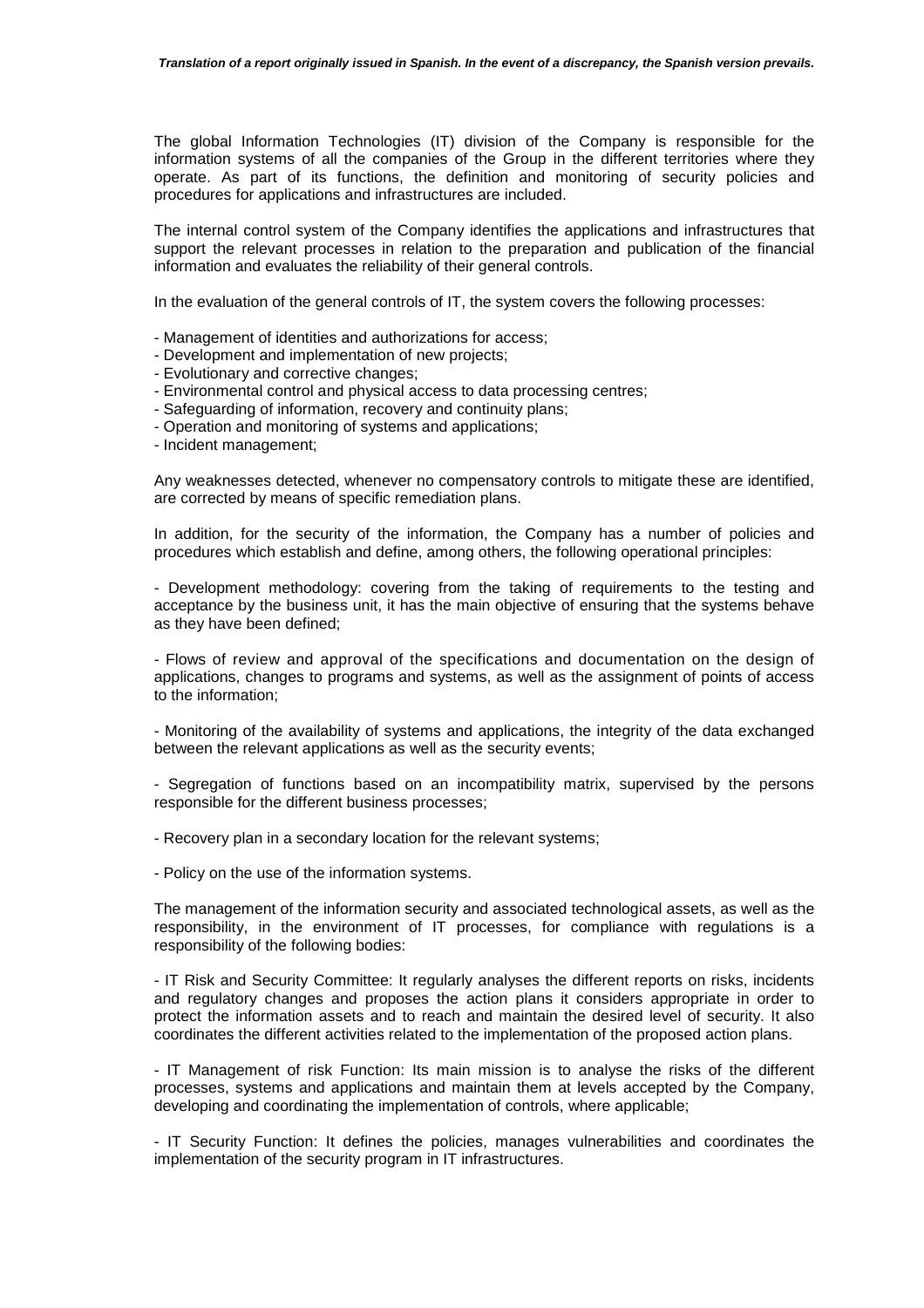## **F.3.3. Policies and procedures of internal control intended to oversee the management of activities sub-contracted to third parties, as well as those aspects of evaluation, calculation or valuation entrusted to independent experts, which may have a material impact on the financial statements.**

The Company demands providers of the main services to present an independent report on their internal control structure in accordance with Public Company Accounting Oversight (PCAOB) standard SSAE16 and/or carries out tests on the same directly in order to verify the correct operation of controls, especially those which affect the internal control of the Company itself.

When the Company uses the services of an independent expert, it verifies its competence and technical and legal capacity. Skilled personnel of the Company review these reports in order to validate the reasonability of their conclusions.

## **F.4. INFORMATION AND COMMUNICATION**

**Inform, stating their main characteristics, if you have at least the following:** 

**F.4.1. A specific function in charge of defining, keeping account policies (accounting policies area or department) up-to-date and resolving any queries or conflicts derived from the interpretation thereof, maintaining fluent communication with the persons responsible for the operations in the organization, as well as an up-to-date manual of accounting policies communicated to the units via which the entity operates.** 

In the Finance Department, there is a unit, named Accounting Policies & Internal Control, the functions of which, among others, include the following:

- To define and maintain the accounting policies of the Group up-to-date;

- To analyse particular transactions carried out or planned in order to determine their appropriate accounting treatment;

- To analyse the impact of regulatory accounting changes on the financial statements of the Group;

- To solve any queries on the application of the accounting policies of the Group.

The accounting policies of the Group, based on the international financing reporting standards, are included in a manual ("Finance Manual"), which is kept permanently up-to-date and is available to all employees via the Intranet of the Company.

## **F.4.2. Mechanisms to capture and prepare financial information with uniform formats, applicable to and used by all of the units of the entity or of the group, which support the main financial statements and the notes, as well as the information set down in detail on the SCIIF.**

All of the companies of the Group report their individual financial statements and the notes or breakdowns necessary for the preparation of the consolidated annual accounts to the Consolidation and Reporting Unit, integrated within the Finance Department.

The information is captured in uniform formats on a computing tool (BI) which uses one single accounting plan. The loading of the information into the mentioned centralized tool is automatic, from the SAP-FI tool of the Company (transactional, implemented in the majority of the subsidiary companies), or manual for those companies in which the system has not been implemented. The information captured in BI is transferred to a SAP module (BPC) where the Consolidation and Reporting Unit carries out and documents the consolidation process.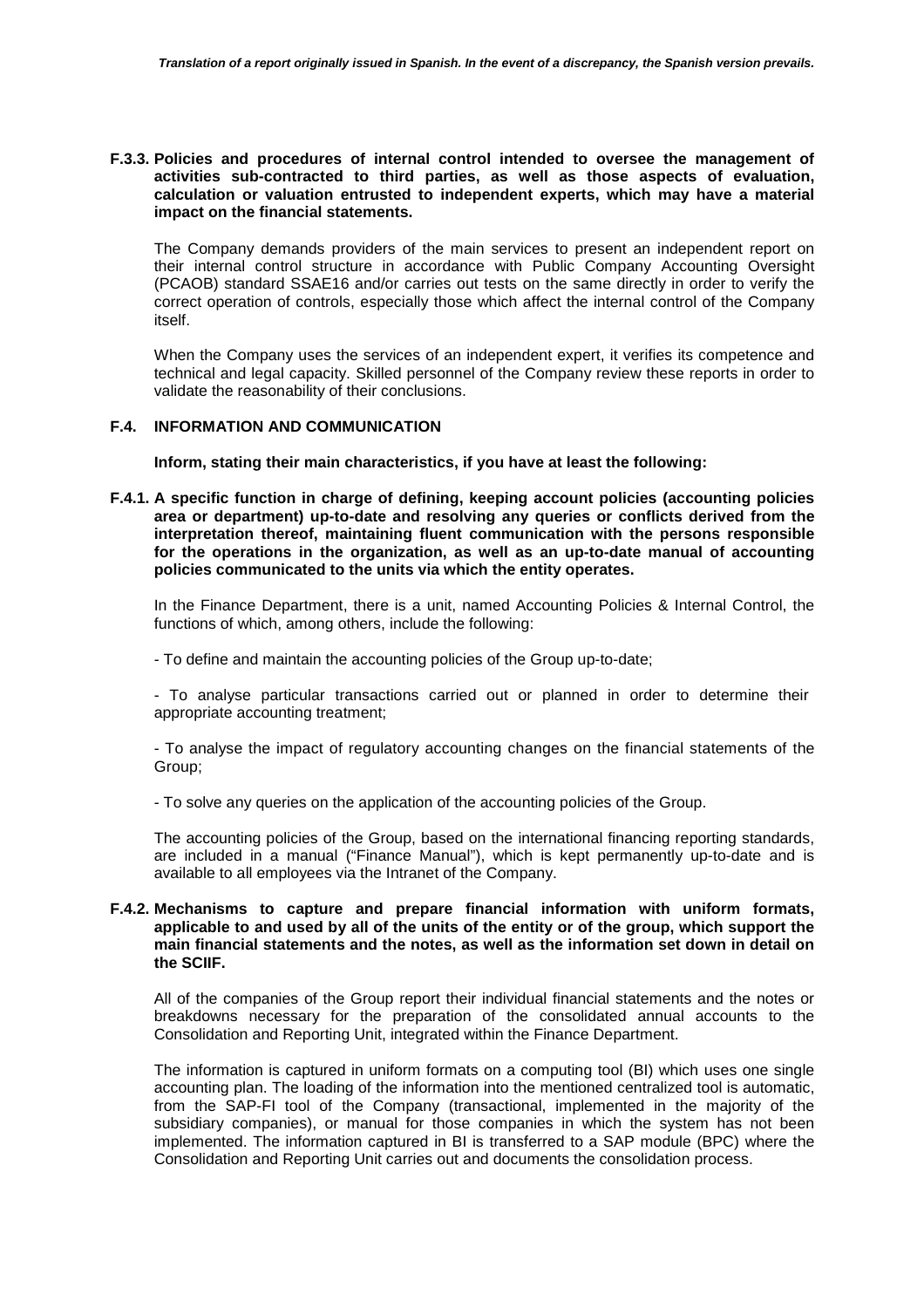The SCIIF is supported on a single computing system, administered by Accounting Policies & Internal Control and accessible to all the persons responsible for the documented business processes and Internal Auditing.

## **F.5. SUPERVISION OF THE OPERATION OF THE SYSTEM**

**Inform, stating their main characteristics, at least the following:** 

**F.5.1. The SCIIF supervisory activities carried out by the audit committee, as well as if the entity has an internal audit function which may, among its competences, have that of supporting the committee in its task of supervising the internal control system, including the SCIIF. Furthermore, information is to be provided on the scope of the SCIIF carried out in the financial year and on the procedure by means of which the person responsible for executing the evaluation communicates its results, whether the entity has an action plan detailing any possible corrective measures, and if the impact of these on the financial information has been considered.** 

The Audit Committee is regularly informed of the internal evaluation of the SCIIF, described in section F3.1. of this report. Specifically, the Internal Audit function informs on the scope of the evaluation, on the level of progress, and, where applicable, on any shortfalls detected, on their impact on the financial information and on the action plans established. It also identifies and communicates, where applicable, any fraud involving agents or employees.

As of 31 December 2019, no material weaknesses have been identified in the review carried out on the internal control system.

In accordance with the foregoing, the management of the Company understands that the internal financial information control model is effective as of 31 December 2019.

**F.5.2. If it has a procedure for discussion by means of which the accounting auditor (in accordance with that established in the auditing technical standards), the internal audit function and other experts, may be able to communicate to the senior management and to the audit committee or managers of the entity any significant weaknesses in internal control identified during the processes of review of the annual accounts or any others with which they may have been entrusted. In addition, it is to inform on whether it has an action plan to endeavour to correct or mitigate any weaknesses observed.** 

The Internal Audit function communicates to the senior management and to the Audit Committee any significant shortfalls in the internal control system which it has identified in its reviews, as well as the action plans established in order to mitigate them.

The accounting auditor of the Group has direct access to the senior management and to the Audit Committee, holding regular meetings in order to obtain the information necessary to perform its work and to communicate any weaknesses detected in the internal control system.

At the same time, the accounts auditor annually presents a report to the Audit Committee in which it details any shortfalls it has detected in the internal control system during the performance of its work.

#### **F.6. Other relevant information**

Nothing to be highlighted.

## **F.7. EXTERNAL AUDITOR'S REPORT**

**Report on:**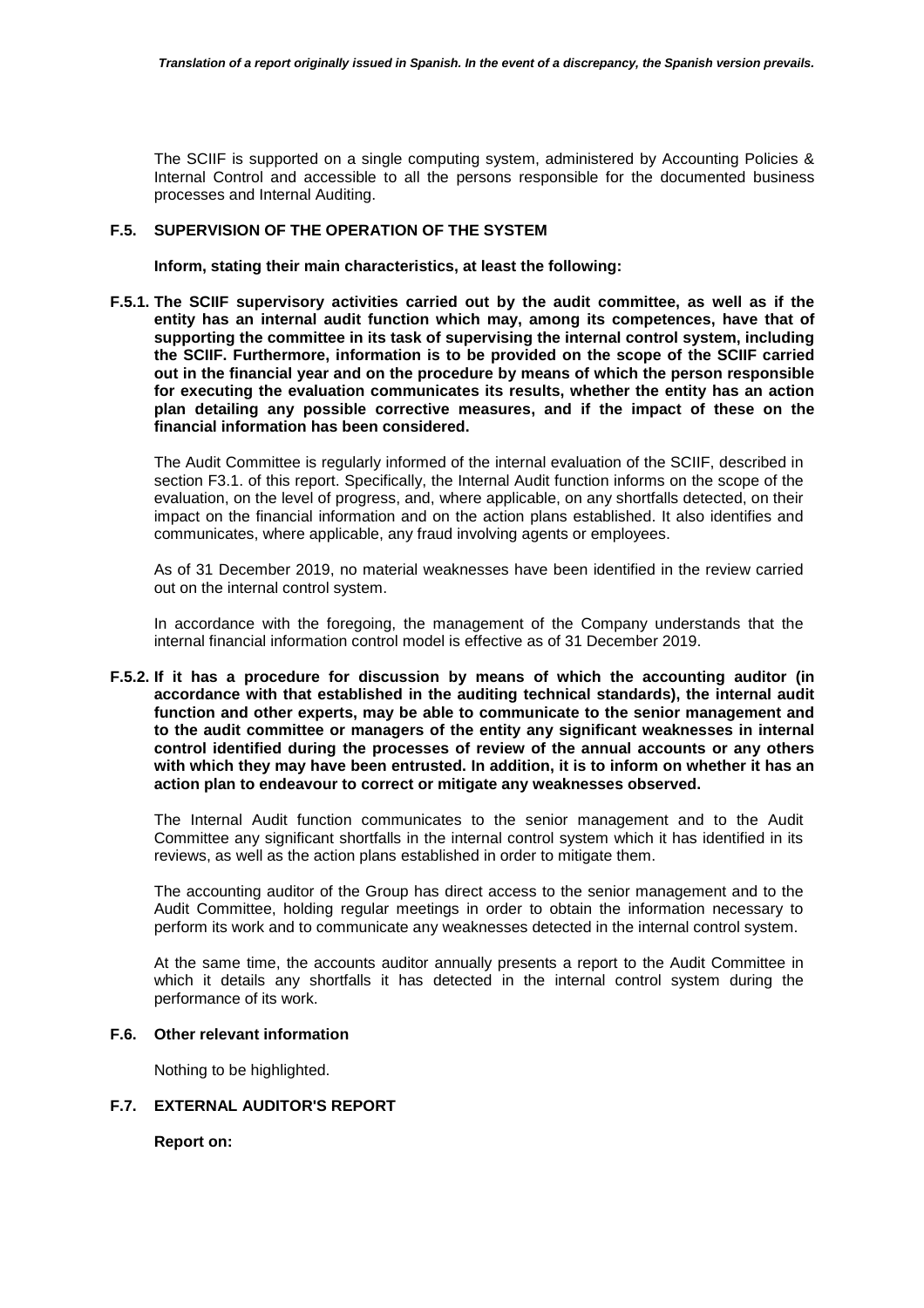## **F.7.1. If the SCIIF information sent to the markets has been subjected to review by the external auditor, in which case the entity must include the corresponding report as an annex. If it has not, information must be provided on the reasons for this.**

The Company has not requested a report from the external auditor reviewing the SCIIF information described in this report given that, with this being subject to the Sarbanes-Oxley Act, the external auditor shall issue the corresponding report on the effectiveness of the internal financial information control system, which shall be deposited together with the annual financial information in the SEC and published on the Company's corporate webpage.

## **G. DEGREE TO WHICH CORPORATE GOVERNANCE RECOMMENDATIONS ARE FOLLOWED**

**Indicate the extent to which the company follows the recommendations of the unified code of good governance for listed companies.** 

**If any of these recommendations are not complied with, or are complied with partially, give a detailed explanation of the reasons in order for the shareholders, investors and the market in general to have sufficient information in order to value the actions of the company. Explanations of a general nature shall not be acceptable**.

1. **The Articles of association of listed companies should not place any upper limit on the number of votes that can be cast by a single shareholder, or impose other restrictions hindering the control of the Company by means of purchasing its shares on the market.** 

Complied with

- 2. **When a dominant and a subsidiary Company are stock market-listed, both should publicly disclose in detail** 
	- **a) The respective areas of work engaged in and possible business dealings between them, as well as those of the subsidiary Company listed with other Group companies.**
	- **b) Any mechanisms planned to settle any possible conflicts of interest that might arise.**

Not applicable

- 3. **During the annual general meeting the chairman of the board of directors should verbally inform shareholders in sufficient detail of the most relevant aspects of the company's corporate governance, supplementing the written information circulated in the annual corporate governance report. In particular:** 
	- **a) Changes taking place since the previous annual general meeting.**
	- **b) The specific reasons for the company not following a given Good Governance Code recommendation, and any alternative procedures followed in its stead.**

| Complied with |  |
|---------------|--|
|               |  |

4. **The company should draw up and implement a policy of communication and contacts with shareholders, institutional investors and proxy advisors that complies in full with market abuse regulations and accords equitable treatment to shareholders in the same position.**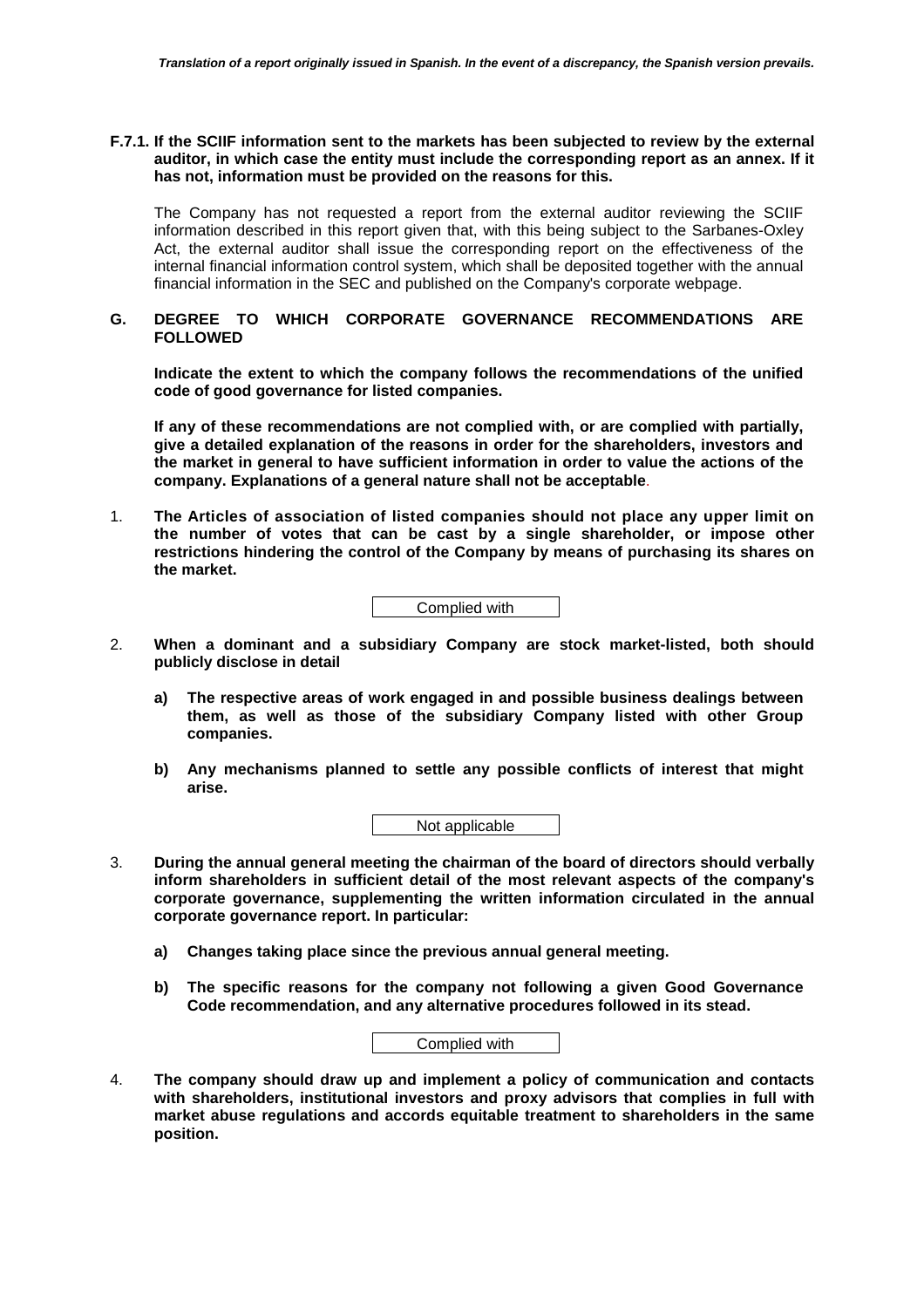**This policy should be disclosed on the company's website and completed with details of how it has been put into practice and the identities of the relevant interlocutors or those charged with its implementation**.

Complied with

5. **The board of directors should not make a proposal to the general meeting for the delegation of powers to issue shares or convertible securities without pre-emptive subscription rights for an amount exceeding 20% of the capital at the time of such delegation.** 

**When the board of directors approves any issuance of shares or convertible securities without pre-emptive subscription rights, the company should immediately post a report on its website explaining the exclusion as envisaged in company legislation.** 



- 6. **Listed companies drawing up the following reports on a voluntary or compulsory basis should publish them on their website well in advance of the annual general meeting, even if their distribution is not obligatory:** 
	- **a) Report on auditor independence.**
	- **b) Report on the performance of the Audit Committee and the Appointments and Remuneration Committee.**
	- **c) Audit committee report on third-party transactions.**
	- **d) Report on corporate social responsibility policy.**

Complied with

7. **The company should broadcast its general meetings live on the corporate website.** 



The Company does not broadcast its shareholder meetings live on the corporate website because the Company does not consider it necessary due to the high attendance rates at the shareholders' meetings.

8. **The audit committee should strive to ensure that the board of directors can present the company's accounts to the general meeting without limitations or qualifications in the auditor's report. In the exceptional case that qualifications exist, both the chairperson of the audit committee and the auditors should give clear account to shareholders of their scope and content.** 

Complied with

9. **The company should disclose its conditions and procedures for admitting share ownership, the right to attend general meetings or delegation of voting rights, and display them permanently on its website.** 

**Such conditions and procedures should encourage shareholders to attend and exercise their rights, and be applied in a non-discriminatory manner.** 

Complied with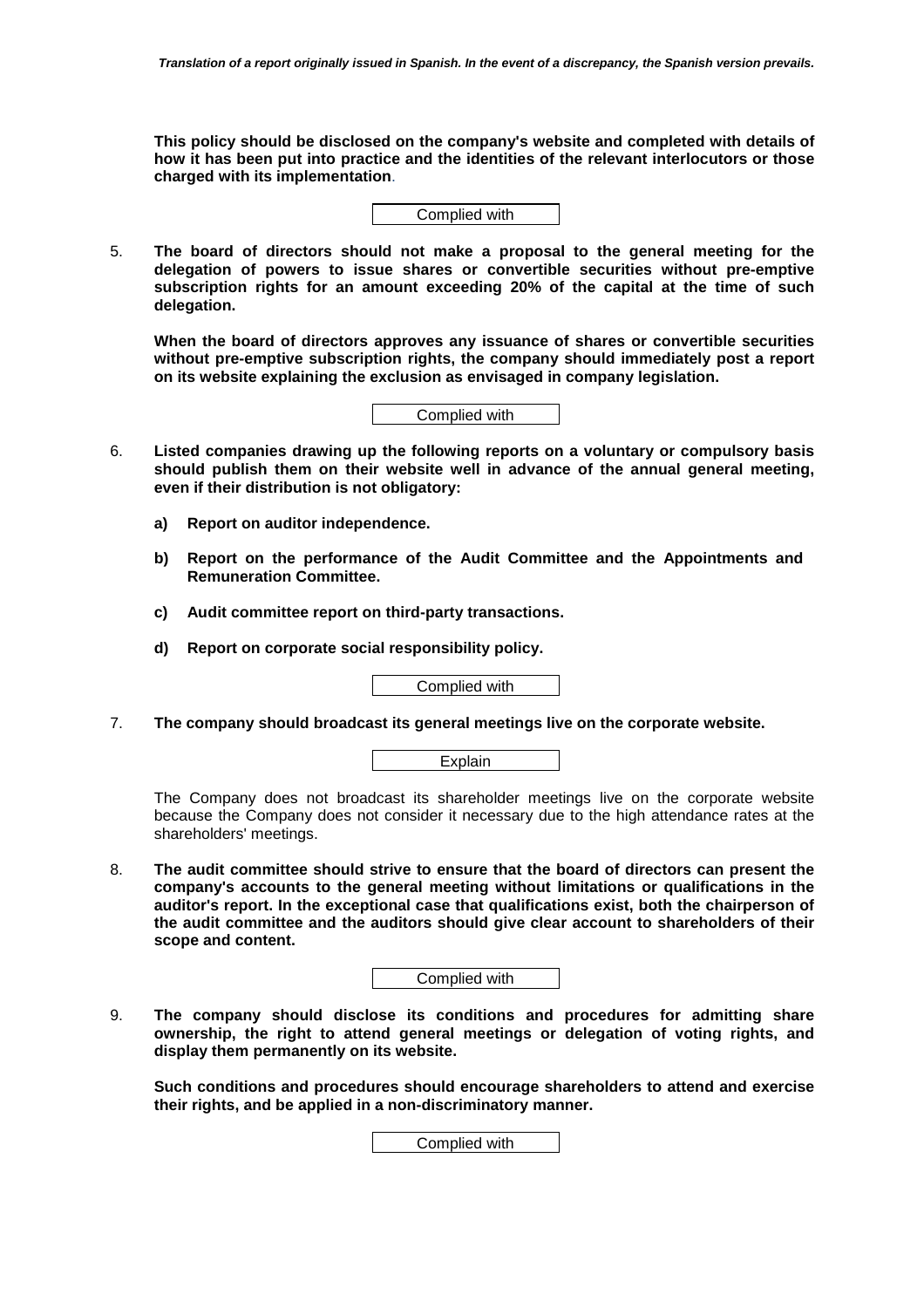- 10. **When an accredited shareholder exercises the right to supplement the agenda or submit new proposals prior to the general meeting, the company should:** 
	- **a) Immediately circulate the supplementary items and new proposals.**
	- **b) Disclose the model of attendance card or proxy appointment or remote voting form duly modified so that the new agenda items and alternative proposals can be voted on the same terms as those submitted by the board of directors.**
	- **c) Put all these items or alternative proposals to the vote applying the same voting rules as for those submitted by the board of directors, with particular regard to presumptions or deductions about the direction of votes.**
	- **d) After the general meeting, disclose the breakdown of votes on such supplementary items or alternative proposals.**

Not applicable

11. **In the event that the company plans to pay for attendance at the general meeting, it should first establish a general, long-term policy in this respect.** 

Not applicable

12. **The board of directors should perform its duties with unity of purpose and independent judgment, according the same treatment to all shareholders in the same position. It should be guided at all times by the company's best interest, understood as the creation of a profitable business that promotes its sustainable success over time, while maximizing its economic value.** 

**In pursuing the corporate interest, it should not only abide by laws and regulations and conduct itself according to principles of good faith, ethics and respect of commonly accepted customs and good practices, but also strive to reconcile its own interests with the legitimate interests of its employees, suppliers, customers and other stakeholders, as well as with the impact of its activities on the broader community and the natural environment.** 

Complied with

13. **The board should have the optimal size to promote its efficient functioning and maximize participation. The recommended range is accordingly between five and fifteen members.** 

Complied with

- 14. **The board of directors should approve a director selection policy that:** 
	- **a) Is concrete and verifiable.**
	- **b) Ensures that appointment or re-election proposals are based on a prior analysis of the board's needs.**
	- **c) Favours a diversity of knowledge, experience and gender.**

**The results of the prior analysis of board needs should be written up in the nomination committee's explanatory report, to be published when the general meeting is convened, that will ratify the appointment and re-election of each director.**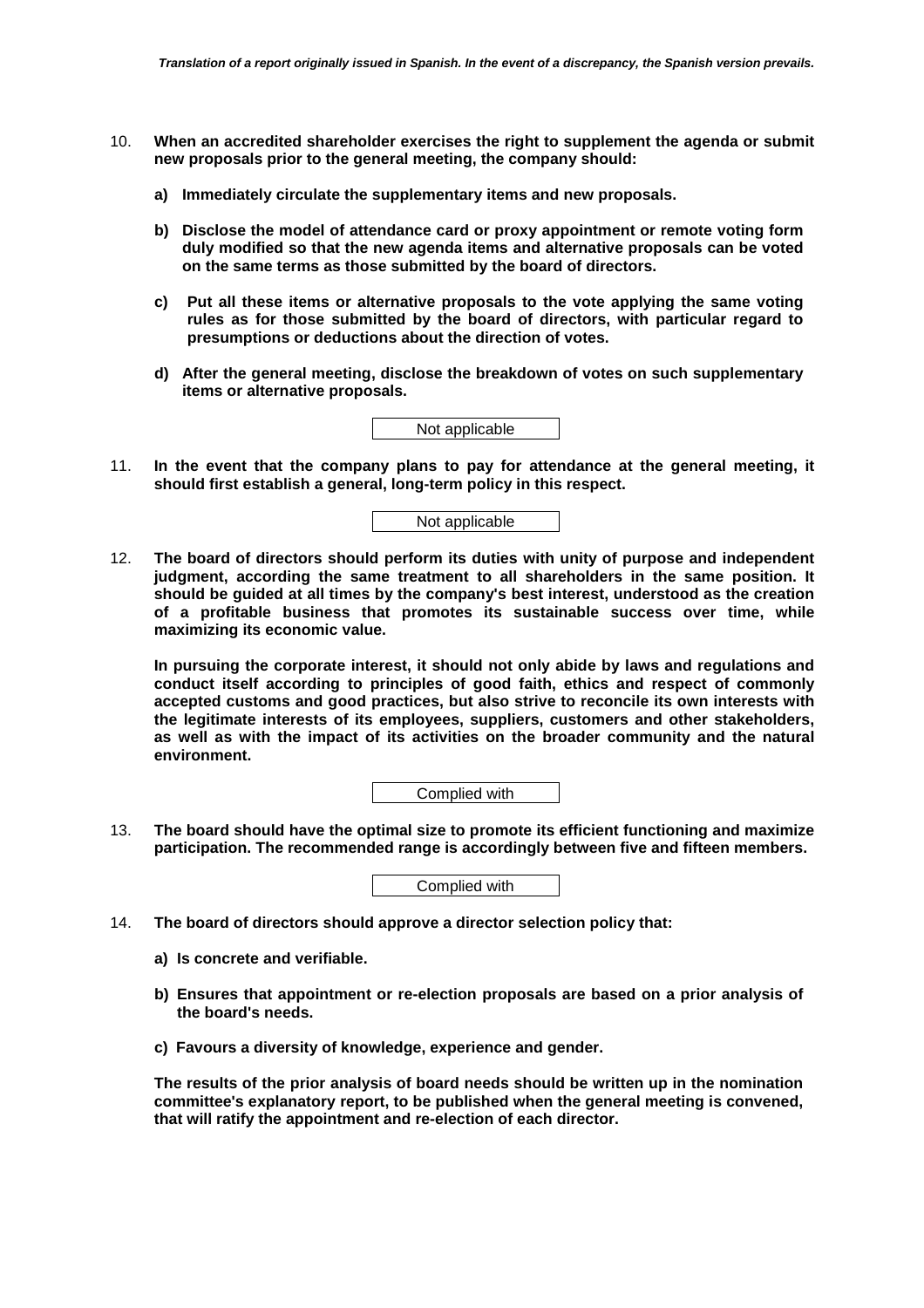**The director selection policy should pursue the goal of having at least 30% of total board places occupied by female directors before the year 2020.** 

**The nomination committee should run an annual check on compliance with the director selection policy and set out its findings in the annual corporate governance report.** 

| Complied with |
|---------------|
|---------------|

15. **Proprietary and independent directors should constitute an ample majority on the board of directors, while the number of executive directors should be the minimum practical bearing in mind the complexity of the corporate group and the percentage of ownership interests in the company capital that the executive directors control.** 

Complied with

16. **The percentage of proprietary directors out of all non-executive directors should be no greater than the proportion between the ownership stake of the shareholders they represent and the remainder of the company's capital.** 

**This criterion can be relaxed:** 

- **a) In large cap companies where few or no equity stakes attain the legal threshold for significant shareholding.**
- **b) In companies with a plurality of shareholders represented on the board but not otherwise related.**



17. **Independent directors should be at least half of all board members.** 

**However, when the company does not have a large market capitalization, or when a large cap company has shareholders individually or concertedly controlling over 30% of capital, independent directors should occupy, at least, a third of board places.** 

Complied with

- 18. **Companies should disclose the following director particulars on their website and keep them regularly updated:** 
	- a) **Background and professional experience.**
	- b) **Directorships held in other companies, listed or otherwise, and other paid activities they engage in, of whatever nature.**
	- c) **Statement of the director category to which they belong, in the case of proprietary directors, indicating the shareholder they represent or have links with.**
	- d) **Dates of their first appointment as a board member and subsequent re-elections.**
	- e) **Shares held in the company, and any options on the same.**

Complied with

19. **Following verification by the nomination committee, the annual corporate governance report should disclose the reasons for the appointment of proprietary directors at the urging of shareholders controlling less than 3% of capital; and explain any rejection of a**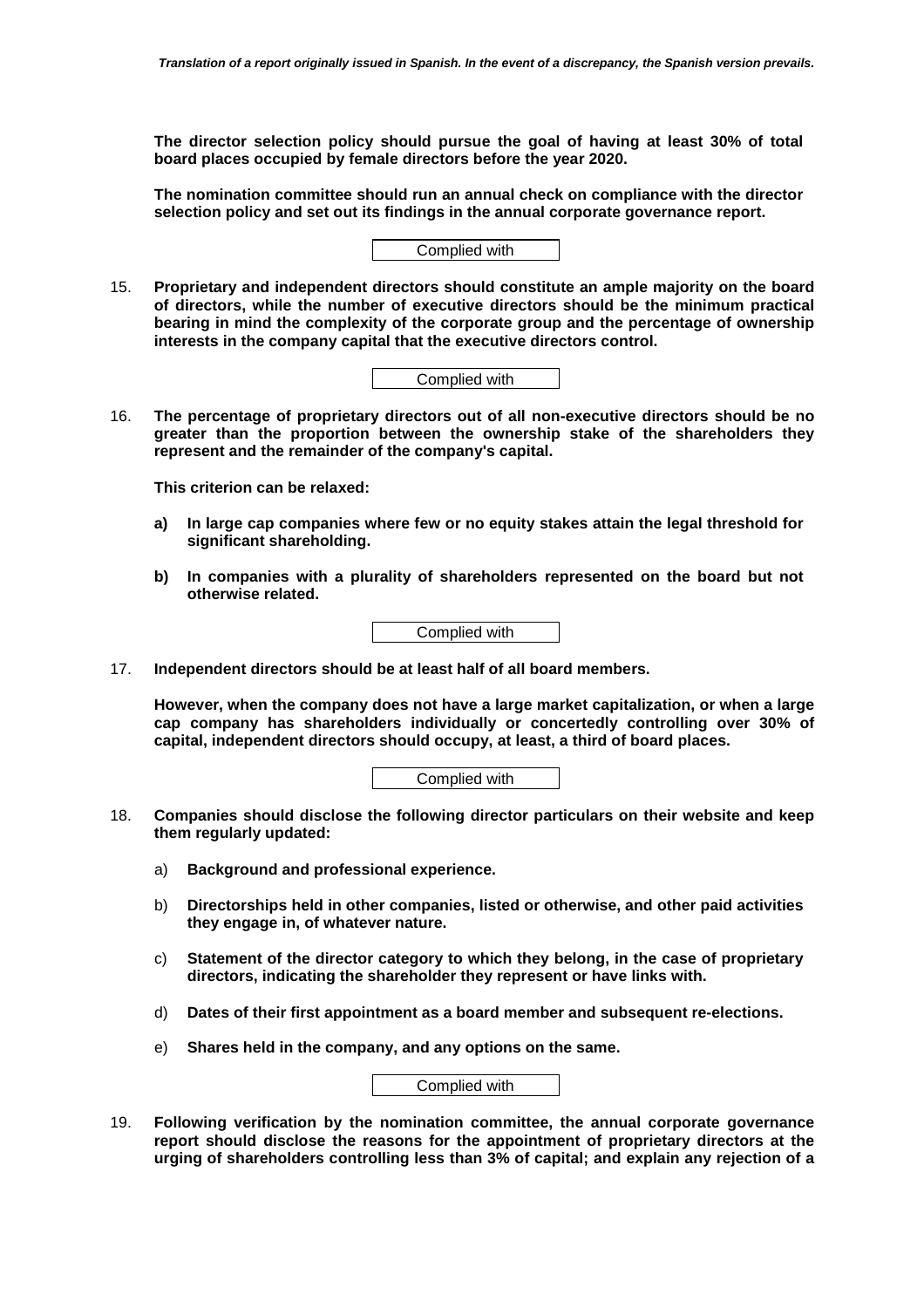**formal request for a board place from shareholders whose equity stake is equal to or greater than that of others applying successfully for a proprietary directorship.** 

Not applicable

20. **Proprietary directors should resign when the shareholders they represent dispose of their ownership interest in its entirety. If such shareholders reduce their stakes, thereby losing some of their entitlement to proprietary directors, the latter's' number should be reduced accordingly.** 

Complied with

21. **The Board of Directors should not propose the removal of independent directors before the expiry of their tenure as mandated by the articles of association, except where they find just cause, based on a proposal from the nomination committee. In particular, just cause will be presumed when directors take up news posts or responsibilities that prevent them allocating sufficient time to the work of a board member, or are in breach of their fiduciary duties or come under one of the disqualifying grounds for classification as independent enumerated in the applicable legislation.** 

**The removal of independent directors may also be proposed when a takeover bid, merger or similar corporate transaction alters the company's capital structure, provided the changes in board membership ensue from the proportionality criterion set out in recommendation 16.** 

Complied with

22. **Companies should establish rules obliging directors to disclose any circumstance that might harm the organization's name or reputation, tendering their resignation as the case may be, and, in particular, to inform the board of any criminal charges brought against them and the progress of any subsequent trial.** 

**The moment a director is indicted or tried for any of the offences stated in company legislation, the board of directors should open an investigation and, in light of the particular circumstances, decide whether or not he or she should be called on to resign. The board should give a reasoned account of all such determinations in the annual corporate governance report.** 

Complied with

23. **Directors should express their clear opposition when they feel a proposal submitted for the board's approval might damage the corporate interest. In particular, independents and other directors not subject to potential conflicts of interest should strenuously challenge any decision that could harm the interests of shareholders lacking board representation.** 

**When the Board makes material or reiterated decisions about which a director has expressed serious reservations, then he or she must draw the pertinent conclusions. Directors resigning for such causes should set out their reasons in the letter referred to in the next recommendation.** 

**The terms of this recommendation also apply to the secretary of the board, even when he or she is not a director.** 

Complied with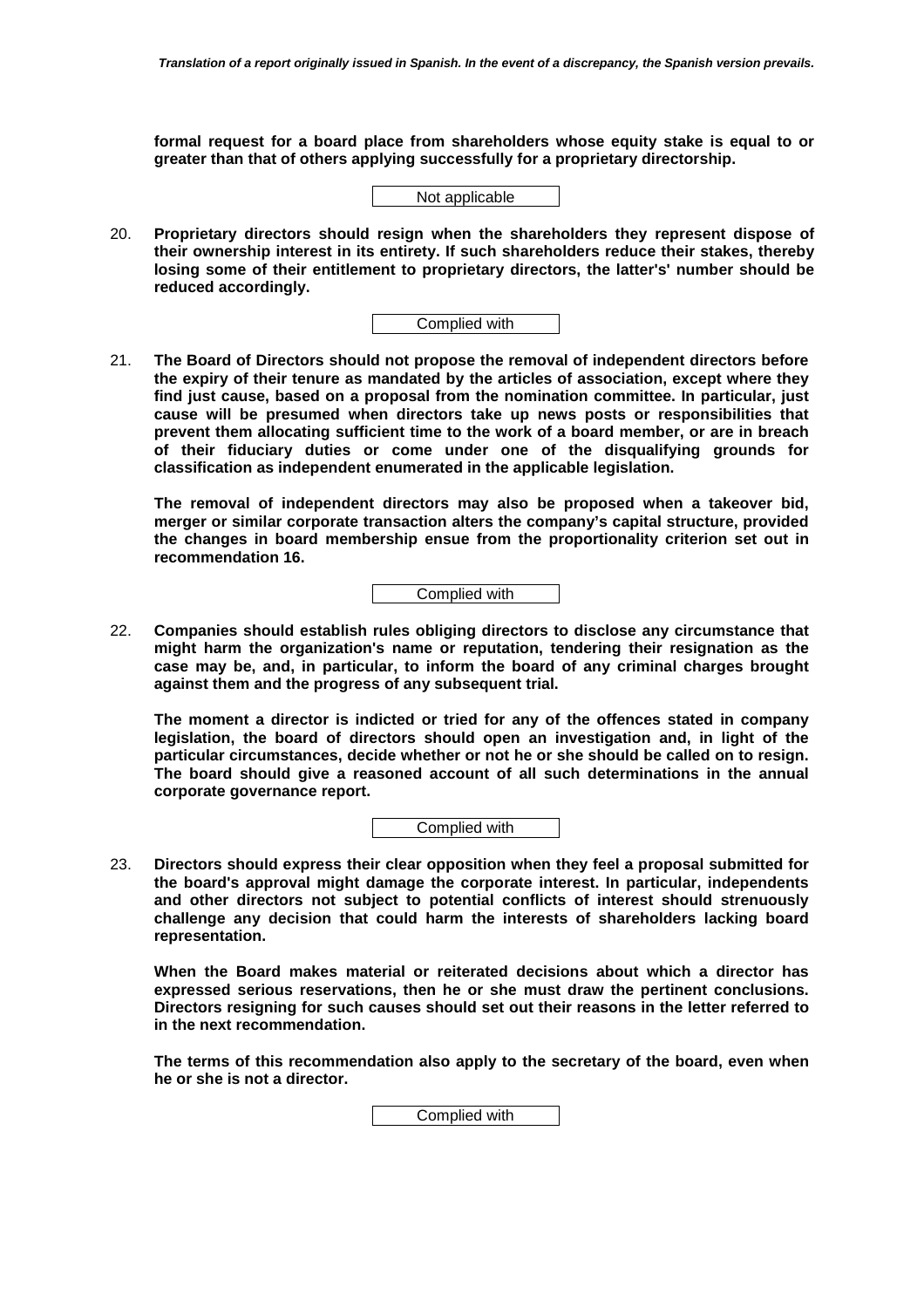24. **Directors who give up their place before their tenure expires, through resignation or otherwise, should state their reasons in a letter to be sent to all members of the board. Whether or not such resignation is disclosed as a relevant event, the motivating factors should be explained in the annual corporate governance report.** 

Complied with

25. **The nomination committee should ensure that non-executive directors have sufficient time available to discharge their responsibilities effectively.** 

**The board of directors' regulations should lay down the maximum number of company boards on which directors can serve.** 

Complied with partially

The Regulations of the Board of Directors do not establish any rules on the maximum number of boards that its directors may join; however, to ensure that directors have enough time to carry out their duties effectively, the director selection policy considers this possibility.

26. **The board should meet with the necessary frequency to properly perform its functions, eight times a year at least, in accordance with a calendar and agendas set at the start of the year, to which each director may propose the addition of initially unscheduled items.** 

Complied with

27. **Director absences should be kept to a strict minimum and quantified in the annual corporate governance report. In the event of absence, directors should delegate their powers of representation with the appropriate instructions.** 

Complied with

28. **When directors or the secretary express concerns about some proposal or, in the case of directors, about the company's performance, and such concerns are not resolved at the board meeting, they should be recorded in the minute book if the person expressing them so requests.** 

| Complied with |
|---------------|
|---------------|

29. **The company should provide suitable channels for directors to obtain the advice they need to carry out their duties, extending if necessary to external assistance at the company's expense.** 

| Complied with |  |
|---------------|--|
|---------------|--|

30. **Regardless of the knowledge directors must possess to carry out their duties, they should also be offered refresher programs when circumstances so advise.** 

| Complied with |  |
|---------------|--|
|---------------|--|

31. **The agendas of board meetings should clearly indicate on which points directors must arrive at a decision, so that they can study the matter beforehand or gather together the material they need.** 

**For reasons of urgency, the chairperson may wish to present decisions or resolutions for board approval that were not on the meeting agenda. In such exceptional circumstances, their inclusion will require the express prior consent, duly minuted, of the majority of directors present.**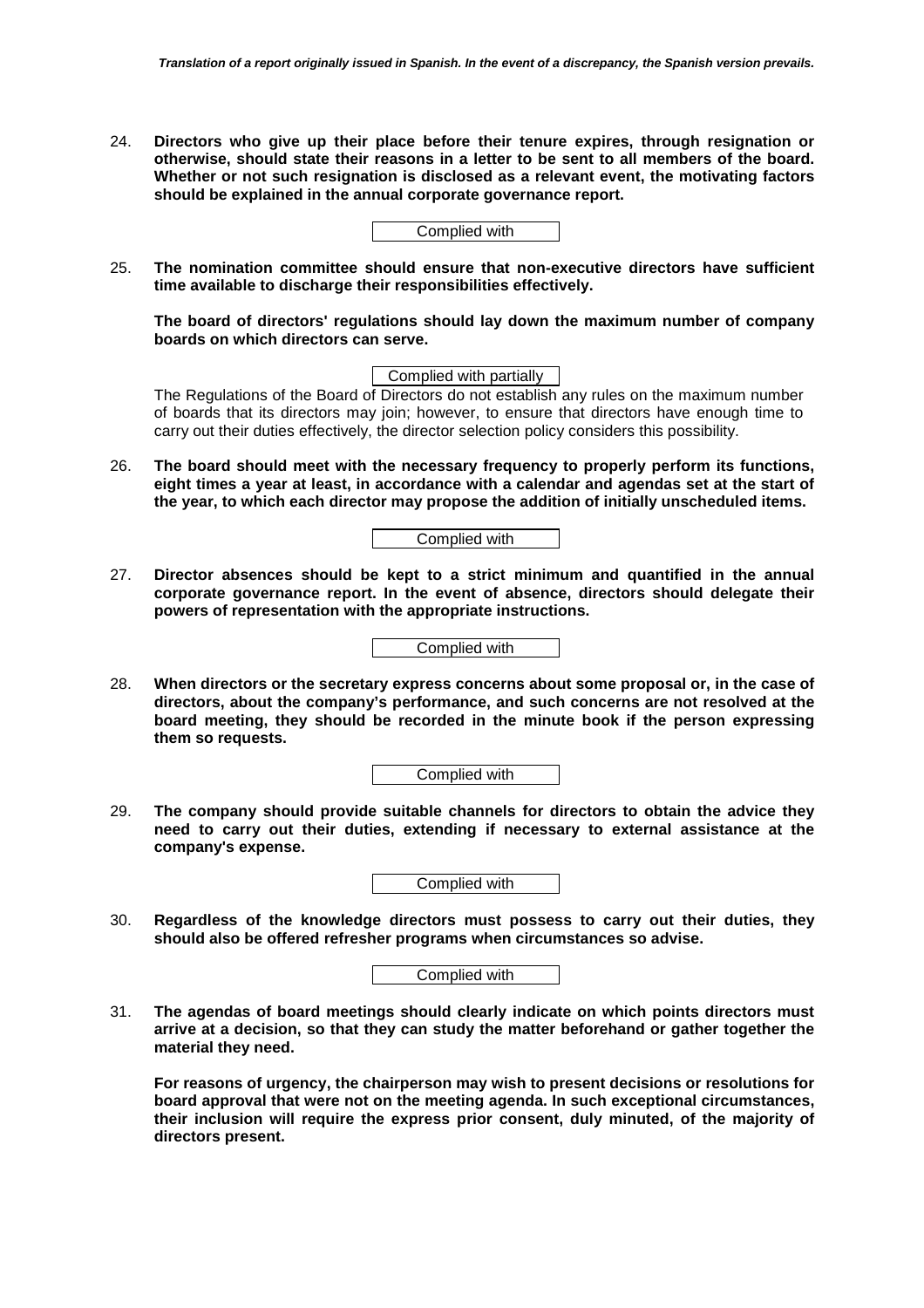Complied with

32. **Directors should be regularly informed of movements in share ownership and of the views of major shareholders, investors and rating agencies on the company and its group.** 

Complied with

33. **The chairperson, as the person charged with the efficient functioning of the board of directors, in addition to the functions assigned by law and the company's articles of association, should prepare and submit to the board a schedule of meeting dates and agendas; organize and coordinate regular evaluation of the board and, where appropriate, the company's chief executive officer; exercise leadership of the board and be accountable for its proper functioning; ensure that sufficient time is given to the discussion of strategic issues, and approve and review refresher courses for each director, when circumstances so advise.** 

Complied with

34. **When a lead independent director has been appointed, the articles of association or board of directors regulations should grant him or her the following powers over and above those conferred by law: chair the board of directors in the absence of the chairperson or vice chairperson; give voice to the concerns of non-executive directors; maintain contacts with investors and shareholders to hear their views and develop a balanced understanding of their concerns, especially those to do with the company's corporate governance; and coordinate the chairman's succession plan.** 

Complied with partially

The Regulations of the Board of Directors do not assign these duties to the lead director; however, in practice, he assumes most of these additional duties, because, for instance, he attended the Investor Day organized by the Company on an annual basis.

35. **The board secretary should strive to ensure that the board's action and decisions are informed by the governance recommendations of the Good Governance Code of relevance to the company.** 

Complied with

- 36. **The board in full should conduct an annual evaluation, adopting, where necessary, an action plan to correct weakness detected in:** 
	- a) **The quality and efficiency of the board's operation.**
	- b) **The performance and membership of its committees.**
	- c) **The diversity of board membership and competences.**
	- d) **The performance of the chairperson of the board of directors and the company's chief executive.**
	- e) **The performance and contribution of individual directors, with particular attention to the chairpersons of board committees.**

**The evaluation of board committees should start from the reports they send the board of directors, while that of the board itself should start from the report of the nomination committee.**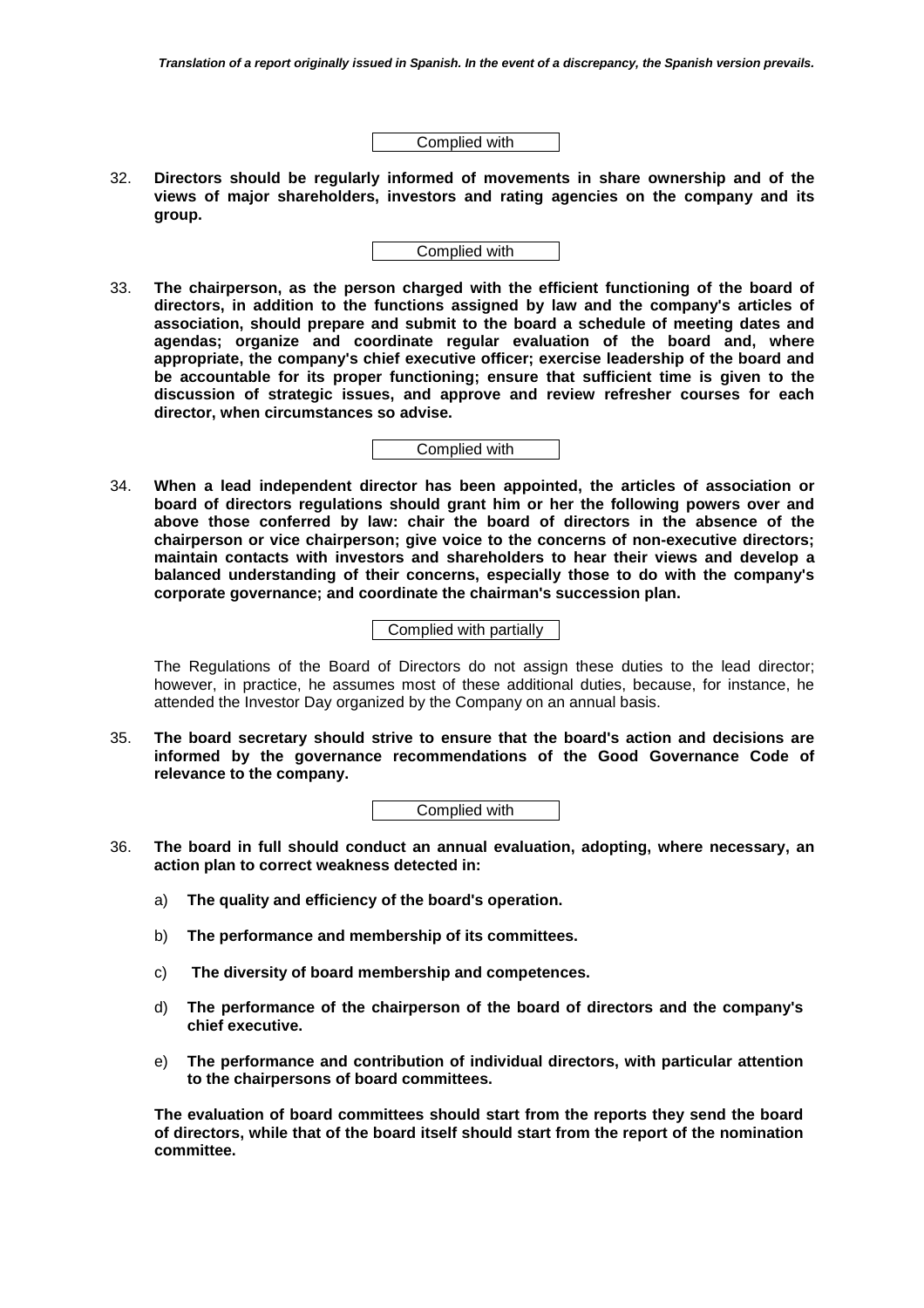**Every three years, the board of directors should engage an external facilitator to aid in the evaluation process. This facilitator's independence should be verified by the nomination committee.** 

**Any business dealings that the facilitator or members of its corporate group maintain with the company or members of its corporate group should be detailed in the annual corporate governance report.** 

**The process followed and areas evaluated should be detailed in the annual corporate governance report.** 

Complied with

37. **When an executive committee exists, its membership mix by director category should resemble that of the board. The secretary of the board should also act as secretary to the executive committee.** 

Not applicable

38. **The board should be kept fully informed at all times of the business transacted and decisions made by the executive committee. To this end, all board members should receive a copy of the committee's minutes.** 

Not applicable

39. **All members of the audit committee, particularly its chairperson, should be appointed with regard to their knowledge and experience in accounting, auditing and management of risk matters. A majority of committee places should be held by independent directors.** 

Complied with

40. **Listed companies should have a unit in charge of internal audit function, under the supervision of the audit committee, to monitor the effectiveness of reporting and control systems. This unit should report functionally to the board's non-executive chairperson or the chairperson of the audit committee.** 

Complied with

41. **The head of the unit handling the internal audit function should present an annual work programme to the audit committee, inform it directly of any incidents arising during its implementation and submit an activities report at the end of each year.** 

Complied with

- 42. **The audit committee should have the following functions over and above those legally assigned:** 
	- **1. With respect to internal control and reporting systems:** 
		- **a) Monitor the preparation and the integrity of the financial information prepared on the company and, where appropriate, the group, checking for compliance with legal provisions, the accurate demarcation of the consolidation perimeter, and the correct application of accounting principles.**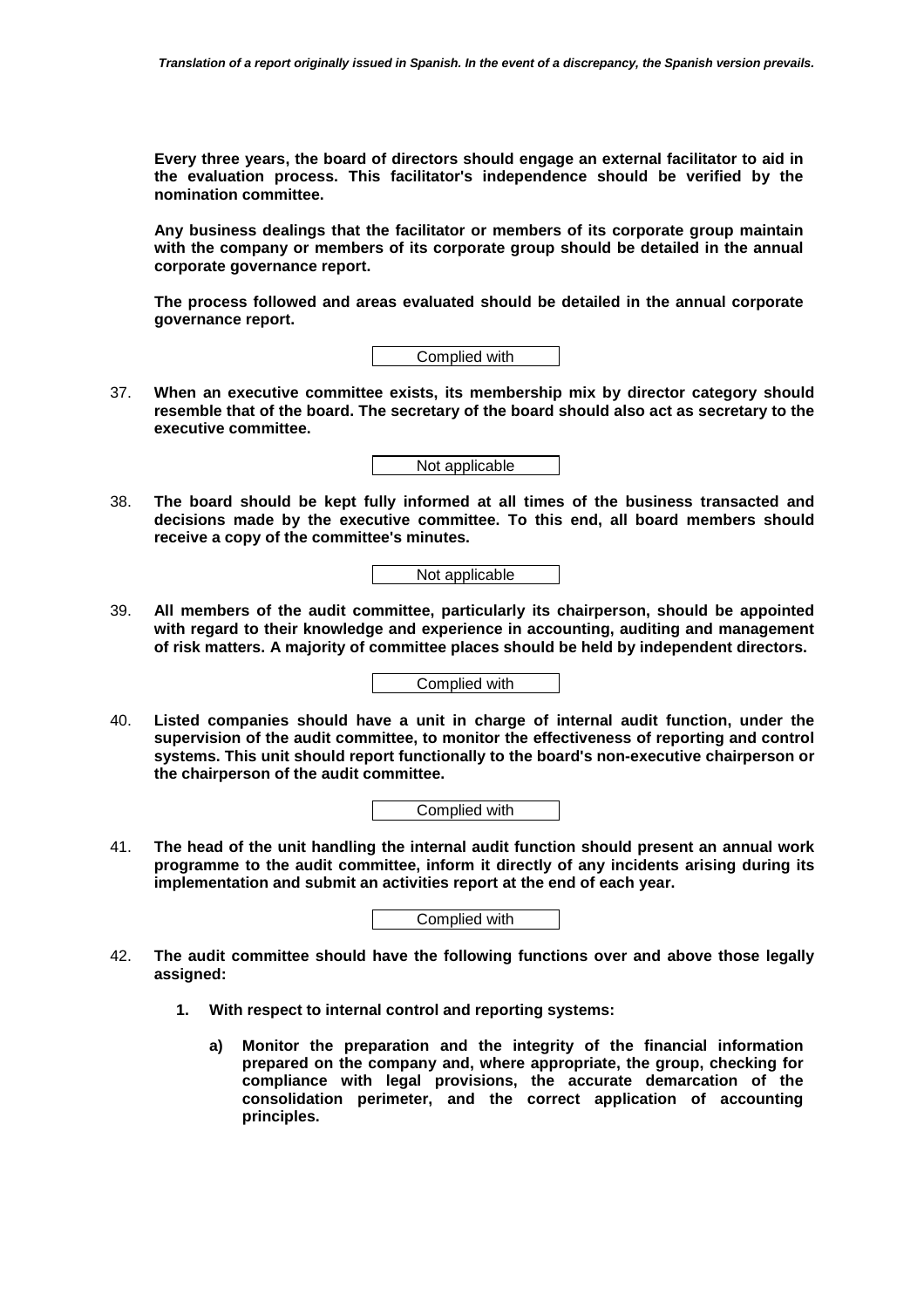- **b) Monitor the independence of the unit handling the internal audit function; propose the selection, appointment, re-election and removal of the head of the internal audit service; propose the service's budget; approve its priorities and work programmes, ensuring that it focuses primarily on the main risks the company is exposed to; receive regular report-backs on its activities; and verify that senior management are acting on the findings and recommendations of its reports.**
- **c) Establish and supervise a mechanism whereby staff can report, confidentially and, if appropriate and feasible, anonymously, any significant irregularities that they detect in the course of their duties, in particular financial or accounting irregularities.**
- **2. With regard to the external auditor:** 
	- **a) Investigate the issues giving rise to the resignation of the external auditor, should this come about.**
	- **b) Ensure that the remuneration of the external audit does not compromise its quality or independence.**
	- **c) Ensure that the company notifies any change of external auditor to the CNMV (Spanish Stock Exchange Commission) as a relevant event, accompanied by a statement of any disagreements arising with the outgoing auditor and the reasons for the same.**
	- **d) Ensure that the external auditor has a yearly meeting with the board in full to inform it of the work undertaken and developments in the company's risk and accounting positions.**
	- **e) Ensure that the company and the external auditor adhere to current regulations on the provision of non-audit services, limits on the concentration of the auditor's business and other requirements concerning auditor independence.**

Complied with

43. **The audit committee should be empowered to meet with any company employee or manager, even ordering their appearance without the presence of another senior officer.** 



44. **The audit committee should be informed of any fundamental changes or corporate transactions the company is planning, so the committee can analyse the operation and report to the board beforehand on its economic conditions and accounting impact and, when applicable, the exchange ratio proposed.** 

- 45. **Risk control and management policy should identify at least:** 
	- **a) The different types of financial and non-financial risk the company is exposed to (including operational, technological, financial, legal, social, environmental, political and reputational risks), with the inclusion under financial or economical risks of contingent liabilities and other off-balance sheet risks.**
	- **b) The determination of the risk level the company sees as acceptable.**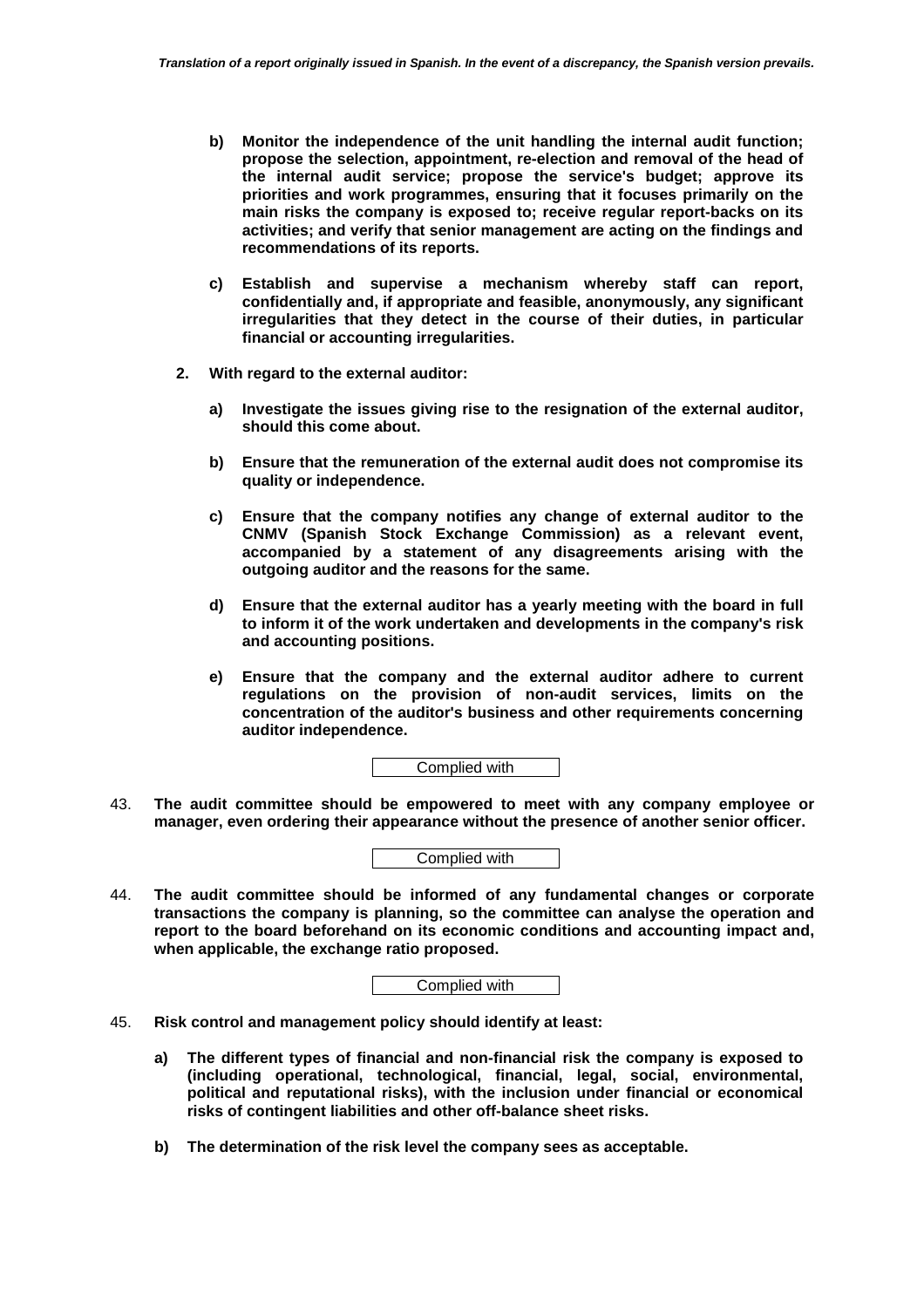- **c) The measures in place to mitigate the impact of identified risk events should they occur.**
- **d) The internal control and reporting systems to be used to control and manage the above risks, including contingent liabilities and off-balance sheet risks.**

|--|

- 46. **Companies should establish a risk control and management function in the charge of one of the company's internal department or units and under the direct supervision of the audit committee or some other dedicated board committee. This function should be expressly charged with the following responsibilities:** 
	- **a) Ensure that risk control and management systems are functioning correctly and, specifically, that major risks the company is exposed to are correctly identified, managed and quantified.**
	- **b) Participate actively in the preparation of risk strategies and in key decisions about their management.**
	- **c) Ensure that risk control and management systems are mitigating risks effectively in the frame of the policy drawn up by the board of directors.**



47. **Appointees to the Appointments and Remuneration Committee – or of the nomination committee and remuneration committee, if separately constituted – should have the right balance of knowledge, skills and experience for the functions they are called on to discharge. The majority of their members should be independent directors.** 

Complied with

48. **Large cap companies should operate separately constituted Appointments and Remuneration Committees**.

As of today, the Company does not consider it is necessary to have two separate committees. One committee is able to assume both tasks and ensure the proper performance of its functions.

49. **The nomination committee should consult with the company's chairperson and chief executive, especially on matters relating to executive directors.** 

**When there are vacancies on the board, any director may approach the nomination committee to propose candidates that it might consider suitable.** 

- 50. **The remuneration committee should operate independently and have the following functions in addition to those assigned by law:** 
	- **a) Propose to the board the standard conditions for senior office contracts.**
	- **b) Monitor compliance with the remuneration policy set by the company.**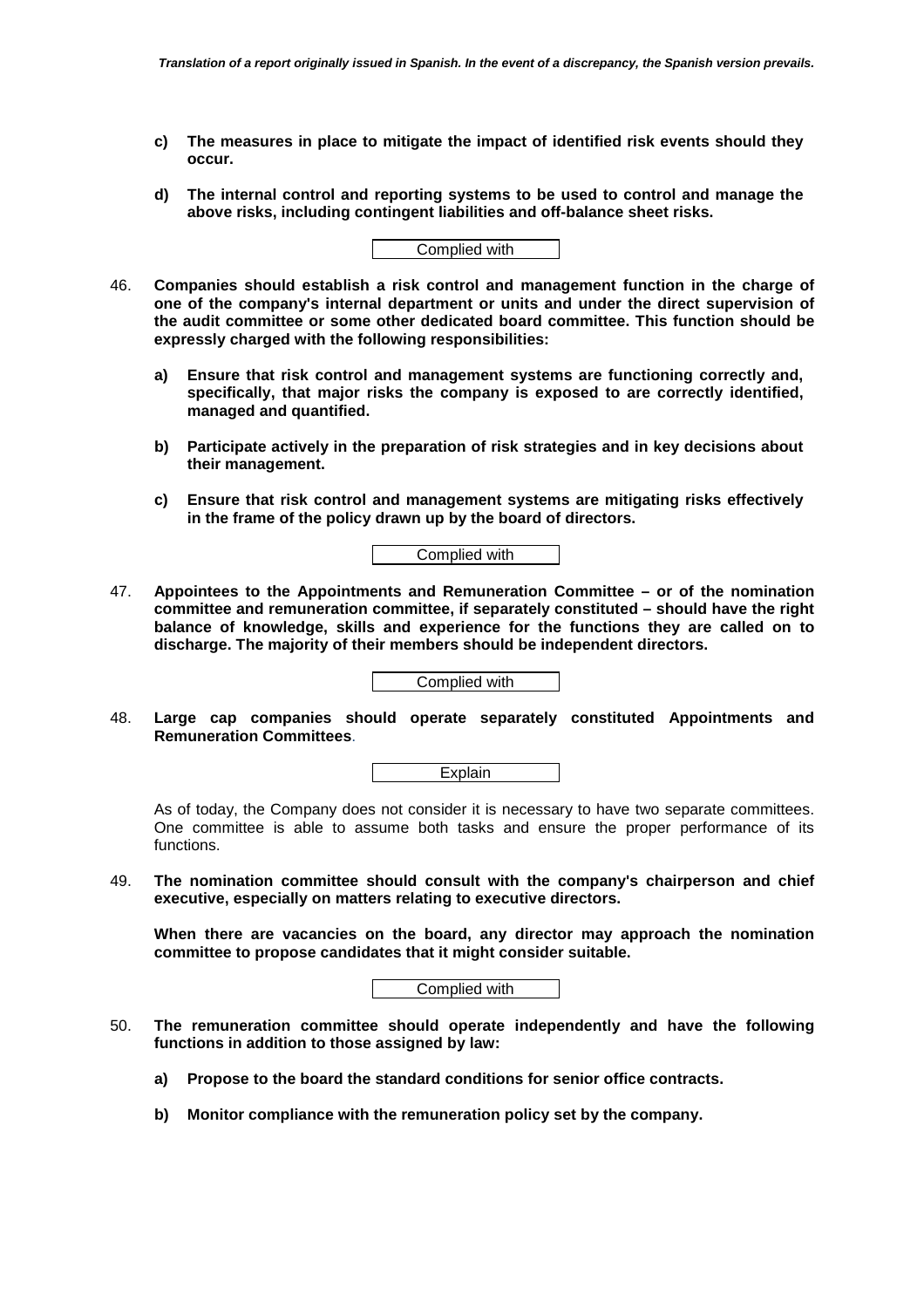- **c) Periodically review the remuneration policy for directors and senior officers, including share-based remuneration systems and their application, and ensure that individual compensation is proportionate to the amounts paid to other directors and senior officers in the company.**
- **d) Ensure that conflicts of interest do not undermine the independence of any external advice the committee engages.**
- **e) Verify the information on director and senior officers' pay contained in corporate documents, including the annual directors' remuneration statement.**

| Complied with |
|---------------|
|---------------|

51. **The remuneration committee should consult with the company's chairperson and chief executive, especially on matters relating to executive directors and senior officers.** 

Complied with

- 52. **The terms of reference of supervision and control committees should be set out in the board of directors' regulations and aligned with those governing legally mandatory board committees as specified in the preceding sets of recommendations. They should include at least the following terms:** 
	- **a) Committees should be formed exclusively by non-executive directors, with a majority of independents.**
	- **b) They should be chaired by independent directors.**
	- **c) The board should appoint the members of such committees with regard to the knowledge, skills and experience of its directors and each committee's terms of reference; discuss their proposals and reports; and provide report-backs on their activities and work at the first board plenary following each committee meeting.**
	- **d) They may engage external advice, when they feel it necessary for the discharge of their functions.**
	- **e) Meeting proceedings should be minuted and a copy made available to all board members.**



- 53. **The task of supervising compliance with corporate governance rules, internal codes of conduct and corporate social responsibility policy should be assigned to one board committee or split between several, which could be the audit committee, the nomination committee, the corporate social responsibility committee, where one exists, or a dedicated committee established** *ad hoc* **by the board under its powers of selforganization, with at the least the following functions:** 
	- **a) Monitor compliance with the company's internal codes of conduct and corporate governance rules.**
	- **b) Oversee the communication and relations strategy with shareholders and investors, including small and medium-sized shareholders.**
	- **c) Periodically evaluate the effectiveness of the company's corporate governance system, to confirm that it is fulfilling its mission to promote the corporate interest and catering, as appropriate, to the legitimate interests of remaining stakeholders.**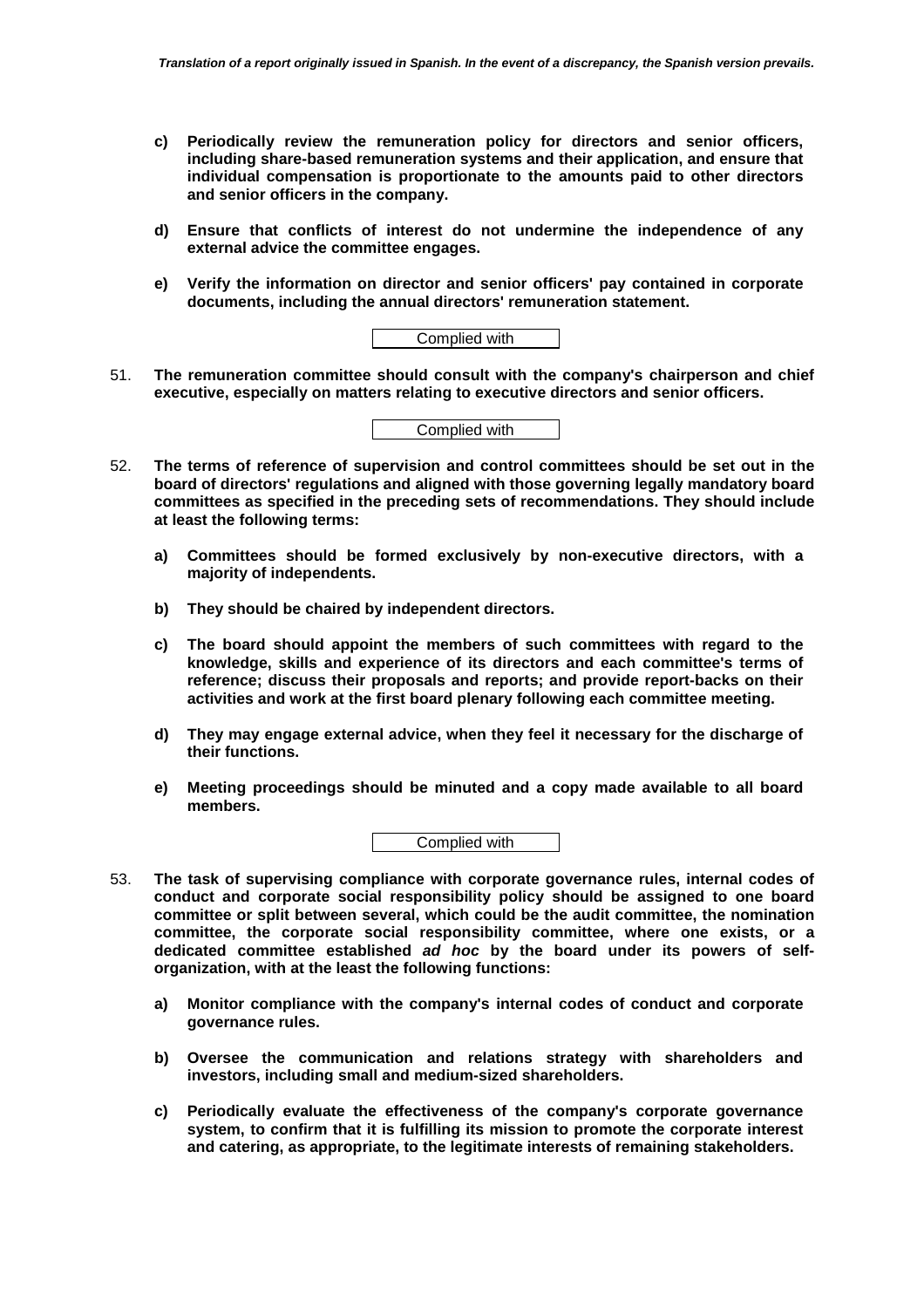- **d) Review the company's corporate social responsibility policy, ensuring that it is geared to value creation.**
- **e) Monitor corporate social responsibility strategy and practices and assess compliance in their respect.**
- **f) Monitor and evaluate the company's interaction with its stakeholder groups.**
- **g) Evaluate all aspects of the non-financial risks the company is exposed to, including operational, technological, legal, social, environmental, political and reputational risks.**
- **h) Coordinate non-financial and diversity reporting processes in accordance with applicable legislation and international benchmarks.**



- 54. **The corporate social responsibility policy should state the principles or commitments the company will voluntarily adhere to in its dealings with stakeholder groups, specifying at least:** 
	- **a) The goals of its corporate social responsibility policy and the support instruments to be deployed.**
	- **b) The corporate strategy with regard to sustainability, the environment and social issues.**
	- **c) Concrete practices in matters relative to: shareholders, employees, clients, suppliers, social welfare issues, the environment, diversity, tax responsibility, respect for human rights and the prevention of illegal conducts.**
	- **d) The methods or systems for monitoring the results of the practices referred to above, and identifying and managing related risks.**
	- **e) The mechanisms for supervising non-financial risk, ethics and business conduct.**
	- **f) Channels for stakeholder communication, participation and dialogue.**
	- **g) Responsible communication practices that prevent the manipulation of information and protect the company's honour and integrity.**

55. **The company should report on corporate social responsibility developments in its directors' report or in a separate document, using an internationally accepted methodology.** 

Complied with

56. **Director remuneration should be sufficient to attract individuals with the desired profile and compensate the commitment, abilities and responsibility that the post demands, but not so high as to compromise the independent judgment of non-executive directors.** 



57. **Variable remuneration linked to the company and the director's performance, the award of shares, options or any other right to acquire shares or to be remunerated on the basis**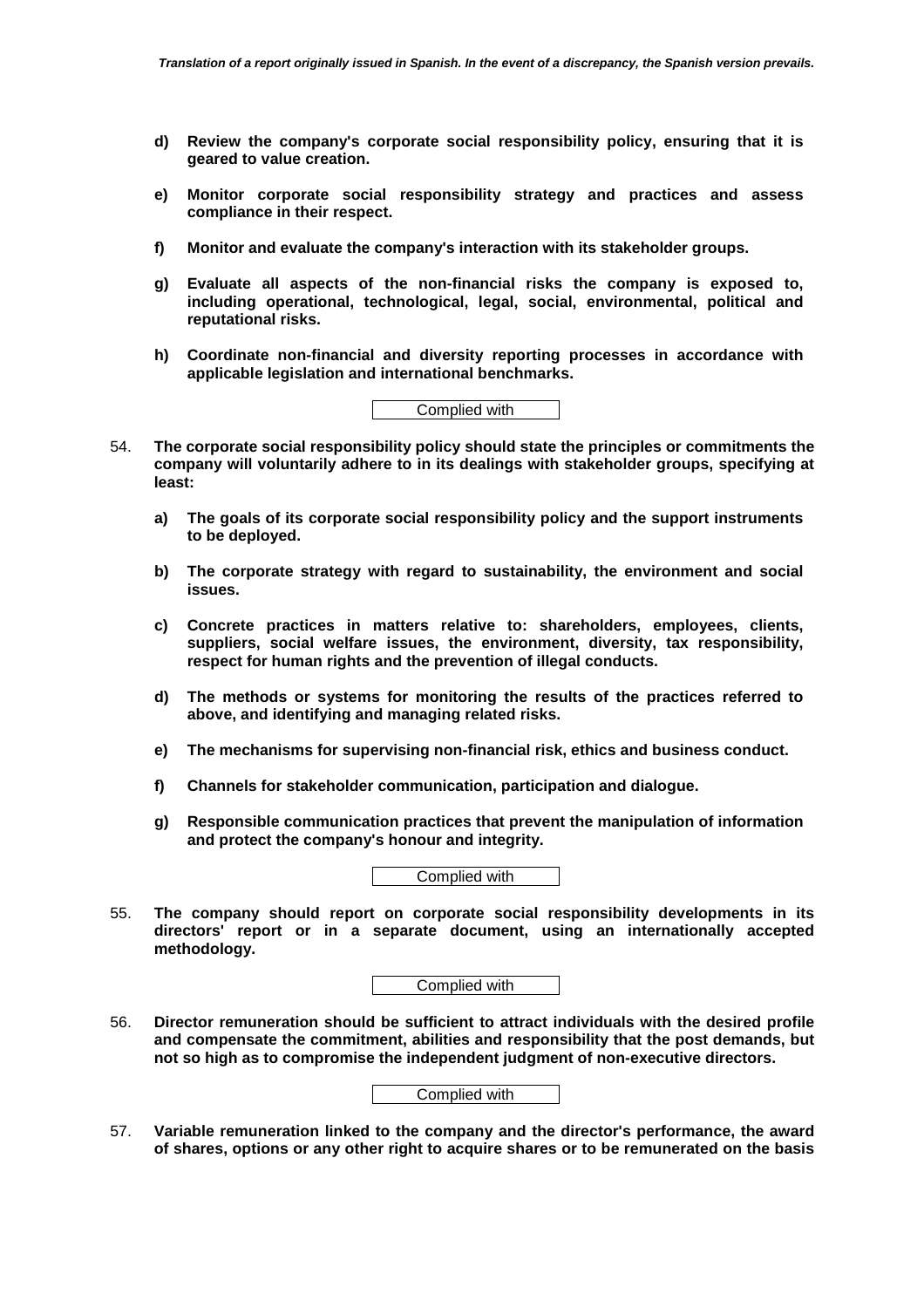**of share price movements, and membership of long-term savings schemes such as pension plans should be confined to executive directors.** 

**The company may consider the share-based remuneration of non-executive directors provided they retain such shares until the end of their mandate. This condition, however, will not apply to shares that the director must dispose of to defray costs related to their acquisition.** 



58. **In the case of variable awards, remuneration policies should include limits and technical safeguards to ensure they reflect the professional performance of the beneficiaries and not simply the general progress of the markets or the company's sector, or circumstances of that kind.** 

**In particular, variable remuneration items should meet the following conditions:** 

- **a) Be subject to predetermined and measurable performance criteria that factor the risk assumed to obtain a given outcome.**
- **b) Promote the long-term sustainability of the company and include non-financial criteria that are relevant for the company's long-term value, such as compliance with its internal rules and procedures and its risk control and management policies.**
- **c) Be focused on achieving a balance between the delivery of short, medium and long-term objectives, such that performance-related pay rewards ongoing achievement, maintained over sufficient time to appreciate its contribution to longterm value creation. This will ensure that performance measurement is not based only on one-off, occasional or extraordinary events.**

Complied with

59. **A major part of variable remuneration components should be deferred for a long enough period to ensure that predetermined performance criteria have effectively been met.** 

Complied with

60. **Remuneration linked to company earnings should bear in mind any qualifications stated in the external auditor's report that reduce their amount.** 

Complied with

61. **A major part of executive directors' variable remuneration should be linked to the award of shares or financial instruments whose value is linked to the share price.** 

Complied with partially

Executive directors may decide the amount (maximum 50%) of their variable remuneration they wish to receive in Company's Class B shares; however, the delivery of shares is not mandatory and it may occur that the variable remuneration is not delivered in shares.

The Company does not consider that the plan it implements may be deemed to be a shares remuneration plan.

62. **Following the award of shares, share options or other rights on shares derived from the remuneration system, directors should not be allowed to transfer a number of shares**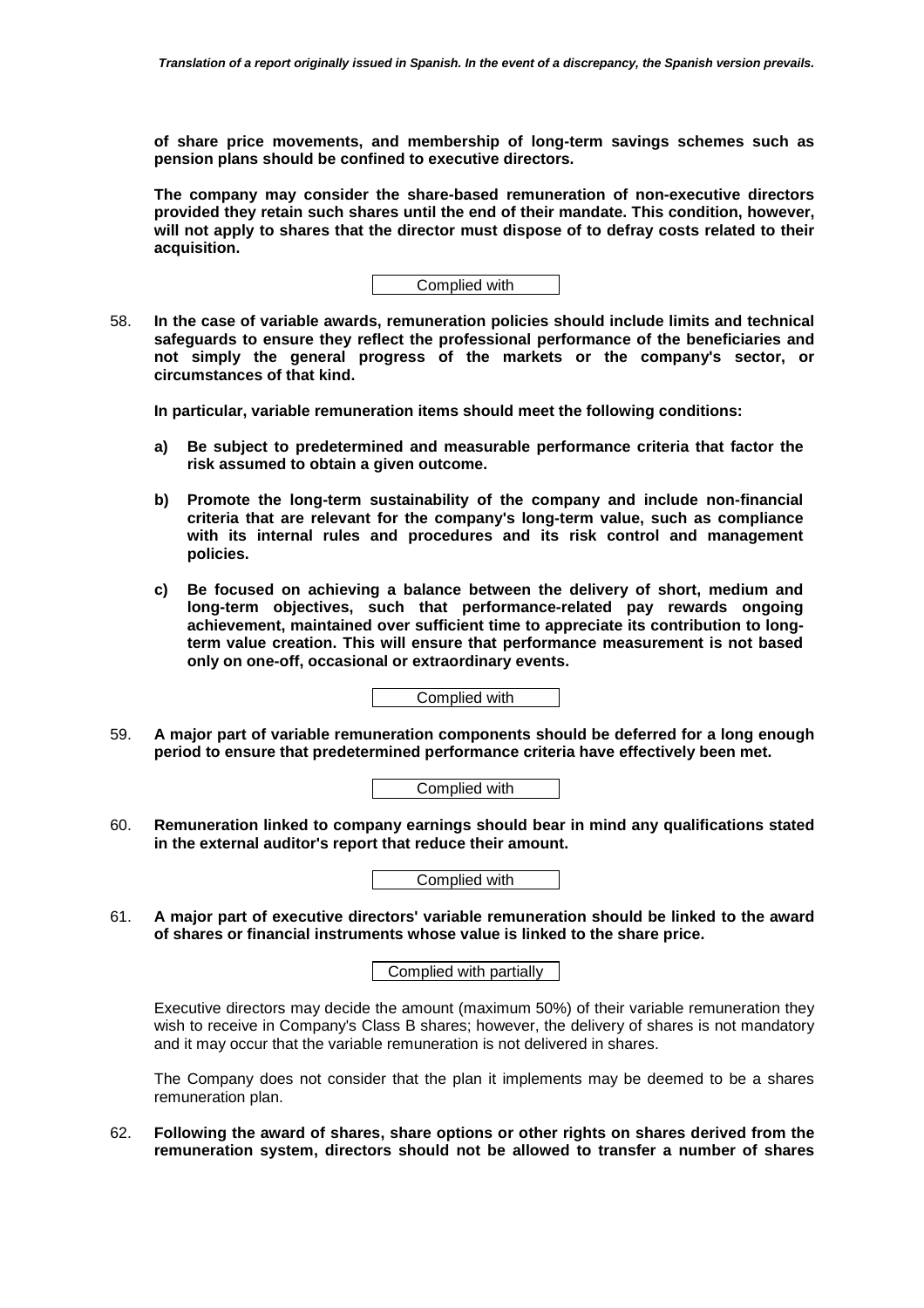**equivalent to twice their annual fixed remuneration, or to exercise the share options or other rights on shares for at least three years after their award.** 

**The above condition will not apply to any shares that the director must dispose of to defray costs related to their acquisition.** 

| aın<br>- r |  |
|------------|--|
|            |  |

Executive directors have no restrictions with regard to the transferability of shares and they are entitled to receive Class B shares two years and one day after the date of their appointment as directors.

63. **Contractual arrangements should include provisions that permit the company to reclaim variable components of remuneration when payment was out of step with the director's actual performance or based on data subsequently found to be misstated.** 

Complied with

64. **Termination payments should not exceed a fixed amount equivalent to two years of the director's total annual remuneration and should not be paid until the company confirms that he or she has met the predetermined performance criteria.** 



The contracts of the executive directors are standard contracts since they do not include specificities beyond the normal ones for this type of contracts. Notwithstanding the foregoing, those contracts include a takeover clause, according to which, if a takeover takes place, they may choose between continuing or ending their contractual relationship with the Company. In the latter case, executive directors shall be entitled to receive compensation in an amount equivalent to five years of salary. If the contract ends by virtue of the will of the Company the compensation would be in an amount equivalent to two years of salary, being this in line with those compensation agreements of similar companies.

The termination payments in case of a takeover are calculated on the basis of 5 years, they are lower (in absolute terms) than the termination payments of many similar companies, which calculate such concept on the basis of 2 years but could lead to the payment of a higher amount. This circumstance is due to the fact that the remuneration of Grifols' executive directors is moderate. Moreover, the amount is considered reasonable given that the contracts include non-compete clauses for a 1 year period. Additionally, the characteristics of the industry in which the company operates, with 3 principal actors, has led to Grifols adopting a specific policy on termination payments.

# **H OTHER INFORMATION OF INTEREST**

- **1. If there are any relevant aspects connected with the corporate governance in the company or in the entities of the group which has not been covered in the other sections of this this report, but which it may be necessary to include in order to ensure more complete and reasoned information on the structure and practices of the governance in the entity or in the group, give brief details of these here below.**
- **2. You may also include in this section any other information, explanation or qualification connected with the previous sections of the report, insofar as these are relevant and not reiterative.**

**Specifically state whether the Company is subject to any legislation other than Spanish law as regards its corporate governance and, where applicable, include the information that you are obliged to supply other than what is required herein.**